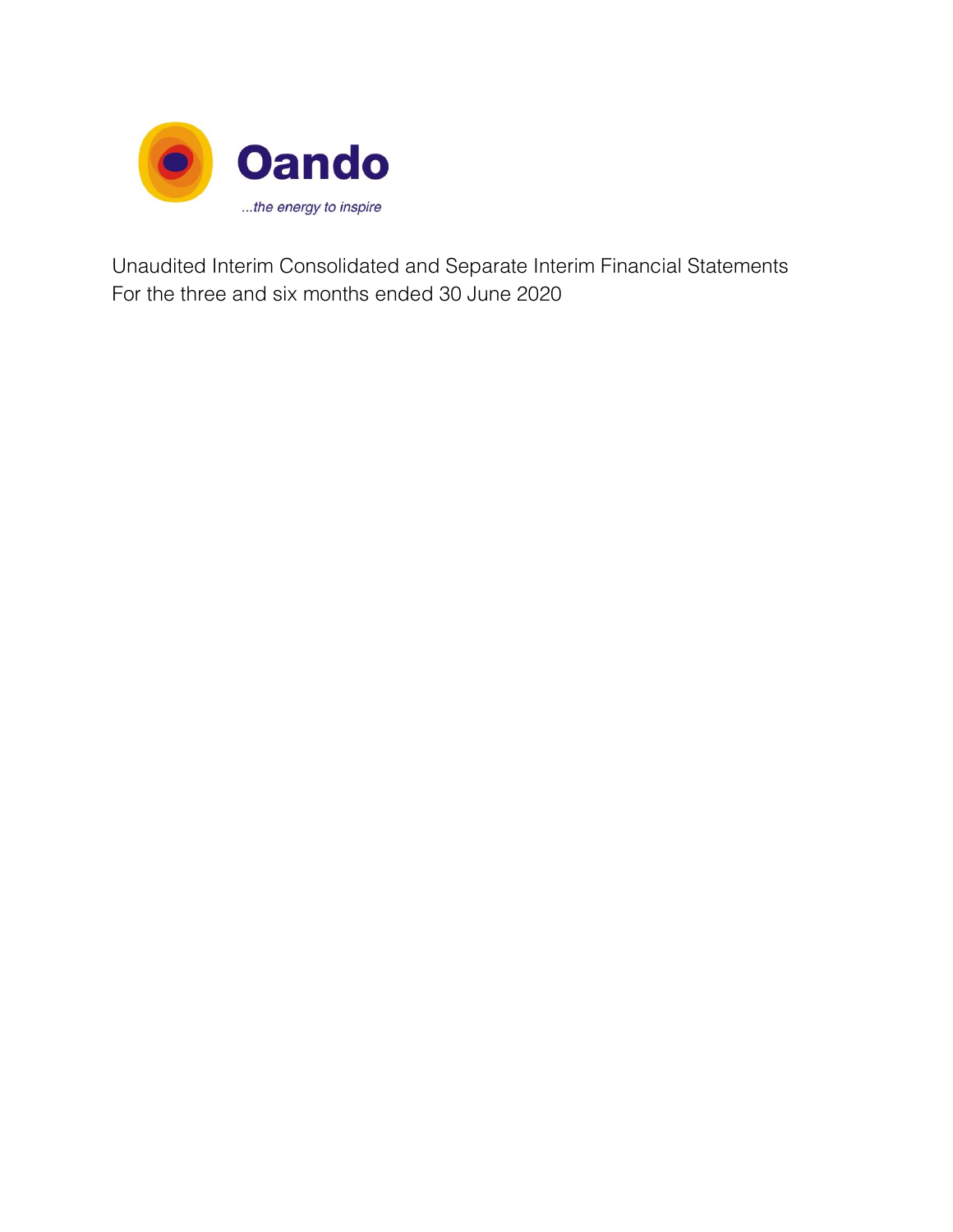# Oando PLC

### UNAUDITED INTERIM CONSOLIDATED & SEPARATE FINANCIAL STATEMENTS FOR THE PERIOD ENDED 30 JUNE 2020 AND 2019

| <b>CONTENTS</b>                                                                               | <b>PAGE</b>    |
|-----------------------------------------------------------------------------------------------|----------------|
| Unaudited consolidated and separate statements of profit or loss & other comprehensive income | $3 - 6$        |
| Unaudited consolidated and separate statements of financial position                          | $\overline{7}$ |
| Unaudited consolidated and separate statements of changes in equity                           | $8 - 9$        |
| Unaudited consolidated and separate statements of cash flows                                  | 10             |
| Notes to the interim financial statements                                                     | $11 - 38$      |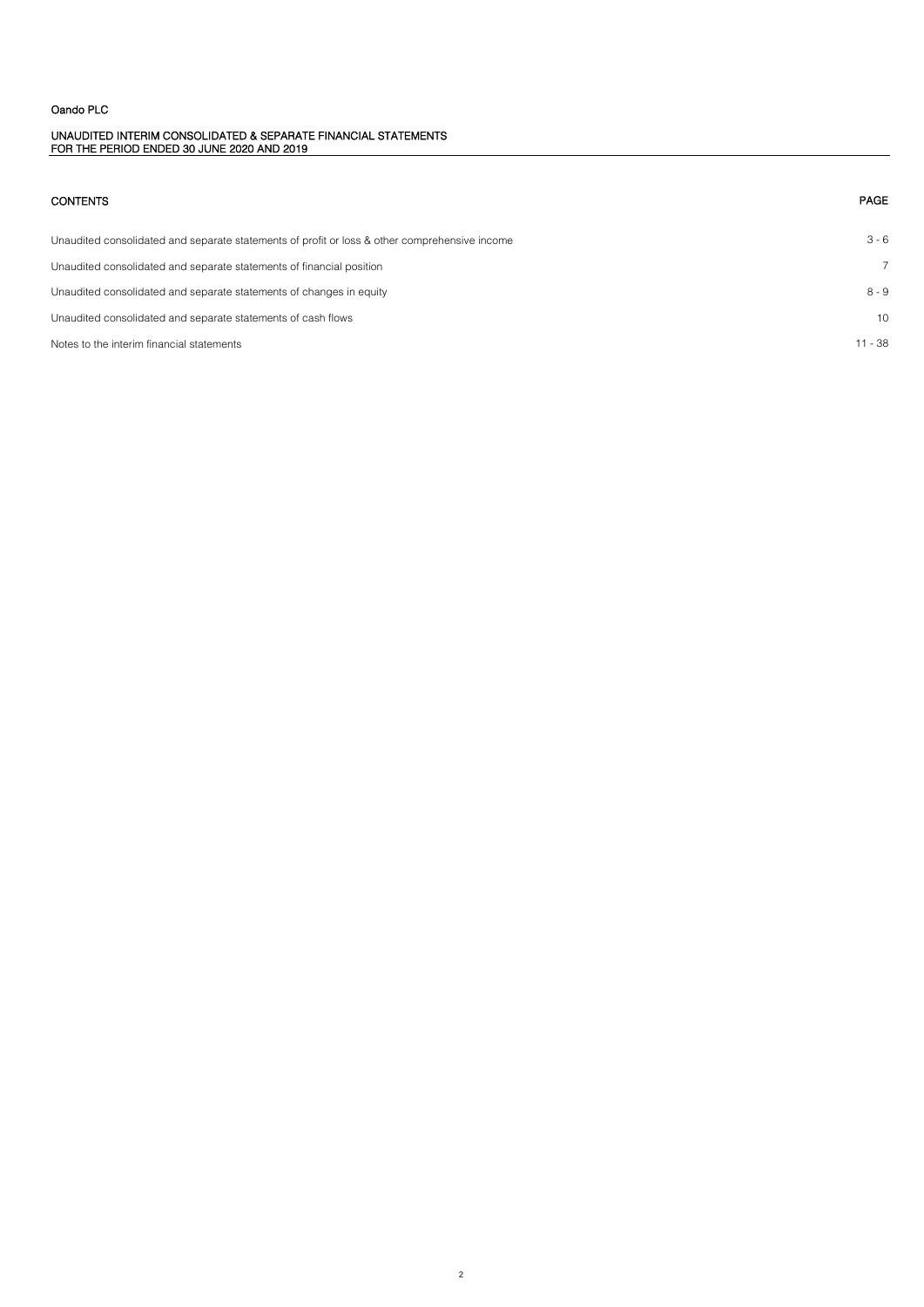### Oando PLC UNAUDITED INTERIM CONSOLIDATED AND SEPARATE FINANCIAL STATEMENTS UNAUDITED STATEMENT OF PROFIT OR LOSS FOR THE PERIOD ENDED 30 JUNE 2020 AND 2019

| <b>GROUP</b>                                                           | <b>NOTE</b>  | Three months<br>ended 30 June<br>2020<br>N'000 | Three months<br>ended 30 June<br>2019<br>N'000 | Six months<br>ended 30 June<br>2020<br>N'000 | Six months<br>ended 30 June<br>2019<br>N'000 |
|------------------------------------------------------------------------|--------------|------------------------------------------------|------------------------------------------------|----------------------------------------------|----------------------------------------------|
| Continuing operations                                                  |              |                                                |                                                |                                              |                                              |
| Revenue                                                                | 3.3a,b       | 90,685,369                                     | 147.399.015                                    | 203.974.027                                  | 315,408,564                                  |
| Cost of sales                                                          |              | (79, 399, 204)                                 | (128,720,571)                                  | (181,064,977)                                | (273, 520, 244)                              |
| Gross profit                                                           |              | 11.286.165                                     | 18.678.444                                     | 22.909.050                                   | 41.888.320                                   |
| Other operating income                                                 | 4            | 4,481,888                                      | 3,816,903                                      | 26,442,278                                   | 2,358,908                                    |
| (Impairment of assets)/reversal of impairment of financial assets      | 5            | (1,242,548)                                    | 670.206                                        | (62, 191, 384)                               | 10,622,083                                   |
| Administrative expenses                                                |              | (12,890,084)                                   | (39,097,525)                                   | (32, 242, 340)                               | (53,700,971)                                 |
| Operating profit/(expense)                                             | $3.3a$ ,b    | 1,635,421                                      | (15,931,972)                                   | (45,082,396)                                 | 1,168,340                                    |
| Finance cost                                                           |              | (16, 790, 555)                                 | (10, 591, 010)                                 | (33, 314, 681)                               | (21, 285, 113)                               |
| Finance income                                                         |              | 2,356,639                                      | 2,125,438                                      | 4.510.213                                    | 4,617,116                                    |
| Net finance cost                                                       | $3.3a$ ,b    | (14, 433, 916)                                 | (8,465,572)                                    | (28, 804, 468)                               | (16,667,997)                                 |
| Share of loss of associates                                            |              |                                                | (1,653,494)                                    |                                              | (1,781,152)                                  |
| Loss before income tax from continuing operations                      | $3.3a$ , $b$ | (12, 798, 495)                                 | (26,051,038)                                   | (73,886,864)                                 | (17, 280, 809)                               |
| Income tax credit                                                      | 3.3a,b       | 11.074.010                                     | 28,585,601                                     | 38.049.683                                   | 24,449,451                                   |
| (Loss)/profit for the period                                           |              | (1, 724, 485)                                  | 2,534,563                                      | (35, 837, 181)                               | 7,168,642                                    |
| (Loss)/profit attributable to:                                         |              |                                                |                                                |                                              |                                              |
| Equity holders of the parent                                           |              | (2,790,969)                                    | (1,557,885)                                    | (32, 576, 333)                               | 3,608,308                                    |
| Non-controlling interest                                               |              | 1.066.484                                      | 4.092.448                                      | (3,260,848)                                  | 3,560,334                                    |
|                                                                        |              | (1, 724, 485)                                  | 2,534,563                                      | (35,837,181)                                 | 7,168,642                                    |
| (Loss)/earnings per share from attributable to ordinary equity holders |              |                                                |                                                |                                              |                                              |
| of the parent during the period (expressed in Naira per share):        | 21           | (0.22)                                         | (0.13)                                         | (2.62)                                       | 0.29                                         |

The accounting policies and notes form an integral part of these unaudited interim consolidated and separate financial statements.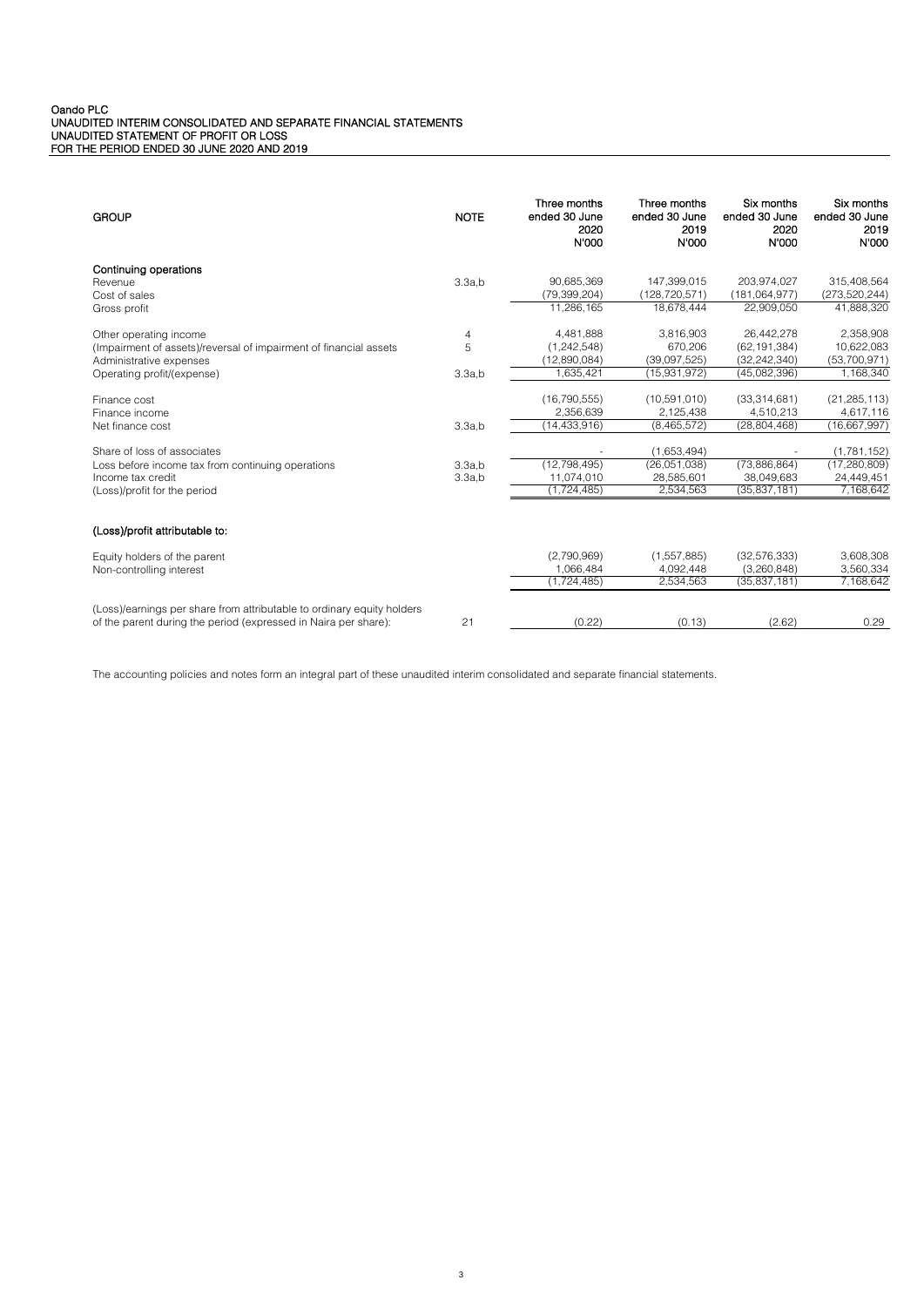### Oando PLC UNAUDITED INTERIM CONSOLIDATED AND SEPARATE FINANCIAL STATEMENTS UNAUDITED STATEMENT OF PROFIT OR LOSS AND OTHER COMPREHENSIVE INCOME FOR THE PERIOD ENDED 30 JUNE 2020 AND 2019

| <b>GROUP</b>                                                                                                                                                                                                                                                                            | Three months<br>ended 30 June<br>2020<br>N'000 | Three months<br>ended 30 June<br>2019<br>N'000 | Six months<br>ended 30 June<br>2020<br>N'000  | Six months<br>ended 30 June<br>2019<br>N'000 |
|-----------------------------------------------------------------------------------------------------------------------------------------------------------------------------------------------------------------------------------------------------------------------------------------|------------------------------------------------|------------------------------------------------|-----------------------------------------------|----------------------------------------------|
| (Loss)/profit for the period                                                                                                                                                                                                                                                            | (1,724,485)                                    | 2,534,563                                      | (35,837,181)                                  | 7,168,642                                    |
| Other comprehensive income:<br>Items that will not be reclassified to profit or loss in subsequent periods:                                                                                                                                                                             |                                                |                                                |                                               |                                              |
| Items that may be reclassified to profit or loss in subsequent periods:<br>Exchange differences on translation of foreign operations<br>Reversal of estimated share of associate's foreign currency translation reserve<br>Other comprehensive income/(loss) for the period, net of tax | (658,039)<br>9,832<br>(648, 207)               | (860.767)<br>54,363<br>(806.404)               | 6.822.023<br>112,738<br>6.934.761             | (2,822,381)<br>54,363<br>(2,768,018)         |
| Reclassification to profit or loss<br>Reclassification of share of Glover BV's foreign currency translation reserve                                                                                                                                                                     | ٠                                              | 917.920                                        |                                               | 456,326                                      |
| Other comprehensive income/(loss) for the period, net of tax                                                                                                                                                                                                                            | (648, 207)                                     | 111,516                                        | 6,934,761                                     | (2,311,692)                                  |
| Total comprehensive (loss)/profit for the period, net of tax                                                                                                                                                                                                                            | (2,372,692)                                    | 2,646,079                                      | (28,902,420)                                  | 4,856,950                                    |
| Attributable to:<br>- Equity holders of the parent<br>- Non-controlling interests<br>Total comprehensive (loss)/profit for the period net of tax                                                                                                                                        | (3,637,875)<br>1,265,183<br>(2,372,692)        | (1,453,641)<br>4.099.720<br>2.646.079          | (27, 877, 876)<br>(1,024,544)<br>(28,902,420) | 2,223,256<br>2,633,694<br>4,856,950          |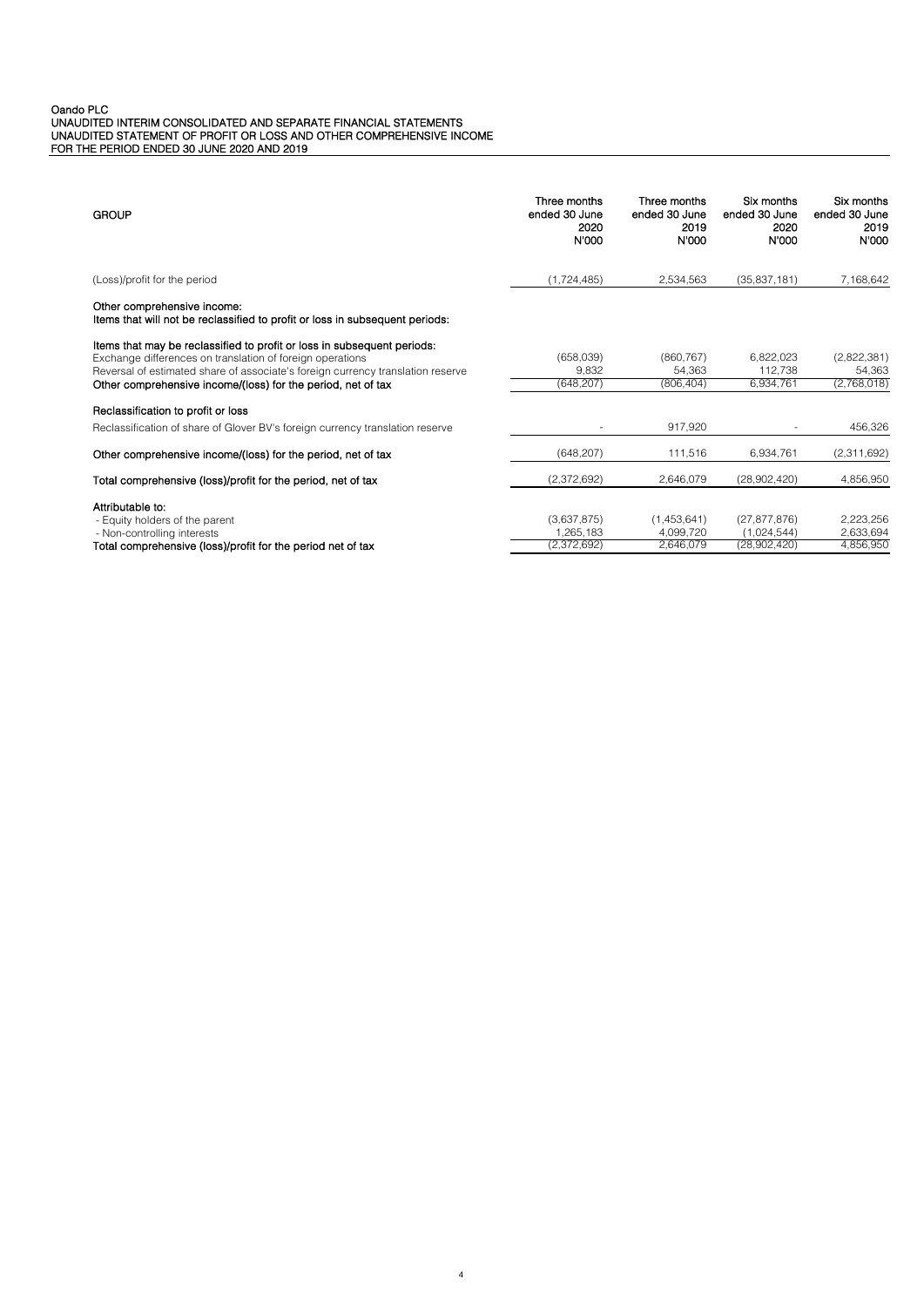### Oando PLC UNAUDITED INTERIM CONSOLIDATED AND SEPARATE FINANCIAL STATEMENTS UNAUDITED STATEMENT OF PROFIT OR LOSS FOR THE PERIOD ENDED 30 JUNE 2020 AND 2019

| <b>COMPANY</b>                                                                                                                           |        | Three months<br>ended 30 June<br>2020<br>N'000       | Three months<br>ended 30 June<br>2019<br>N'000           | Six months<br>ended 30 June<br>2020<br>N 000                 | Six months<br>ended 30 June<br>2019<br>N'000             |
|------------------------------------------------------------------------------------------------------------------------------------------|--------|------------------------------------------------------|----------------------------------------------------------|--------------------------------------------------------------|----------------------------------------------------------|
| Revenue                                                                                                                                  |        | 36.672.113                                           | 93.515.895                                               | 122.696.125                                                  | 218,241,956                                              |
| Cost of sales                                                                                                                            |        | (37, 440, 059)                                       | (93,709,364)                                             | (123, 768, 911)                                              | (218, 597, 741)                                          |
| Gross loss                                                                                                                               |        | (767, 946)                                           | (193, 469)                                               | (1,072,786)                                                  | (355, 785)                                               |
| Other operating income<br>(Impairment of assets)/reversal of impairment of financial assets<br>Administrative expenses<br>Operating loss | 4<br>5 | 1,291,617<br>(112, 513)<br>(1,067,286)<br>(656, 128) | 1,801,046<br>1,216,219<br>(19,581,486)<br>(16, 757, 690) | 9,162,253<br>(2,728,466)<br>(17, 208, 733)<br>(11, 847, 732) | 4,169,566<br>10,006,713<br>(21, 833, 248)<br>(8,012,754) |
| Finance cost                                                                                                                             |        | (5,036,194)                                          | (3,807,833)                                              | (10, 116, 896)                                               | (7,710,703)                                              |
| Finance income                                                                                                                           |        | 252,322                                              | 5,340                                                    | 531,281                                                      | 397,005                                                  |
| Net finance cost                                                                                                                         |        | (4,783,872)                                          | (3,802,493)                                              | (9,585,615)                                                  | (7, 313, 698)                                            |
| Loss before income tax                                                                                                                   |        | (5,440,000)                                          | (20, 560, 183)                                           | (21, 433, 347)                                               | (15,326,452)                                             |
| Income tax expense                                                                                                                       |        | (91,680)                                             | (116, 895)                                               | (306, 740)                                                   | (288, 341)                                               |
| Loss for the period                                                                                                                      |        | (5,531,680)                                          | (20, 677, 078)                                           | (21,740,087)                                                 | (15,614,793)                                             |
| Loss attributable to:                                                                                                                    |        |                                                      |                                                          |                                                              |                                                          |
| Equity holders of the parent                                                                                                             |        | (5,531,680)                                          | (20, 677, 078)                                           | (21,740,087)                                                 | (15,614,793)                                             |
| Non-controlling interest                                                                                                                 |        | (5,531,680)                                          | (20, 677, 078)                                           | (21,740,087)                                                 | (15,614,793)                                             |
| Loss per share from attributable to ordinary equity holders<br>of the parent during the period (expressed in Naira per share):           | 21     | (0.44)                                               | (1.66)                                                   | (1.75)                                                       | (1.26)                                                   |

The accounting policies and notes form an integral part of these unaudited interim consolidated and separate financial statements.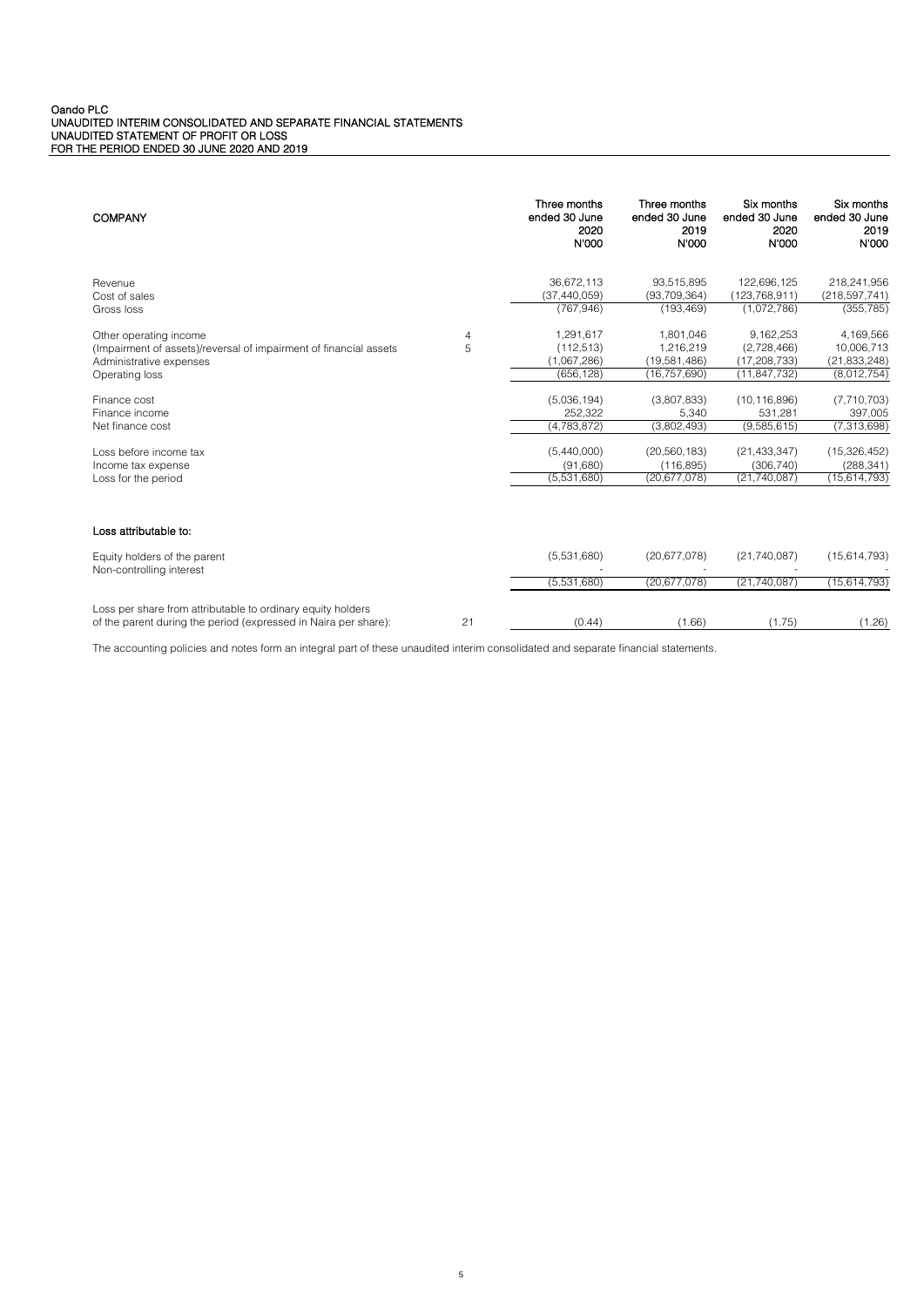### Oando PLC UNAUDITED INTERIM CONSOLIDATED AND SEPARATE FINANCIAL STATEMENTS UNAUDITED STATEMENT OF PROFIT OR LOSS AND OTHER COMPREHENSIVE INCOME FOR THE PERIOD ENDED 30 JUNE 2020 AND 2019

| <b>COMPANY</b>                                                                                                                           | Three months<br>ended 30 June<br>2020<br>N'000 | Three months<br>ended 30 June<br>2019<br>N'000 | Six months<br>ended 30 June<br>2020<br>N'000 | Six months<br>ended 30 June<br>2019<br>N'000 |
|------------------------------------------------------------------------------------------------------------------------------------------|------------------------------------------------|------------------------------------------------|----------------------------------------------|----------------------------------------------|
| Loss for the period                                                                                                                      | (5,531,680)                                    | (20.677.078)                                   | (21,740,087)                                 | (15,614,793)                                 |
| Other comprehensive loss for the period, net of tax                                                                                      |                                                |                                                |                                              |                                              |
| Total comprehensive loss for the period, net of tax                                                                                      | (5,531,680)                                    | (20, 677, 078)                                 | (21,740,087)                                 | (15,614,793)                                 |
| Attributable to:<br>- Equity holders of the parent<br>- Non-controlling interests<br>Total comprehensive loss for the period, net of tax | (5,531,680)<br>(5,531,680)                     | (20.677.078)<br>(20.677.078)                   | (21,740,087)<br>(21,740,087)                 | (15,614,793)<br>(15,614,793)                 |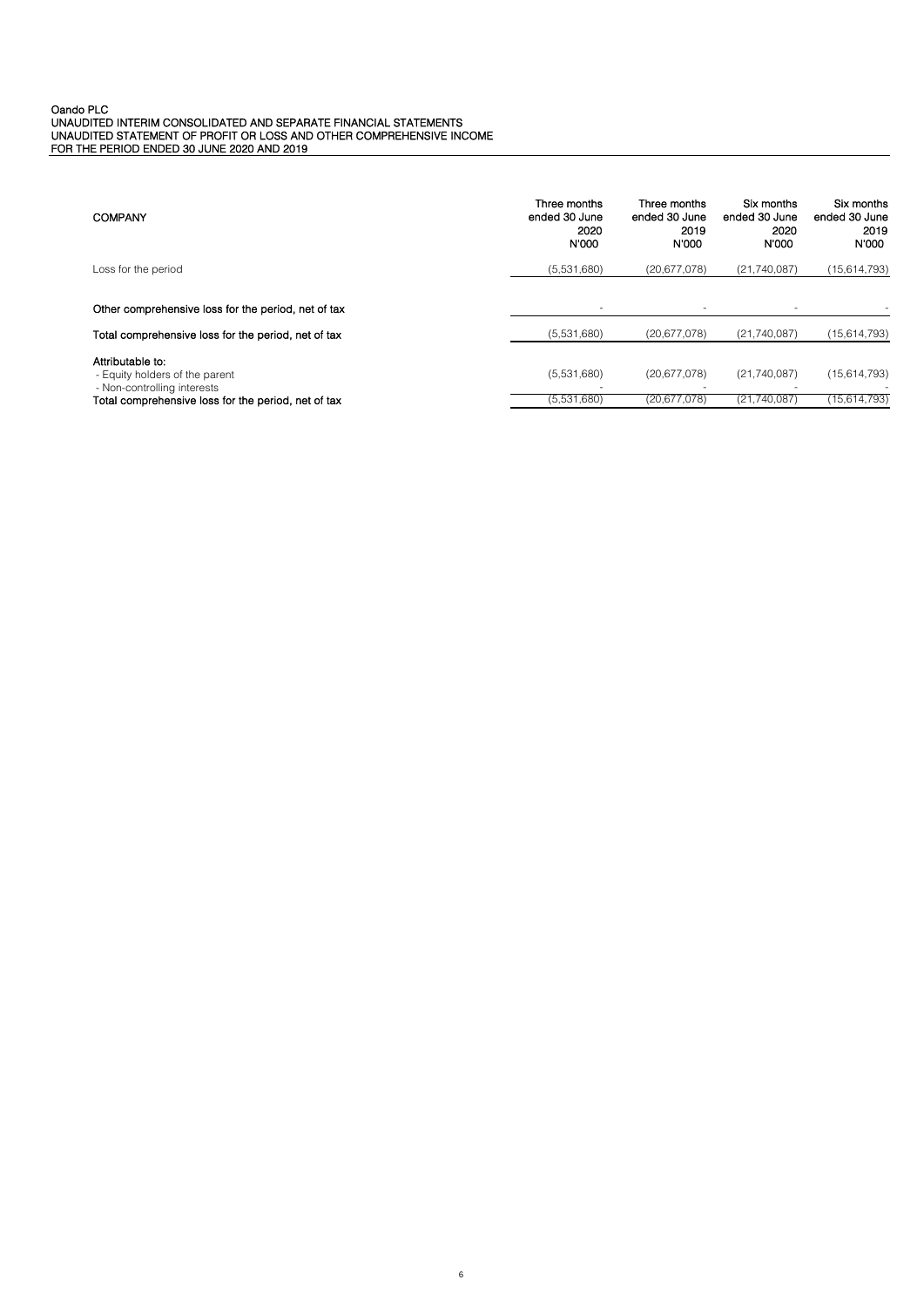### Oando PLC UNAUDITED INTERIM CONSOLIDATED AND SEPARATE FINANCIAL STATEMENTS UNAUDITED STATEMENT OF FINANCIAL POSITION AS AT 30 JUNE 2020 AND 30 JUNE 2019

| Assets                                                              | <b>NOTE</b>    | Group<br>2020<br>N'000 | Group<br>2019<br>N'000 | Company<br>2020<br>N'000 | Company<br>2019<br>N'000 |
|---------------------------------------------------------------------|----------------|------------------------|------------------------|--------------------------|--------------------------|
| Non-current assets                                                  |                |                        |                        |                          |                          |
| Property, plant and equipment                                       | 6              | 423,055,269            | 394,228,600            | 1,529,346                | 1,696,350                |
| Intangible assets                                                   | $\overline{7}$ | 287,483,447            | 270,871,563            | 725,205                  | 613.534                  |
| Investment properties                                               | 8              | 2.808.000              | 2,808,000              | 2,808,000                | 2.808.000                |
| Right of use asset                                                  | 9              | 15,001,091             | 16,267,406             | 12,444,088               | 13,458,959               |
| Investment in associates                                            | 10             | 1,890,351              | 1,782,799              | 2,716,431                | 2,716,431                |
| Deferred income tax assets                                          |                | 30,908,366             | 3,595,526              |                          |                          |
| Financial assets at fair value through profit or loss               | 11             |                        |                        |                          |                          |
| Finance lease receivables                                           |                | 77,912,036             |                        | 7,842,357                | 9,202,848                |
|                                                                     |                |                        | 73,510,965             |                          |                          |
| Deposit for acquisition of a business<br>Investment in subsidiaries |                |                        |                        | 26,638,421               | 26,638,421               |
|                                                                     |                |                        |                        |                          | 164,568                  |
| Prepayments                                                         |                |                        | 164,568                |                          |                          |
| Restricted cash                                                     | 15a            | 7,566,311              | 5,863,527              |                          |                          |
|                                                                     |                | 846,624,871            | 769,092,954            | 54,703,848               | 57,299,111               |
| <b>Current assets</b>                                               |                |                        |                        |                          |                          |
| Inventories                                                         | 13             | 8,256,335              | 24,541,679             |                          | 22,578,799               |
| Derivative financial assets                                         |                | 2,621                  | 1,252,965              |                          |                          |
| Trade and other receivables                                         | 14             | 98,093,823             | 122,864,452            | 128,637,532              | 141,343,373              |
| Deposit for shares                                                  |                | 3,575,125              | 3,098,335              |                          |                          |
| Prepayments                                                         |                | 5,897,233              | 3,488,315              | 373.972                  | 609,113                  |
| Financial assets at fair value through profit or loss               | 11             | 43,097                 | 48,223                 | 37,236                   | 45,644                   |
| Cash and cash equivalents (excluding bank overdrafts)               | 15a            | 17,689,511             | 33,576,182             | 4,003,297                | 1,266,353                |
|                                                                     |                | 133,557,745            | 188,870,151            | 133,052,037              | 165,843,282              |
| <b>Total assets</b>                                                 |                | 980, 182, 616          | 957,963,105            | 187,755,885              | 223, 142, 393            |
| <b>Equity and Liabilities</b>                                       |                |                        |                        |                          |                          |
| Equity attributable to equity holders of the parent                 |                |                        |                        |                          |                          |
| Share capital                                                       | 20             | 6,215,706              | 6,215,706              | 6,215,706                | 6,215,706                |
| Share premium                                                       | 20             | 176,588,527            | 176,588,527            | 176,588,527              | 176,588,527              |
| Retained loss                                                       |                | (337, 329, 627)        | (304, 753, 294)        | (333, 326, 610)          | (311, 586, 523)          |
| Other reserves                                                      |                | 155,555,058            | 150,856,601            |                          |                          |
|                                                                     |                | 1,029,664              | 28,907,540             | (150, 522, 377)          | (128, 782, 290)          |
| Non controlling interest                                            |                | 37,075,635             | 38,100,179             |                          |                          |
| <b>Total equity</b>                                                 |                | 38,105,299             | 67,007,719             | (150, 522, 377)          | (128, 782, 290)          |
| Liabilities                                                         |                |                        |                        |                          |                          |
| Non-current liabilities                                             |                |                        |                        |                          |                          |
| Borrowings                                                          | 17             | 179,858,470            | 130,635,428            |                          |                          |
| Deferred income tax liabilities                                     |                | 1,336,388              | 12,657,924             |                          |                          |
| Decommissioning provisions                                          | 19             | 118,356,551            | 106,393,420            | 222,321                  | 209,646                  |
| Lease liabilities                                                   | 18             | 19,554,117             | 19,617,395             | 20,953,689               | 22,668,097               |
| Government grant                                                    |                | 770                    |                        |                          |                          |
|                                                                     |                | 319,106,296            | 269.304.167            | 21,176,010               | 22,877,743               |
| <b>Current liabilities</b>                                          |                |                        |                        |                          |                          |
| Trade and other payables                                            | 16             | 349,599,181            | 350,043,996            | 194,986,377              | 211,754,578              |
| <b>Borrowings</b>                                                   | 17             | 231,784,126            | 231,531,048            | 109,479,441              | 106, 199, 440            |
| Lease liabilities                                                   | 18             | 3,534,136              | 3,344,733              | 8,456,142                | 7,219,371                |
| Current income tax liabilities                                      |                | 36,403,301             | 35,081,165             | 2,530,015                | 2,223,274                |
| Dividend payable                                                    |                | 1,650,277              | 1,650,277              | 1,650,277                | 1,650,277                |
|                                                                     |                | 622,971,021            | 621,651,219            | 317, 102, 252            | 329,046,940              |
| <b>Total liabilities</b>                                            |                | 942,077,317            | 890,955,386            | 338,278,262              | 351,924,683              |
| Total equity and liabilities                                        |                | 980.182.616            | 957,963,105            | 187,755,885              | 223, 142, 393            |

These unaudited consolidated and separate financial statements were approved by the Board of Directors on 17 June 2022 and signed on its behalf by:

ᄊ r

Group Chief Executive<br>Mr. Nubril Adewale Tinubu<br>FRC/2013/NBA/00000003348



FRC/2016/ICAN/00000014639

The accounting policies and notes form an integral part of these unaudited interim consolidated and separate financial statements.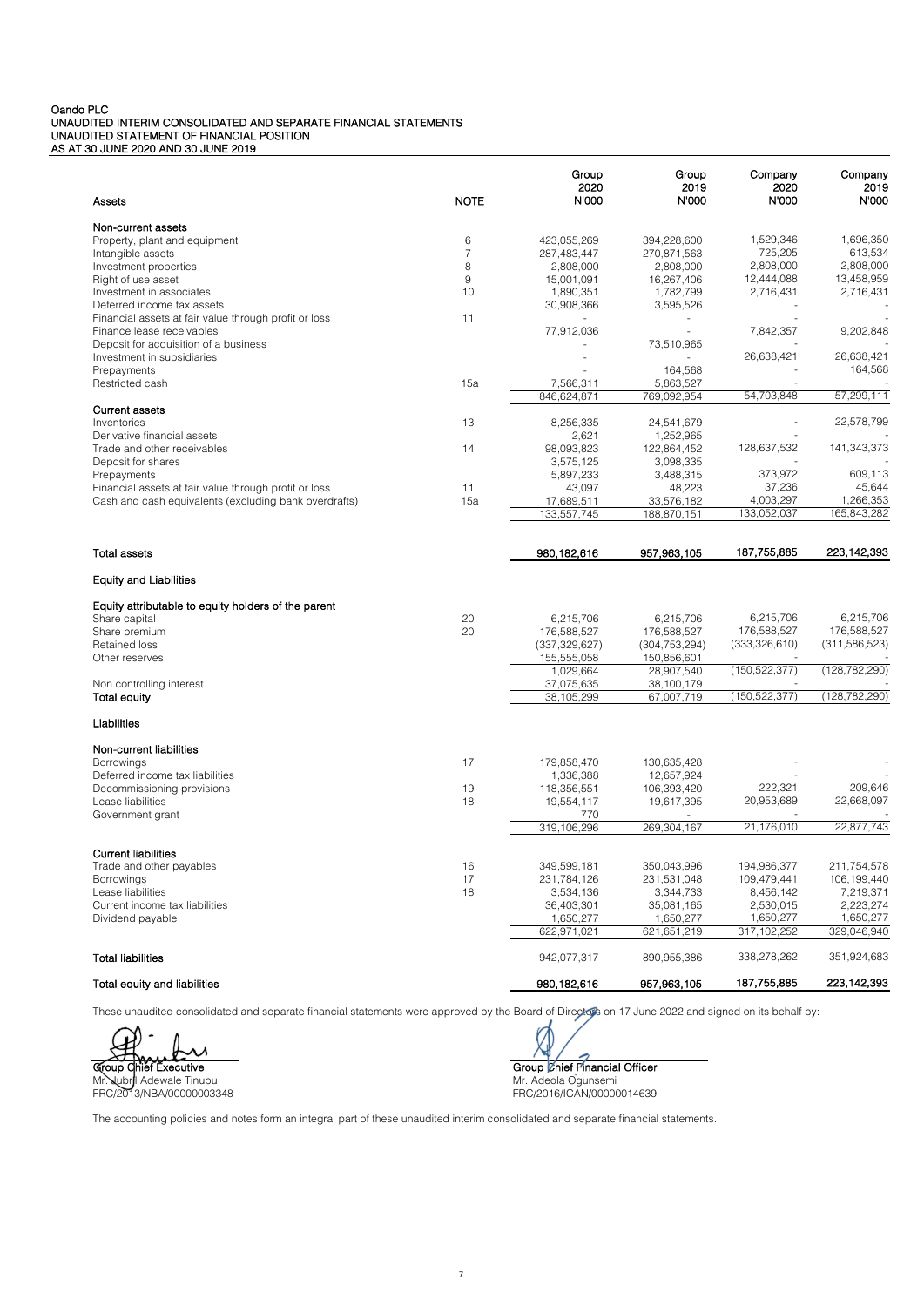### Oando PLC UNAUDITED INTERIM CONSOLIDATED AND SEPARATE FINANCIAL STATEMENTS UNAUDITED STATEMENT OF CHANGES IN EQUITY FOR THE PERIOD ENDED 30 JUNE 2020 AND 2019

| <b>GROUP</b>                                                                                                         | <b>Share Capital</b><br>& Share<br>Premium<br>N'000 | Other reserves<br>N'000    | Retained<br>earnings<br>N'000    | Equity holders of<br>parent<br>N'000          | Non controlling<br>interest<br>N'000    | Total equity<br>N'000                     |
|----------------------------------------------------------------------------------------------------------------------|-----------------------------------------------------|----------------------------|----------------------------------|-----------------------------------------------|-----------------------------------------|-------------------------------------------|
| Balance as at 1 January 2019                                                                                         | 182.804.233                                         | 144.604.935                | (126, 534, 432)                  | 200,874,736                                   | 76,241,975                              | 277,116,711                               |
| Profit for the period                                                                                                |                                                     |                            | 3,608,308                        | 3,608,308                                     | 3,560,334                               | 7,168,642                                 |
| Other comprehensive loss for the period<br>Total comprehensive (loss)/income for the period                          | ٠                                                   | (1,385,052)<br>(1,385,052) | 3,608,308                        | (1,385,052)<br>2,223,256                      | (926, 640)<br>2,633,694                 | (2,311,692)<br>4,856,950                  |
| Balance as at 30 June 2019                                                                                           | 182,804,233                                         | 143,219,883                | (122,926,124)                    | 203,097,992                                   | 78,875,669                              | 281,973,661                               |
| Balance as at 1 January 2020                                                                                         | 182.804.233                                         | 150.856.601                | (304, 753, 294)                  | 28,907,540                                    | 38,100,179                              | 67,007,719                                |
| Loss for the period<br>Other comprehensive income for the period<br>Total comprehensive income/(loss) for the period | ٠<br>٠                                              | 4.698.457<br>4,698,457     | (32, 576, 333)<br>(32, 576, 333) | (32, 576, 333)<br>4,698,457<br>(27, 877, 876) | (3,260,848)<br>2,236,304<br>(1,024,544) | (35,837,181)<br>6,934,761<br>(28,902,420) |
| Balance as at 30 June 2020                                                                                           | 182,804,233                                         | 155,555,058                | (337, 329, 627)                  | 1,029,664                                     | 37,075,635                              | 38,105,299                                |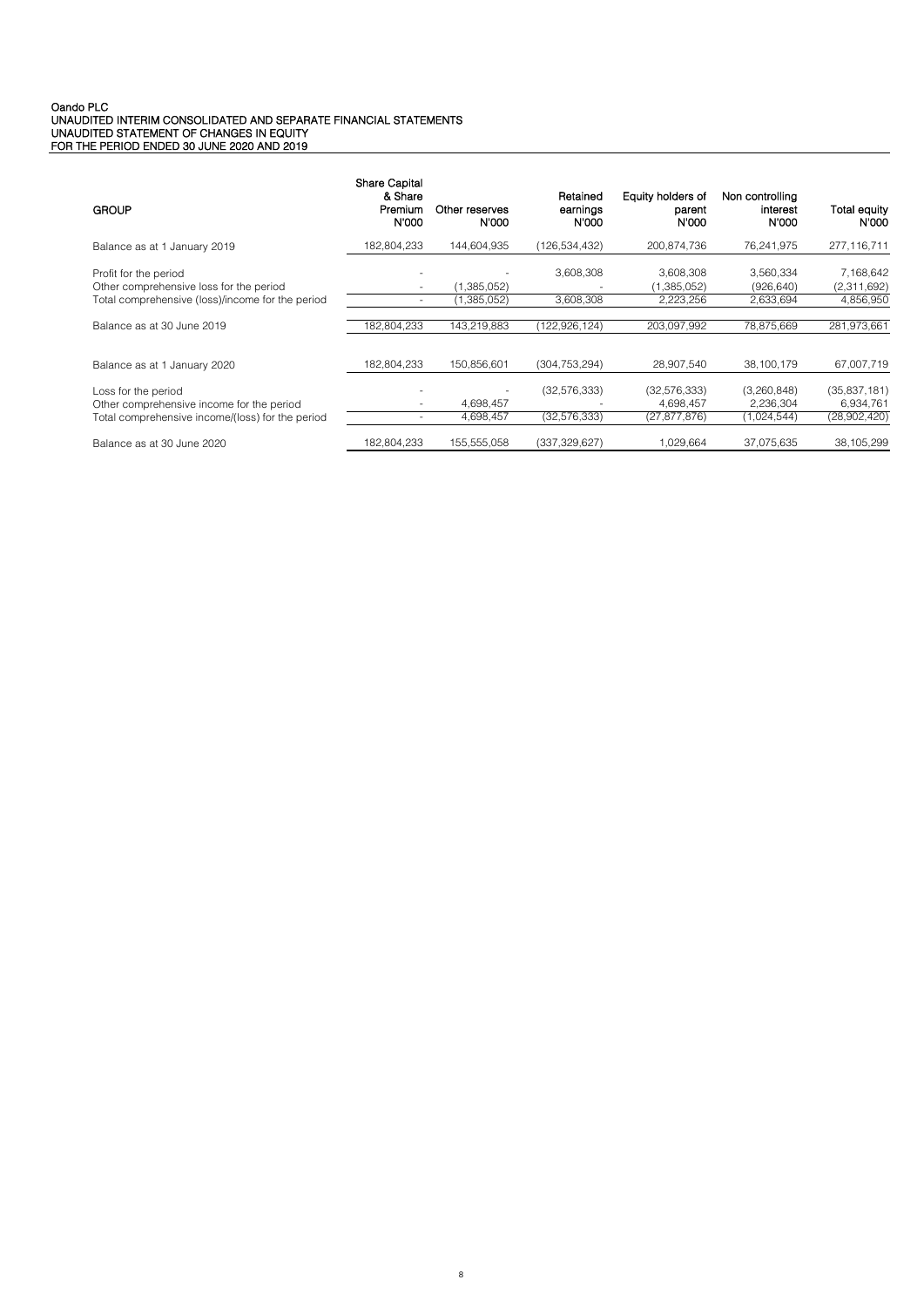### Oando PLC UNAUDITED INTERIM CONSOLIDATED AND SEPARATE FINANCIAL STATEMENTS UNAUDITED STATEMENT OF CHANGES IN EQUITY FOR THE PERIOD ENDED 30 JUNE 2020 AND 2019

| Company                                                                           | Share Capital &<br><b>Share Premium</b><br>N'000 | Other reserves<br>N'000                                                          | Retained<br>earnings<br>N'000                    | Total equity<br>N'000                          |
|-----------------------------------------------------------------------------------|--------------------------------------------------|----------------------------------------------------------------------------------|--------------------------------------------------|------------------------------------------------|
| Balance as at 1 January 2019                                                      | 182.804.233                                      | $\overline{\phantom{a}}$                                                         | (243, 703, 801)                                  | (60, 899, 568)                                 |
| Loss for the period                                                               |                                                  | $\sim$                                                                           | (15,614,793)                                     | (15,614,793)                                   |
| Total comprehensive loss                                                          |                                                  | $\overline{\phantom{a}}$                                                         | (15,614,793)                                     | (15,614,793)                                   |
| Balance as at 30 June 2019                                                        | 182.804.233                                      | $\overline{\phantom{a}}$                                                         | (259.318.594)                                    | (76, 514, 361)                                 |
| Balance as at 1 January 2020<br>Loss for the period<br>Balance as at 30 June 2020 | 182.804.233<br>182.804.233                       | $\overline{\phantom{a}}$<br>$\overline{\phantom{a}}$<br>$\overline{\phantom{a}}$ | (311, 586, 523)<br>(21,740,087)<br>(333.326.610) | (128,782,290)<br>(21,740,087)<br>(150,522,377) |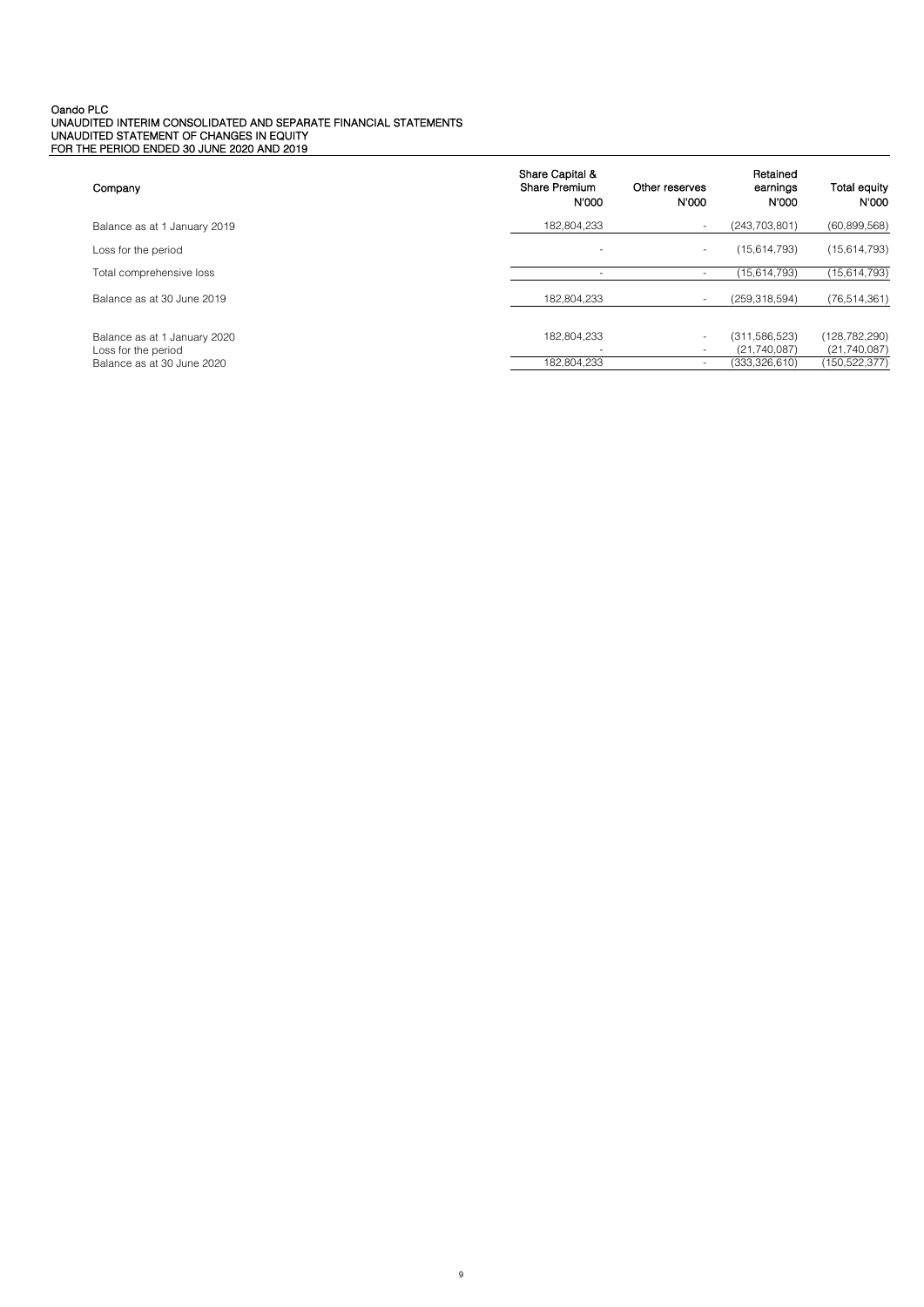### Oando PLC UNAUDITED INTERIM CONSOLIDATED AND SEPARATE FINANCIAL STATEMENTS UNAUDITED STATEMENT OF CASH FLOWS FOR THE PERIOD ENDED 30 JUNE 2020 AND 2019

|                                                                           | <b>NOTE</b>     | Group<br>2020<br>N'000 | Group<br>2019<br>N'000 | Company<br>2020<br>N'000 | Company<br>2019<br>N'000 |
|---------------------------------------------------------------------------|-----------------|------------------------|------------------------|--------------------------|--------------------------|
| Cash flows from operating activities                                      |                 |                        |                        |                          |                          |
| Cash generated/(used in) operations                                       | 22              | 32,703,717             | 12,466,514             | (5,862,344)              | (17, 985, 175)           |
| Net changes in working capital                                            | 23              | (63, 417, 353)         | 19,290,976             | 5,350,387                | 16,122,468               |
| Interest paid                                                             |                 | (636, 162)             | (11,071,682)           | (93, 614)                | (6,678,424)              |
| Income tax paid                                                           |                 | (966, 737)             | (1,326,494)            |                          | (626, 567)               |
| Net cash (used in)/generated from operating activities                    |                 | (32, 316, 535)         | 19,359,314             | (605, 571)               | (9, 167, 698)            |
| Cash flows from investing activities                                      |                 |                        |                        |                          |                          |
| Purchases of property plant and equipment                                 |                 | (20, 720, 580)         | (22, 455, 757)         | (3,540)                  | (143, 870)               |
| Proceeds from disposal of investment in associate                         |                 | 2,512,250              | 12,623,800             |                          | 12,335,222               |
| Acquisition of software                                                   |                 | (246, 061)             |                        | (246,061)                | (188, 523)               |
| Purchase of intangible exploration assets                                 |                 | (196, 205)             | (388, 354)             |                          |                          |
| Deposit for shares                                                        |                 | (289, 875)             | (3,865,000)            |                          |                          |
| Recoveries on non-current receivables                                     |                 |                        | 5,621,860              |                          |                          |
| Finance lease received                                                    |                 | 4,405,531              | 4,011,388              | 2,415,507                |                          |
| Interest received                                                         |                 | 27                     | 11,892                 | $\mathfrak{p}$           | 11,892                   |
| Net cash (used in)/generated from investing activities                    |                 | (14, 534, 913)         | (4, 440, 171)          | 2.165.908                | 12.014.721               |
| Cash flows from financing activities                                      |                 |                        |                        |                          |                          |
| Proceeds from borrowings                                                  |                 | 82,132,815             | 7,070,367              | 7,777,928                |                          |
| Repayment of borrowings                                                   |                 | (49,698,592)           | (16, 590, 458)         | (5,377,928)              | (2,060,529)              |
| Lease payments                                                            |                 | (2,478,040)            |                        | (3,878,915)              |                          |
| Proceeds from loan note from Helios with respect to the sale of the       |                 |                        |                        |                          |                          |
| Gas & Power entities                                                      |                 |                        | (2,960,759)            | 2,512,250                |                          |
| Restricted cash                                                           |                 | (1,340,341)            | 385,617                |                          |                          |
| Net cash generated from/(used in) financing activities                    |                 | 28,615,842             | (12,095,233)           | 1,033,335                | (2.060.529)              |
| Net change in cash and cash equivalents                                   |                 | (18, 235, 606)         | 2,823,910              | 2,593,672                | 786,494                  |
| Cash and cash equivalents at the beginning of the period                  |                 | 33,576,182             | 10,620,544             | 1,332,815                | 1,341,437                |
| Exchange gain/(loss) on cash and cash equivalents                         |                 | 2,290,543              | (153, 331)             | 18.418                   | (11, 771)                |
| Cash and cash equivalents at end of the period                            |                 | 17,631,119             | 13,291,123             | 3,944,905                | 2,116,160                |
| Cash and cash equivalents at 30 June 2020:                                |                 |                        |                        |                          |                          |
| Included in cash and cash equivalents per statement of financial position |                 | 17,631,119             | 13,291,123             | 3,944,905                | 2,116,160                |
|                                                                           |                 | 17.631.119             | 13,291,123             | 3,944,905                | 2,116,160                |
| Cash and cash equivalent at period end is analysed as follows:            |                 |                        |                        |                          |                          |
| Cash and bank balance                                                     | 15a             | 17,689,511             | 13,291,123             | 4,003,297                | 2,116,160                |
| <b>Bank overdrafts</b>                                                    | 17              | (58, 392)              |                        | (58, 392)                |                          |
|                                                                           | 15 <sub>b</sub> | 17,631,119             | 13,291,123             | 3.944.905                | 2,116,160                |

The accounting policies and notes form an integral part of these unaudited consolidated and separate financial statements.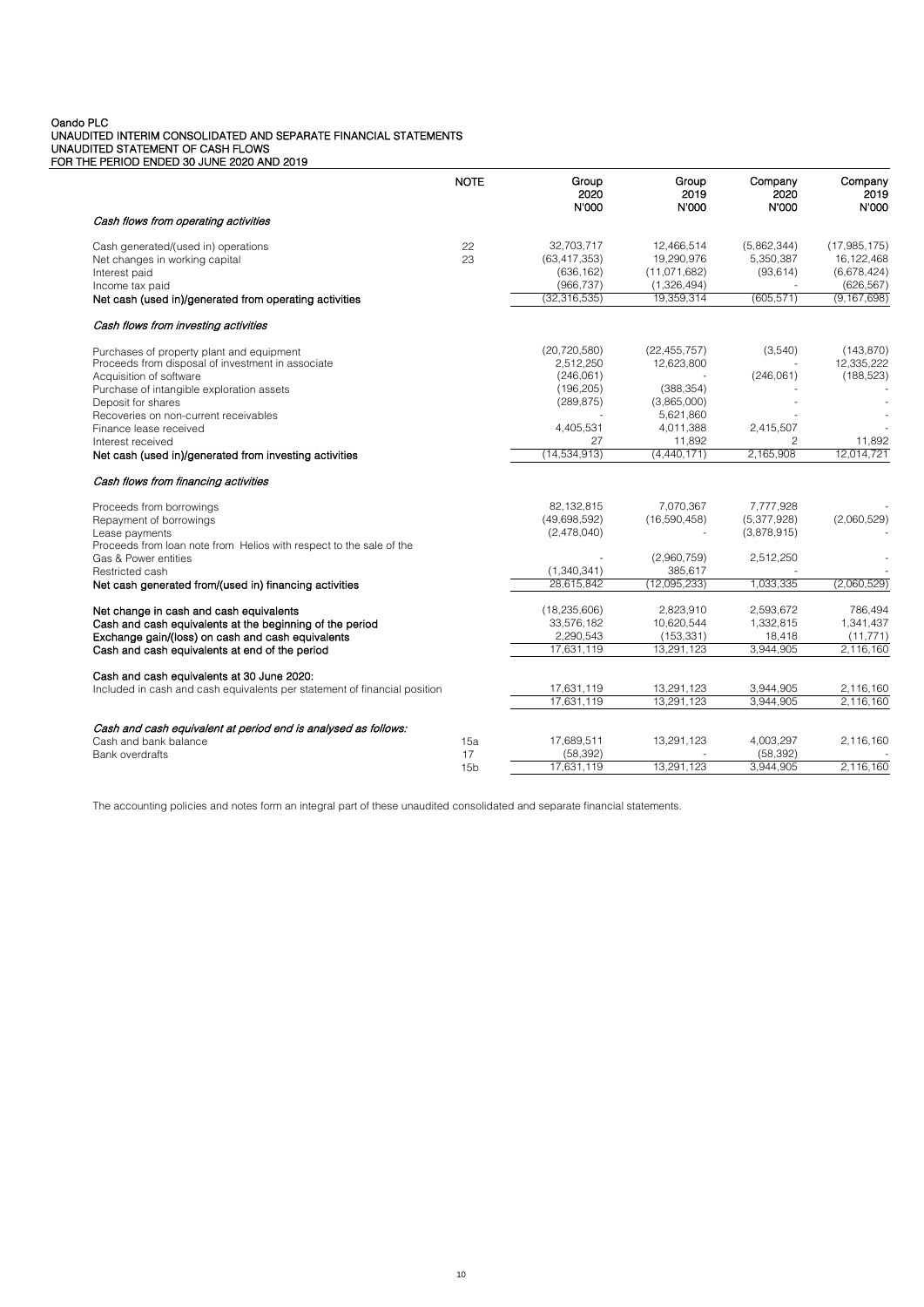### 1. General information

Oando PLC (formerly Unipetrol Nigeria Plc.) was registered by a special resolution as a result of the acquisition of the shareholding of Esso Africa Incorporated (principal shareholder of Esso Standard Nigeria Limited) by the Federal Government of Nigeria. It was partially privatised in 1991 and fully privatised in the year 2000 following the disposal of the 40% shareholding of Federal Government of Nigeria to Ocean and Oil Investments Limited and the Nigerian public. In December 2002, the Company merged with Agip Nigeria Plc. following its acquisition of 60% of Agip Petrol's stake in Agip Nigeria Plc. The Company formally changed its name from Unipetrol Nigeria Plc. to Oando PLC in December 2003.

Oando PLC (the "Company") is listed on the Nigerian Stock Exchange and the Johannesburg Stock Exchange. In 2016, the Company embarked on a reorganisation and disposed some subsidiaries in the Energy, Downstream and Gas & Power segments. The Company retains its significant ownership in Oando Trading Bermuda (OTB), Oando Trading Dubai (OTD) and its upstream businesses (See note 3 for segment result), hereinafter referred to as the Group.

On October 13, 2011, Exile Resources Inc. ("Exile") and the Oando Exploration and Production Division ("OEPD") of Oando PLC ("Oando") announced that they had entered into a definitive master agreement dated September 27, 2011 providing for the previously announced proposed acquisition by Exile of certain shareholding interests in Oando subsidiaries via a Reverse Take Over ("RTO") in respect of Oil Mining Leases ("OMLs") and Oil Prospecting Licenses ("OPLs") (the "Upstream Assets") of Oando (the "Acquisition") first announced on August 2, 2011. The Acquisition was completed on July 24, 2012 ("Completion date"), giving birth to Oando Energy Resources Inc. ("OER"); a company which was listed on the Toronto Stock Exchange between the Completion date and May 2016. Immediately prior to completion of the Acquisition, Oando PLC and the OEPD first entered into a reorganization transaction (the "Oando Reorganization") with the purpose of facilitating the transfer of the OEPD interests to OER (formerly Exile).

OER effectively became the Group's main vehicle for all oil exploration and production activities.

In 2016, OER previously quoted on Toronto Stock Exchange (TSX), notified the (TSX) of its intention to voluntarily delist from the TSX. The intention to delist from the TSX was approved at a Board meeting held on the 18th day of December, 2015. The shares of OER were delisted from the TSX at the close of business on Monday, May 16th 2016. Upon delisting, the requirement to file annual reports and quarterly reports to the Exchange will no longer be required. The Company believes the objectives of the listing on the TSX was not achieved and judges that the continued listing on the TSX was uneconomical.

To effect the delisting, a restructuring of the OER Group was done and a special purpose vehicle, Oando E&P Holdings Limited ("OEPH") was set up to acquire all of the issued and outstanding shares of OER. As a result of the restructuring, shares held by the previous owners of OER (Oando PLC (93.49%), the institutional investors in OER (5.08%) and certain Key Management Personnel (1.43%)) were required to be transferred to OEPH, in exchange for an equivalent number of shares in OEPH. The share for share exchange between entities in the Oando Group is considered as a business combination under common control not within the scope of IFRS 3.

OEPH purchased the remaining shares in OER from the remaining shareholders who did not partake in the share for share exchange arrangement for a cash consideration. The shareholders of the 5,733,277 shares were paid a cash consideration of US\$1.20 per share in accordance with the plan of arrangement. As a result of the above, OEPH owns 100% of the shares in OER.

'Pursuant of the Amended and Restated Loan Agreement between West Africa Investment Limited (the "Lender" /"WAIL"), Goldeneye Energy Resources Limited (the "Borrower") and Oando PLC (the "Guarantor") dated March 31, 2016, on one hand; and another Amended and Restated Loan Agreement between Goldeneye Energy Resources Limited (the "Borrower"), Southern Star Shipping Co Inc. (the "Lender"/"SS") and Oando PLC (the "Guarantor") also dated 31 March 2016; Oando PLC provided financial guarantee to the Lenders to the tune of US\$32m (WAIL: US\$27m, SS: US\$5m). The essence of the loans was for the borrower to acquire shares owned by the Lenders in Oando Exploration and Production Holdings Limited (OEPH), a subsidiary of Oando PLC. The Borrower agreed to repay the loans in 12 installments starting from March 2017.

The financial guarantee required Oando PLC to pay to the Lenders in its capacity as Guarantor, the loan amounts due (inclusive of accrued interest) if the Borrower is unable to pay while the Borrower is also required to transfer the relevant number of shares held in OEPH to the Guarantor or its Nominee in the event of default.

Upon failure by the Borrower to honour the repayment agreement, the Guarantor paid US\$ 6.1m (which represented principal plus accrued interest) to SS on October 4, 2017. On the same date, the borrower executed a share transfer instrument for the purpose of transferring all the shares previously acquired from SS to the Calabar Power Limited, a wholly owned subsidiary of Oando PLC. Consequently, the Guarantor was discharged of the financial guarantee to SS and Oando PLC now owns 78.18% (2016: 77.74%) shares in OEPH. The Borrower and Lenders are not related parties to the Guarantor.

On May 19, 2018, Oando PLC (through its subsidiary Calabar Power) acquired 8,631,225 shares in OEPH from some non-controlling interests (NCI) who were paid a cash consideration of US\$1.20 per share in accordance with the plan of arrangement executed for some NCI following the delisting of OER in 2016. As a result, Oando PLC now owns 79.27% (2018: 78.18%) shares in OEPH.

Calabar Power (through Oando PLC) paid \$8.3 million (N3 billion) in 2018 and \$13.5 million (N4.9 billion) in 2019 to WAIL. On May 31, 2019, Goldeneye transferred 5,236,626 shares to Calabar Power amounting to \$13,349,083.59, thereby increasing Oando PLC's (direct and indirect) percentage interest in OEPH to 79.93%. Amounts paid up to 31 December 2019 have been reflected as deposit for shares in these consolidated financial statements.

Subsequently, the company (through Oando PLC) paid the outstanding indebtedness to WAIL as follows: 2020: \$1.5 million, 2021: \$10 million while Goldeneye paid \$4.12 million in 2022 out of the indebtedness to Oando PLC of \$9.59 million. The final payment of \$4.12 million extinguished the debt to WAIL as guaranteed by Oando PLC. Upon the final payment and on April 12, 2022, the outstanding shares of 12,218,788 were transferred to Calabar Power.

### 2. Summary of significant accounting policies

# 2.1 Basis of preparation

The consolidated financial statements of Oando PLC. have been prepared in accordance with IAS 34 of the International Financial Reporting Standards (IFRS) issued by the International Accounting Standards Board (IASB). The interim consolidated financial statements are presented in Naira, rounded to the nearest thousand, and prepared under the historical cost convention, except for the revaluation of land and buildings, available-for-sale financial assets, and financial assets and financial liabilities (including derivative instruments) at fair value through profit or loss.

The preparation of financial statements in conformity with IFRS requires the use of estimates and assumptions that affect the reported amounts of assets and liabilities and disclosure of contingent assets and liabilities at the date of the financial statements and the reported amounts of revenues and expenses during the reporting period. Although these estimates are based on the directors' best knowledge of current events and actions, actual results ultimately may differ from those estimates.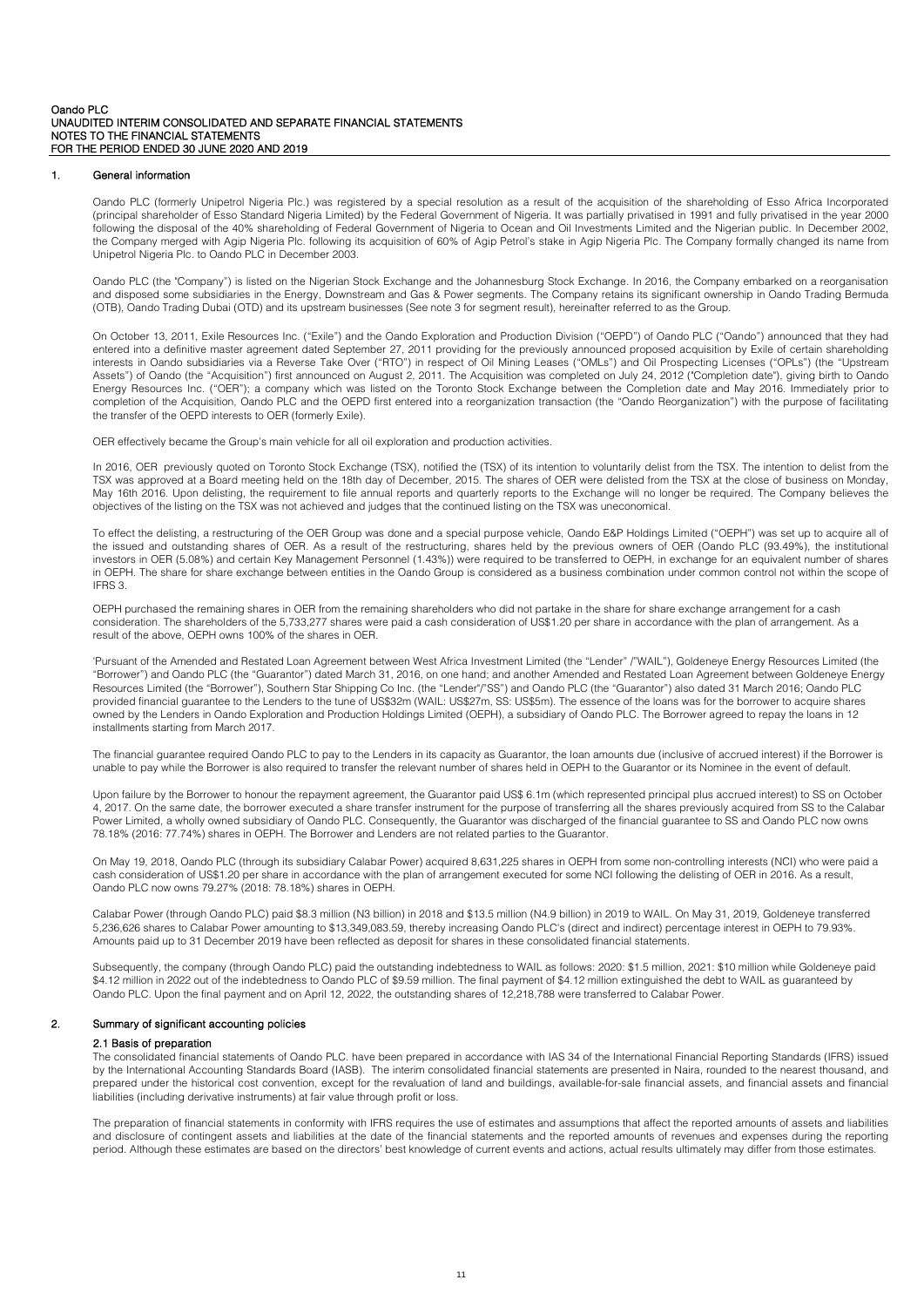The accounting policies adopted are consistent with those of the previous financial year & corresponding interim reporting period except for the estimation of income tax and adoption of new and amended standards.

### 2.2 Basis of Consolidation

### (i) Subsidiaries

Subsidiaries are all entities (including structured entities) over which the Group has power or control. The Group controls an entity when the Group is exposed to, or has rights to, variable returns from its involvement with the entity and has the ability to use its power over the entity to affect the amount of the entity's return. Subsidiaries are fully consolidated from the date on which control is transferred to the Group. They are de-consolidated from the date that control ceases.

In the separate financial statement, investment in subsidiaries is measured at cost less accumulated impairments. Investment in subsidiary is impaired when its recoverable amount is lower than its carrying value and when there are indicators of impairments.

The Group considers all facts and circumstances', including the size of the Group's voting rights relative to the size and dispersion of other vote holders in the determination of control.

Identifiable assets acquired and liabilities and contingent liabilities assumed in a business combination are measured initially at their fair values at the acquisition date. On an acquisition-by-acquisition basis, the Group recognises any non-controlling interest in the acquiree, either at fair value or at the non-controlling interest's proportionate share of the recognised amounts of acquiree's identifiable net assets. Any contingent consideration to be transferred by the Group is recognised at fair value at the acquisition date. Subsequent changes to the fair value of the contingent consideration that is deemed to be an asset or liability is recognised in accordance with IAS 39 either in profit or loss or as a change to other comprehensive income. Contingent consideration that is classified as equity is not remeasured, and its subsequent settlement is accounted for within equity.

### Acquisition-related costs are expensed as incurred.

The excess of the consideration transferred, the amount of any non-controlling interest in the acquiree, and the acquisition date fair value of any previous equity interest in the acquiree over the fair value of the identifiable net assets acquired is recorded as goodwill. If the total of consideration transferred, non-controlling interest recognised and previously held interest is less than the fair value of the net assets of the subsidiary acquired in the case of a bargain purchase, the difference is recognised directly in the statement of profit or loss.

Inter-company transactions, amounts, balances and income and expenses on transactions between Group companies are eliminated. Profits and losses resulting from transactions that are recognised in assets are also eliminated. Accounting policies and amounts of subsidiaries have been changed where necessary to ensure consistency with the policies adopted by the Group.

# (ii) Changes in ownership interests in subsidiaries without change of control

The Group treats transactions with non-controlling interests that do not result in loss of control as equity transactions. For purchases from non-controlling interests, the difference between fair value of any consideration paid and the relevant share acquired of the carrying value of net assets of the subsidiary is recorded in equity. Gains or losses on disposals to non-controlling interests are also recorded in equity.

Cash flows arising from changes in ownership interests in a subsidiary that do not result in a loss of control are classified as cash flows from financing activities.

### (iii) Disposal of subsidiaries

When the Group ceases to have control, any retained interest in the entity is re-measured to its fair value at the date when control is lost, with the change in carrying amount recognised in profit or loss. The fair value is the initial carrying amount for the purposes of subsequently accounting for the retained interest as an associate. joint venture or financial asset. In addition, any amounts previously recognised in other comprehensive income in respect of that entity are accounted for as if the Group had directly disposed of the related assets or liabilities. This may mean that amounts previously recognised in other comprehensive income are reclassified to profit or loss.

### (iv) Investment in associates

Associates are all entities over which the Group has significant influence but not control. Investments in associates are accounted for using the equity method of accounting. Under the equity method, the investment is initially recognised at cost, and the carrying amount is increased or decreased to recognise the investor's share of the change in the associate's net assets after the date of acquisition. The Group's investment in associates includes goodwill identified on acquisition.

If the ownership interest in an associate is reduced but significant influence is retained, only a proportionate share of the amounts previously recognised in other comprehensive income is reclassified to profit or loss where appropriate.

The Group's share of post-acquisition profit or loss is recognised in the statement of profit or loss, and its share of post-acquisition movements in other comprehensive income is recognised in other comprehensive income with a corresponding adjustment to the carrying amount of the investment. When the Group's share of losses in an associate equals or exceeds its interest in the associate, including any other long term receivables, loans or unsecured receivables, the Group does not recognise further losses, unless it has incurred legal or constructive obligations or made payments on behalf of the associate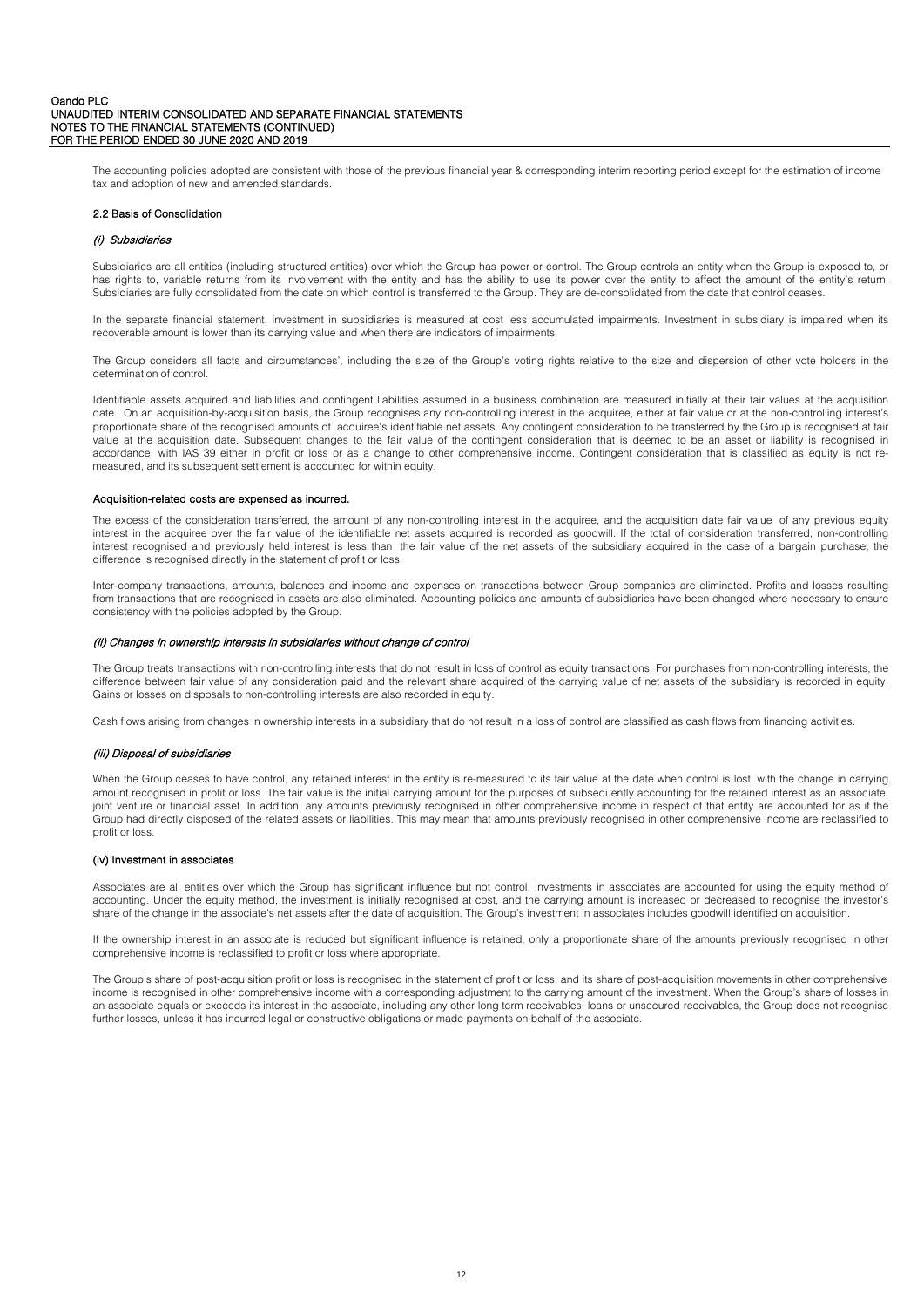The Group determines at each reporting date whether there is any objective evidence that the investment in the associate is impaired. If this is the case, the group calculates the amount of impairment as the difference between the recoverable amount of the associate and its carrying value and recognises the amount adjacent to share of profit/(loss) of associates in the statement of profit or loss.

Profits and losses resulting from transactions between the Group and its associate are recognised in the Group's financial statements only to the extent of unrelated investor's interests in the associates. Unrealised losses are eliminated unless the transaction provides evidence of an impairment of the asset transferred.

Dilution gains and losses arising in investments in associates are recognised in the statement of profit or loss.

In the separate financial statements of the Company, investment in associates are measured at cost less impairment. Investment in associate is impaired when its recoverable amount is lower than its carrying value.

### (v) Joint arrangements

The group applies IFRS 11 to all joint arrangements as of 1 January 2013. Under IFRS 11 investments in joint arrangements are classified as either joint operations or joint ventures depending on the contractual rights and obligations of each investor. Joint ventures are accounted for using the equity method.

Under the equity method of accounting, interests in joint ventures are initially recognised at cost and adjusted thereafter to recognise the Group's share of the postacquisition profits or losses and movements in other comprehensive income. When the Group's share of losses in a joint venture equals or exceeds its interests in the joint ventures (which includes any long-term interests that, in substance, form part of the Group's net investment in the joint ventures), the Group does not recognise further losses, unless it has incurred obligations or made payments on behalf of the joint ventures.

Unrealised gains and losses on transactions between the Group and its joint ventures are eliminated to the extent of the Group's interest in the joint ventures. Unrealised losses are also eliminated unless the transaction provides evidence of an impairment of the asset transferred. Accounting policies of the joint ventures have been changed where necessary to ensure consistency with the policies adopted by the Group.

For the arrangements determined to be joint operations, the Group recognises in relation to its interest the following:

- its assets, including its share of any assets held jointly;
- its liabilities, including its share of any liabilities incurred jointly;
- its share of the revenue from the sale of the output by the joint operation; and
- its expenses, including its share of any expenses incurred jointly.

The Group accounts for the assets, liabilities, revenues and expenses relating to its interest in a joint operation in accordance with the IFRSs applicable to the particular assets, liabilities, revenues and expenses

Transactions with other parties in the joint operations

When the Group enters into a transaction in a joint operation, such as a sale or contribution of assets, the Group recognises gains and losses resulting from such a transaction only to the extent of its interests in the joint operation.

When such transactions provide evidence of a reduction in the net realisable value of the assets to be sold or contributed to the joint operation, or of an impairment loss of those assets, those losses are recognised fully by the Group.

When the Group enters into a transaction with a joint operation in which it is a joint operator, such as a purchase of assets, the Group does not recognise its share of the gains and losses until it resells those assets to a third party. When such transactions provide evidence of a reduction in the net realisable value of the assets to be purchased or of an impairment loss of those assets, the Group recognises its share of those losses.

### (vi) Functional currency and translation of foreign currencies

Functional and presentation currency

These consolidated financial statements are presented in Naira, which is the Group's presentation currency. Items included in the financial statements of each of the Group's entities are measured using the currency of the primary economic environment in which the entity operates ('the functional currency').

The Company's functional and presentation currency is Naira.

### (vii) Transactions and balances in Group entities

Foreign currency transactions are translated into the functional currency of the respective entity using the exchange rates prevailing on the dates of the transactions or the date of valuation where items are re-measured. Foreign exchange gains and losses resulting from the settlement of such transactions and from the translation at year-end exchange rates of monetary assets and liabilities denominated in foreign currencies are recognised in the statement of profit or loss except when deferred in other comprehensive income as qualifying cash flow hedges and qualifying net investment hedges. Foreign exchange gains and losses that relate to borrowings and cash and cash equivalents are presented in the statement of profit or loss within 'finance income or costs'. All other foreign exchange gains and losses are presented in the statement of profit or loss within 'other (losses)/gains - net'. Changes in the fair value of monetary securities denominated in foreign currency classified as available for sale are analysed between translation differences resulting from changes in the amortised cost of the security and other changes in the carrying amount of the security. Translation differences related to changes in amortised cost are recognised in profit or loss, and other changes in carrying amount are recognised in other comprehensive income. Translation differences on non-monetary financial assets and liabilities such as equities held at fair value through profit or loss are recognised in profit or loss as part of the fair value gain or loss. Translation differences on non-monetary financial assets, such as equities classified as available for sale, are included in other comprehensive income.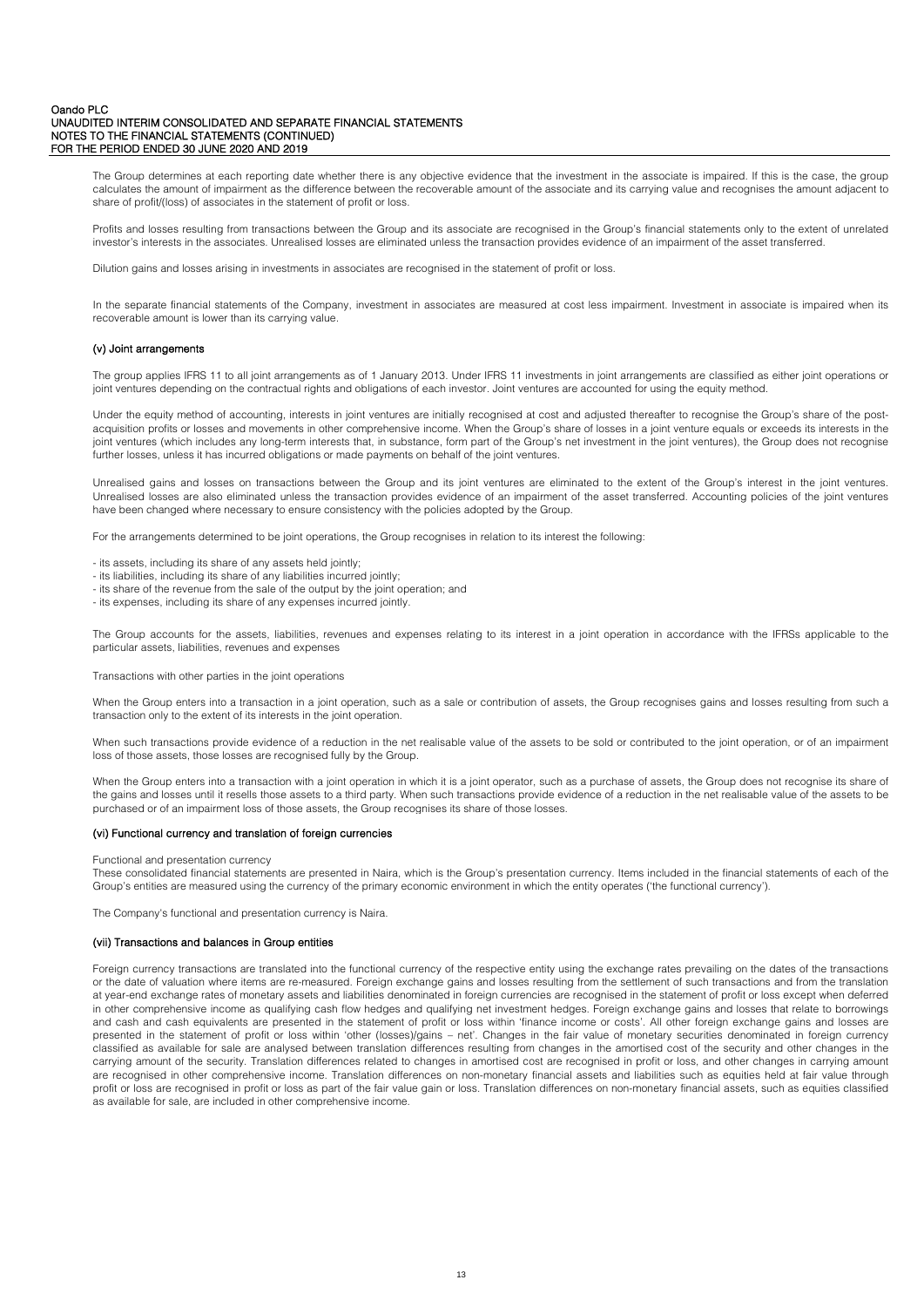### (viii) Consolidation of Group entities

The results and financial position of all the Group entities (none of which has the currency of a hyperinflationary economy) that have a functional currency different from the presentation currency are translated into the presentation currency as follows:

- assets and liabilities for each statement of financial position items presented, are translated at the closing rate at the reporting date;

- income and expenses for each statement of profit or loss are translated at average exchange rates where it is impracticable to translate using spot rate. Where the average is not a reasonable approximation of the cumulative effect of the rates prevailing on the transaction dates, in which case the income and expense are translated at a rate on the dates of the transactions; and

- all resulting exchange differences are recognised in other comprehensive income

On consolidation, exchange differences arising from the translation of the net investment in foreign entities are taken to other comprehensive income. When a foreign operation is sold, such exchange differences are recognised in the profit or loss as part of the gain or loss on sale.

Goodwill and fair value adjustments arising on the acquisition of a foreign entity are treated as assets and liabilities of the foreign entity and translated at the closing rate.

### (ix) Business combinations and goodwill

Business combinations are accounted for using the acquisition method. The cost of an acquisition is measured as the aggregate of the consideration transferred, which is measured at acquisition date fair value, and the amount of any non-controlling interests in the acquiree. For each business combination, the Group elects whether to measure the non-controlling interests in the acquiree at fair value or at the proportionate share of the acquiree's identifiable net assets. Acquisition-related costs are expensed as incurred and included in administrative expenses.

When the Group acquires a business, it assesses the financial assets and liabilities assumed for appropriate classification and designation in accordance with the contractual terms, economic circumstances and pertinent conditions as at the acquisition date. This includes the separation of embedded derivatives in host contracts by the acquiree.

Any contingent consideration to be transferred by the acquirer will be recognised at fair value at the acquisition date. Contingent consideration classified as an asset or liability that is a financial instrument and within the scope of IAS 39 Financial Instruments: Recognition and Measurement, is measured at fair value with the changes in fair value recognised in the statement of profit or loss.

If the business combination is achieved in stages, the acquisition date carrying value of the acquirer's previously held equity interest in the acquiree is re-measured to fair value at the acquisition date; any gains or losses arising from such re-measurement are recognised in profit or loss.

Goodwill is initially measured at cost (being the excess of the aggregate of the consideration transferred and the amount recognised for non-controlling interests and any previous interest held over the net identifiable assets acquired and liabilities assumed). If the fair value of the net assets acquired is in excess of the aggregate consideration transferred, the Group re-assesses whether it has correctly identified all of the assets acquired and all of the liabilities assumed and reviews the procedures used to measure the amounts to be recognised at the acquisition date. If the reassessment still results in an excess of the fair value of net assets acquired over the aggregate consideration transferred, then the gain is recognised in profit or loss.

After initial recognition, goodwill is measured at cost less any accumulated impairment losses. For the purpose of impairment testing, goodwill acquired in a business combination is, from the acquisition date, allocated to each of the Group's cash-generating units that are expected to benefit from the combination, irrespective of whether other assets or liabilities of the acquiree are assigned to those units. Where goodwill has been allocated to a cash-generating unit (CGU) and part of the operation within that unit is disposed of, the goodwill associated with the disposed operation is included in the carrying amount of the operation when determining the gain or loss on disposal. Goodwill disposed in these circumstances is measured based on the relative values of the disposed operation and the portion of the cashgenerating unit retained.

### 2.3 Other significant accounting policies

# (a) Segment reporting

Operating segments are reported in a manner consistent with internal reporting provided to the chief operating decision-maker. The chief operating decision-maker, who is responsible for allocating resources and assessing performance of the operating segments, has been identified as the Group Leadership Council (GLC).

### (b) Revenue recognition

Revenue is measured at the fair value of the consideration received or receivable for sales of goods and services, in the ordinary course of the Group's activities and is stated net of value-added tax (VAT), rebates and discounts and after eliminating sales within the Group. The Group recognises revenue when the amount of revenue can be reliably measured, it is probable that future economic benefits will flow to the entity and when specific criteria have been met for each of the Group's activities as described below: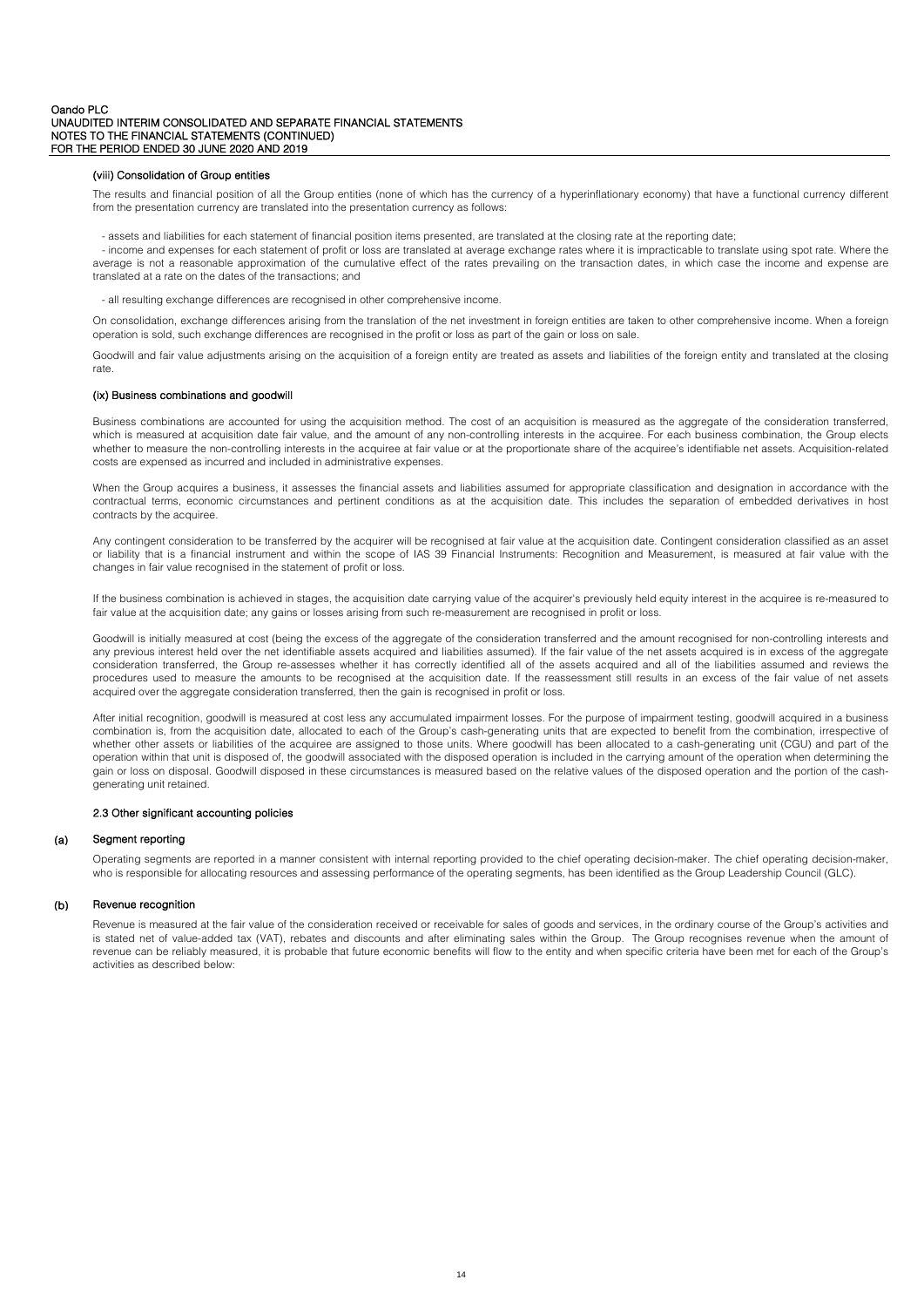### (i) Sale of goods

### Revenue from Contracts with Customers under IFRS 15

The Group has adopted IFRS 15 as issued in May 2014 which has resulted in changes in the accounting policy of the Group. IFRS 15 replaces IAS 18 which covers revenue arising from the sale of goods and the rendering of services, IAS 11 which covers construction contracts, and related interpretations. In accordance with the transitional provisions in IFRS 15, comparative figures have not been restated as the Group has applied the modified retrospective approach in adopting this standard.

Revenue represents the fair value of the consideration received or receivable for sales of goods and services, in the ordinary course of Group's activities and is stated net of value-added tax, rebates and discounts and after eliminating sales within the group. The Group recognizes revenue when the amount of revenue can be reliably measured, it is probable that future benefits will flow to the entity and when specific criteria have been met for each of the its activities. A valid contract is recognised as revenue after:

- The contract is approved by the parties.
- Rights and obligations are recognised.
- Collectability is probable.
- The contract has commercial substance.
- The payment terms and consideration are identifiable.

IFRS 15 introduces a five-step model for recognising revenue to depict transfer of goods or services. The model distinguishes between promises to a customer that are satisfied at a point in time and those that are satisfied over time.

### a) Revenue recognition

It is the Group's policy to recognise revenue from a contract when it has been approved by both parties, rights have been clearly identified, payment terms have been defined, the contract has commercial substance, and collectability has been ascertained as probable. Collectability of a customer's payments is ascertained based on the customer's historical records, guarantees provided, the customer's industry and advance payments made if any.

Revenue is recognised when control of goods sold has been transferred. Control of an asset refers to the ability to direct the use of and obtain substantially all of the remaining benefits (potential cash inflows or savings in cash outflows) associated with the asset. For crude oil and natural gas liquid, this occurs when the products are lifted by the customer (buyer). Revenue from the sale of oil is recognised at a point in time when performance obligation is satisfied. For gas, revenue is recognised as the product is being passed through the custody transfer point to the customer. Revenue from the sale of gas is recognised over time. The surplus or deficit of the product sold during the period over the Group's ownership share of production is termed as an overlift or underlift. With regard to underlifts, if the overlifter does not meet the definition of a customer or the settlement of the transaction is non-monetary, a receivable and other income is recognised. If the over-lifter meets the definition of a customer, revenue is recognised and a corresponding receivable.

Conversely, when an overlift occurs, cost of sale is debited and a corresponding liability is accrued. Overlifts and underlifts are initially measured at the market price of oil at the date of lifting, consistent with the measurement of the sale and purchase. Subsequently, they are remeasured at the current market value. The change arising from this remeasurement is included in the profit or loss as other income or cost of sales. ▪ Definition of a customer

A customer is a party that has contracted with the Group to obtain crude oil or gas products in exchange for a consideration, rather than to share in the risks and benefits that result from sale. The Group has entered into collaborative arrangements with its joint venture partners to share in the production of oil. Collaborative arrangements with its joint venture partners to share in the production of oil are accounted for differently from arrangements with customers as collaborators share in the risks and benefits of the transaction, and therefore, do not meet the definition of customers. Revenue arising from these arrangements are recognised separately in other income.

### ▪ Identification of performance obligation

At inception, the Group assesses the goods or services promised in the contract with a customer to identify as a performance obligation, each promise to transfer to the customer either a distinct good or series of distinct goods. The number of identified performance obligations in a contract will depend on the number of promises made to the customer. The delivery of barrels of crude oil or units of gas are usually the only performance obligation included in oil and gas contract with no additional contractual promises. Additional performance obligations may arise from future contracts with the Group and its customers.

The identification of performance obligations is a crucial part in determining the amount of consideration recognised as revenue. This is due to the fact that revenue is only recognised at the point where the performance obligation is fulfilled, management has therefore developed adequate measures to ensure that all contractual promises are appropriately considered and accounted for accordingly.

### ▪ Contract enforceability and termination clauses

The Group may enter into contracts that do not create enforceable rights and obligation to parties in the contract. Such instances may include where the counterparty has not met all conditions necessary to kick start the contract or where a non-contractual promise exists between both parties to the agreement. In these instances, the agreement is not yet a valid contract and therefore no revenue can be recognised.

It is the Group's policy to assess that the defined criteria for establishing contracts that entail enforceable rights and obligations are met. The criteria provides that the contract has been approved by both parties, rights have been clearly identified, payment terms have been defined, the contract has commercial substance, and collectability has been ascertained as probable.

The Group may enter into contracts that do not meet the revenue recognition criteria. In such cases, the consideration received will only be recognised as revenue if either of the following has occurred;

 - the Group has no remaining obligations to transfer goods/services to the customer and all or substantially all, of the consideration promised by the customer has been received by the Group and is non-refundable

- the contract has been terminated and the consideration received from the customer is non-refundable.

The Group may also have the unilateral rights to terminate an unperformed contract without compensating the other party. This could occur where the Group has not yet transferred any promised goods or services to the customer and the Group has not yet received, and is not yet entitled to receive, any consideration in exchange for promised goods or services.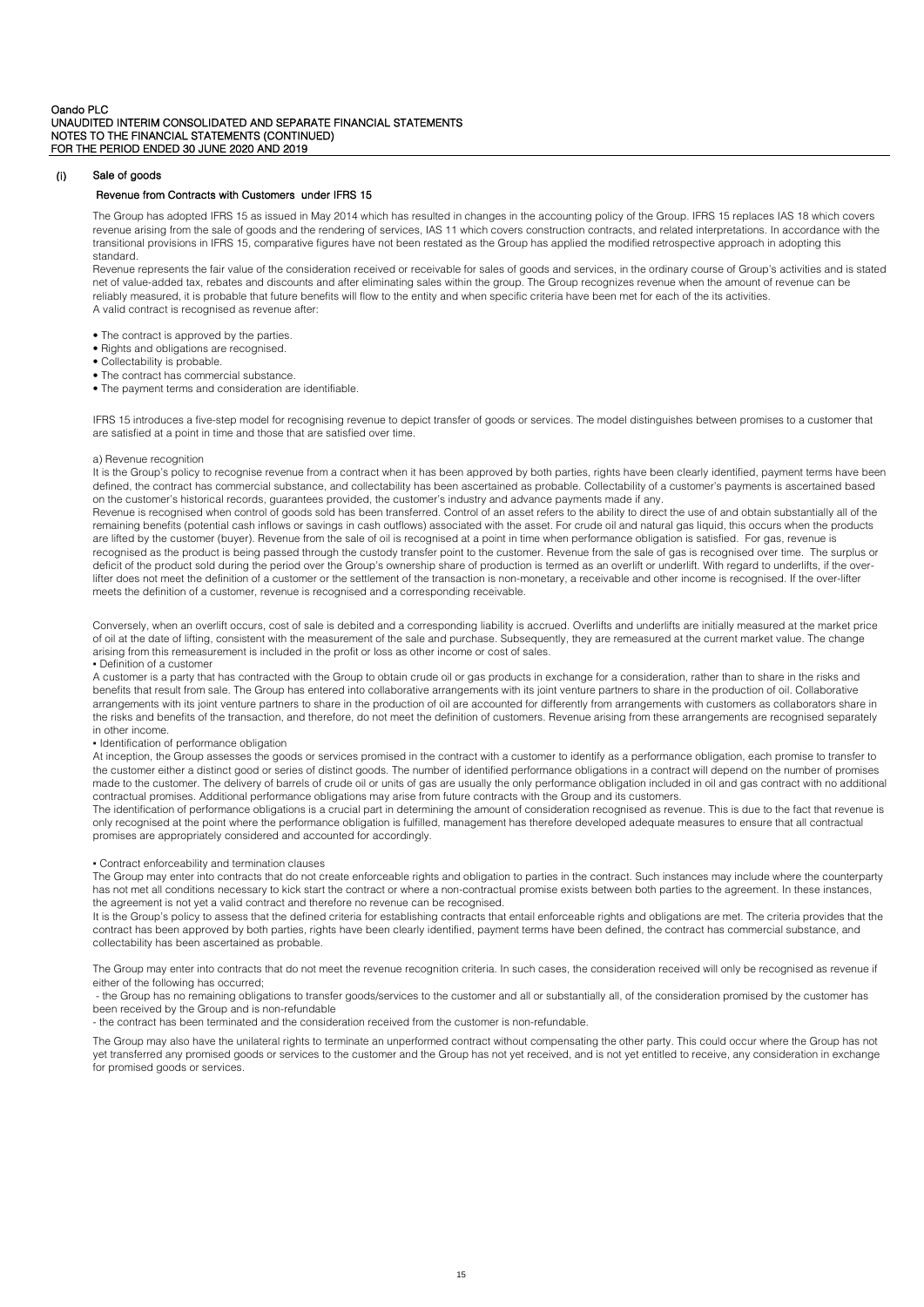### b) Transaction price

Transaction price is the amount that an entity within the Group allocates to the performance obligations identified in the contract. It represents the amount of revenue recognised as those performance obligations are satisfied. Complexities may arise where a contract includes variable consideration, significant financing component or consideration payable to a customer.

Variable consideration not within the Group's control is estimated at the point of revenue recognition and reassessed periodically. The estimated amount is included in the transaction price to the extent that it is highly probable that a significant reversal of the amount of cumulative revenue recognised will not occur when the uncertainty associated with the variable consideration is subsequently resolved. As a practical expedient, where the Group has a right to consideration from a customer in an amount that corresponds directly with the value to the customer of the Group's performance completed to date, the Group may recognise revenue in the amount to which it has a right to invoice.

Significant financing component (SFC) assessment is carried out (using a discount rate that reflects the amount charged in a separate financing transaction with the customer and also considering the Group's incremental borrowing rate) on contracts that have a repayment period of more than 12 months. As a practical expedient, the Group does not adjust the promised amount of consideration for the effects of a significant financing component if it expects, at contract inception, that the period between when it transfers a promised good or service to a customer and when the customer pays for that good or service will be one year or less.

Instances when SFC assessment may be carried out include where the Group receives advance payment for agreed volumes of crude oil or receivables take or pay deficiency payment on gas sales. Take or pay gas sales contract ideally provides that the customer must sometimes pay for gas even when not delivered to the customer.

The customer, in future contract years, takes delivery of the product without further payment. The portion of advance payments that represents significant financing component will be recognised as interest revenue.

Consideration payable to a customer is accounted for as a reduction of the transaction price and, therefore, of revenue unless the payment to the customer is in exchange for a distinct good or service that the customer transfers to the Group. Examples include barging costs incurred, demurrage and freight costs. These do not represent a distinct service transferred and is therefore recognised as a direct deduction from revenue.

### c) Contract modification and contract combination

Contract modifications relates to a change in the price and/or scope of an approved contract. Where there is a contract modification, the Group assesses if the modification will create a new contract or change the existing enforceable rights and obligations of the parties to the original contract.

Contract modifications are treated as new contracts when the performance obligations are separately identifiable and transaction price reflects the standalone selling price of the crude oil or the gas to be sold. Revenue is adjusted prospectively when the crude oil or gas transferred is separately identifiable and the price does not reflect the standalone selling price. Conversely, if there are remaining performance obligations which are not separately identifiable, revenue will be recognised on a cumulative catch-up basis when crude oil or gas is transferred.

The Group enters into new contracts with its customers only on the expiry of the old contract. In the new contracts, prices and scope may be based on terms in the old contract. In gas contracts, prices change over the course of time. Even though gas prices change over time, the changes are based on agreed terms in the initial contract i.e. price change due to consumer price index. The change in price is therefore not a contract modifications. Any other change expected to arise from the modification of a contract is implemented in the new contracts.

 The Group combines contracts entered into at near the same time (less than 12 months) as one contract if they are entered into with the same or related party customer, the performance obligations are the same for the contracts and the price of one contract depends on the other contract. d) Portfolio expedients

As a practical expedient, the Group may apply the requirements of IFRS 15 to a portfolio of contracts (or performance obligations) with similar characteristics if it expects that the effect on the financial statements would not be materially different from applying IFRS to individual contracts within that portfolio.

e) Contract assets and liabilities

The Group recognises contract assets for unbilled revenue from crude oil and gas sales. A contract liability is consideration received for which performance obligation has not been met.

f) Disaggregation of revenue from contract with customers

The Group derives revenue from two types of products, oil and gas. The Group has determined that the disaggregation of revenue based on the criteria of type of products meets the revenue disaggregation disclosure requirement of IFRS 15 as it depicts how the nature, amount, timing and uncertainty of revenue and cash flows are affected by economic factors.

# (c) Property, plant and equipment (PPE)

All categories of property, plant and equipment are initially recorded at cost. Buildings and freehold land are subsequently shown at fair value, based on valuations by external independent valuers, less subsequent depreciation for buildings and plant & machinery. Valuations are performed with sufficient regularity to ensure that the fair value of a revalued asset does not differ materially from its carrying amount. Any accumulated depreciation at the date of revaluation is eliminated against the gross carrying amount of the asset, and the net amount is restated to the revalued amount of the asset. All other property, plant and equipment are stated at historical cost less depreciation. Historical cost includes expenditure that is directly attributable to the acquisition of the items.

Subsequent costs are included in the asset's carrying amount or recognised as a separate asset, as appropriate, only when it is probable that future economic benefits associated with the item will flow to the Group and the cost of the item can be measured reliably. The carrying amount of the replaced part is derecognised. All other repairs and maintenance are charged to the statement of profit or loss during the financial period in which they are incurred.

Increases in the carrying amount arising on revaluation of property, plant & equipment are credited to other comprehensive income and shown as a component of other reserves in shareholders' equity. Decreases that offset previous increases of the same asset are charged in other comprehensive income and debited against other reserves directly in equity; all other decreases are charged to the statement of profit or loss. Revaluation surplus is recovered through disposal or use of property plant and equipment. In the event of a disposal, the whole of the revaluation surplus is transferred to retained earnings from other reserves. Otherwise, each year, the difference between depreciation based on the revalued carrying amount of the asset charged to the statement of profit or loss, and depreciation based on the assets original cost is transferred from "other reserves" to "retained earnings".

Freehold land is not depreciated. Depreciation on other assets is calculated using the straight line method to write down their cost or revalued amounts to their residual values over their estimated useful lives as follows: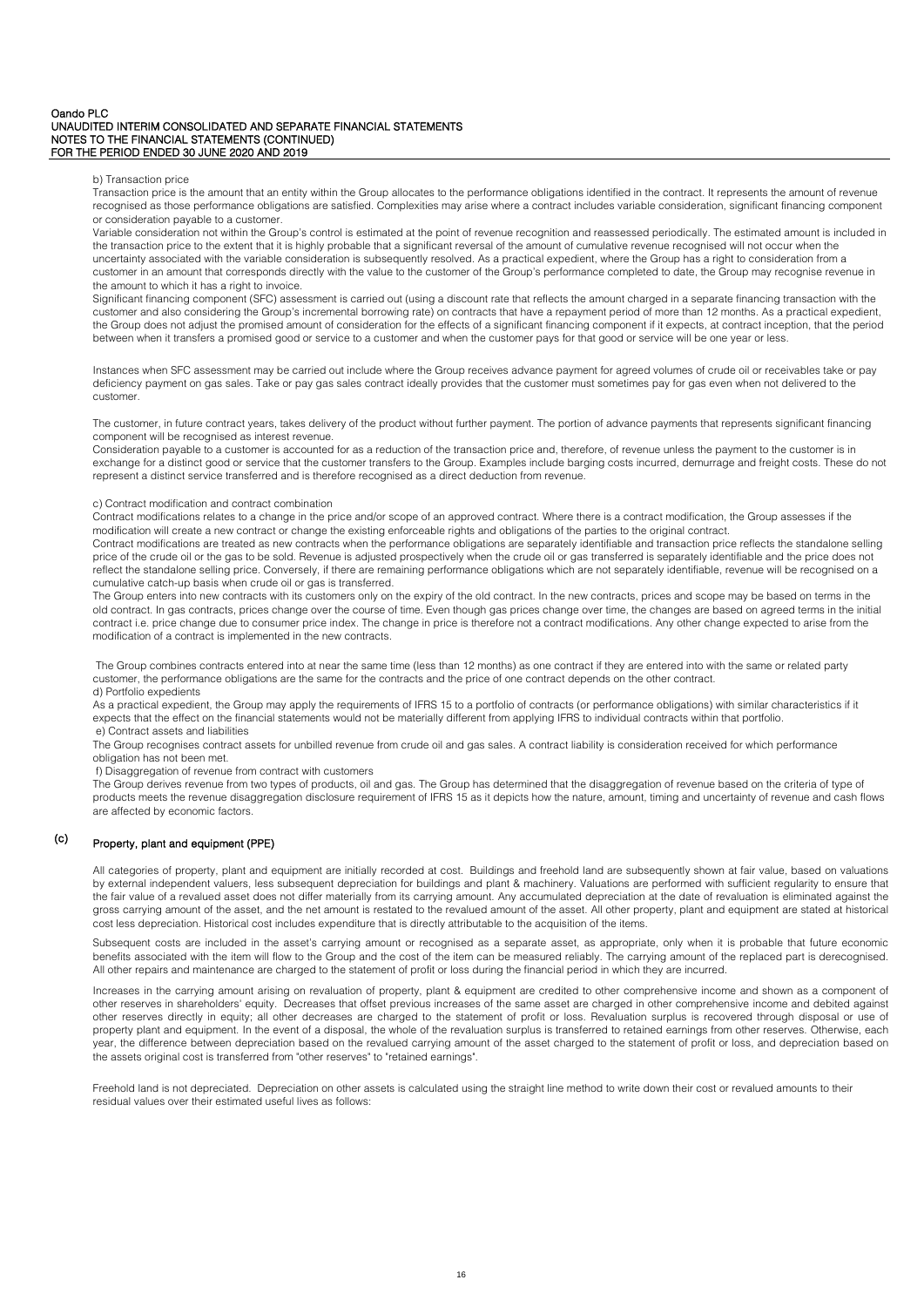| <b>Buildings</b><br>Plant and machinery         | $20 - 50$ years<br>$8 - 20$ years | $(2 - 5\%)$<br>$(5 - 121/2 %$ |  |
|-------------------------------------------------|-----------------------------------|-------------------------------|--|
| Fixtures, fittings, computer & equipment, motor |                                   |                               |  |
| vehicles                                        | $3 - 5$ vears                     | $(20 - 331/3$ %)              |  |
| Upstream assets                                 | Unit-of-production (UOP)          |                               |  |

Where the cost of a part of an item of property, plant and equipment is significant when compared to the total cost, that part is depreciated separately based on the pattern which reflects how economic benefits are consumed. The assets' residual values and useful lives are reviewed, and adjusted if appropriate, at each reporting period. An asset's carrying amount is written down immediately to its estimated recoverable amount if the asset's carrying amount is greater than its estimated recoverable amount. Gains and losses on disposal of property, plant and equipment are determined by comparing proceeds with carrying amount and are recognised within "operating profit/(loss)" in the statement of profit or loss .

Property, plant and equipment under construction is not depreciated until they are available for use.

### (d) Intangible assets

# (a) Goodwill

Goodwill arises from the acquisition of subsidiaries and is initially measured at cost, being the excess of the aggregate of the consideration transferred and the amount recognized for non-controlling interest and any interest previously held over the net identifiable assets acquired, liabilities assumed. Goodwill on acquisitions of subsidiaries is included in intangible assets. After initial recognition, goodwill is measured at cost less any accumulated impairment losses.

Goodwill is allocated to cash-generating units (CGU's) for the purpose of impairment testing. The allocation is made to those CGU's expected to benefit from the business combination in which the goodwill arose, identified according to operating segment. Each unit or group of units to which goodwill is allocated represents the lower level within the entity at which the goodwill is monitored for internal management purposes.

Goodwill is tested annually for impairment or more frequently if events or changes in circumstances indicate a potential impairment. The carrying value of goodwill is compared to the recoverable amount, which is the higher of value in use and the fair value less costs to sell. Any impairment is recognised immediately as an expense and is not subsequently reversed. Gains and losses on disposal of an entity include the carrying amount of goodwill relating to the entity sold.

### (b) Computer software

Acquired computer software licenses are capitalised on the basis of the costs incurred to acquire and bring to use the specific software. Software licenses have a finite useful life and are carried at cost less accumulated amortisation. Amortisation is calculated using straight line method to allocate the cost over their estimated useful lives of three to five years. The amortisation period and residual values are reviewed at each balance sheet date. Costs associated with maintaining computer software programmes are recognised as an expense when incurred.

# (e) Impairment of non financial assets

The Group assesses, at each reporting date, whether there is an indication that an asset may be impaired. If any indication exists, or when annual impairment testing for an asset is required, the Group estimates the asset's recoverable amount. An asset's recoverable amount is the higher of an asset's or CGU's fair value less costs of disposal and its value in use. The recoverable amount is determined for an individual asset, unless the asset does not generate cash inflows that are largely independent of those from other assets or groups of assets in which case, it is included within the recoverable amount of those group of assets. When the carrying amount of an asset or CGU exceeds its recoverable amount, the asset is considered impaired and is written down to its recoverable amount.

In assessing value in use, the estimated future cash flows are discounted to their present value using a pre-tax discount rate that reflects current market assessments of the time value of money and the risks specific to the asset. In determining fair value less costs of disposal, recent market transactions are taken into account. If no such transactions can be identified, an appropriate valuation model is used. These calculations are corroborated by valuation multiples, quoted share prices for publicly traded companies or other available fair value indicators.

Intangible assets that have an indefinite useful life or intangible assets not ready to use are not subject to amortisation and are tested annually for impairment. Assets that are subject to amortisation are reviewed for impairment whenever events or changes in circumstances indicate that the carrying amount may not be recoverable.

# (f) Financial instruments

### Financial assets classification

The Group's accounting policies were changed to comply with IFRS 9. IFRS 9 replaces the provisions of IAS 39 that relate to the recognition, classification and measurement of financial assets and financial liabilities; derecognition of financial instruments; impairment of financial assets and hedge accounting. IFRS 9 also significantly amends other standards dealing with financial instruments such as IFRS 7 Financial Instruments: Disclosures. The Group has applied IFRS 9 retrospectively, but has elected not to restate comparative information. As a result, the comparative information provided continues to be accounted for in accordance with the group's previous accounting policy. However, the cumulative impact of IFRS 9 as of January 1, 2018 has been recognised in retained earnings.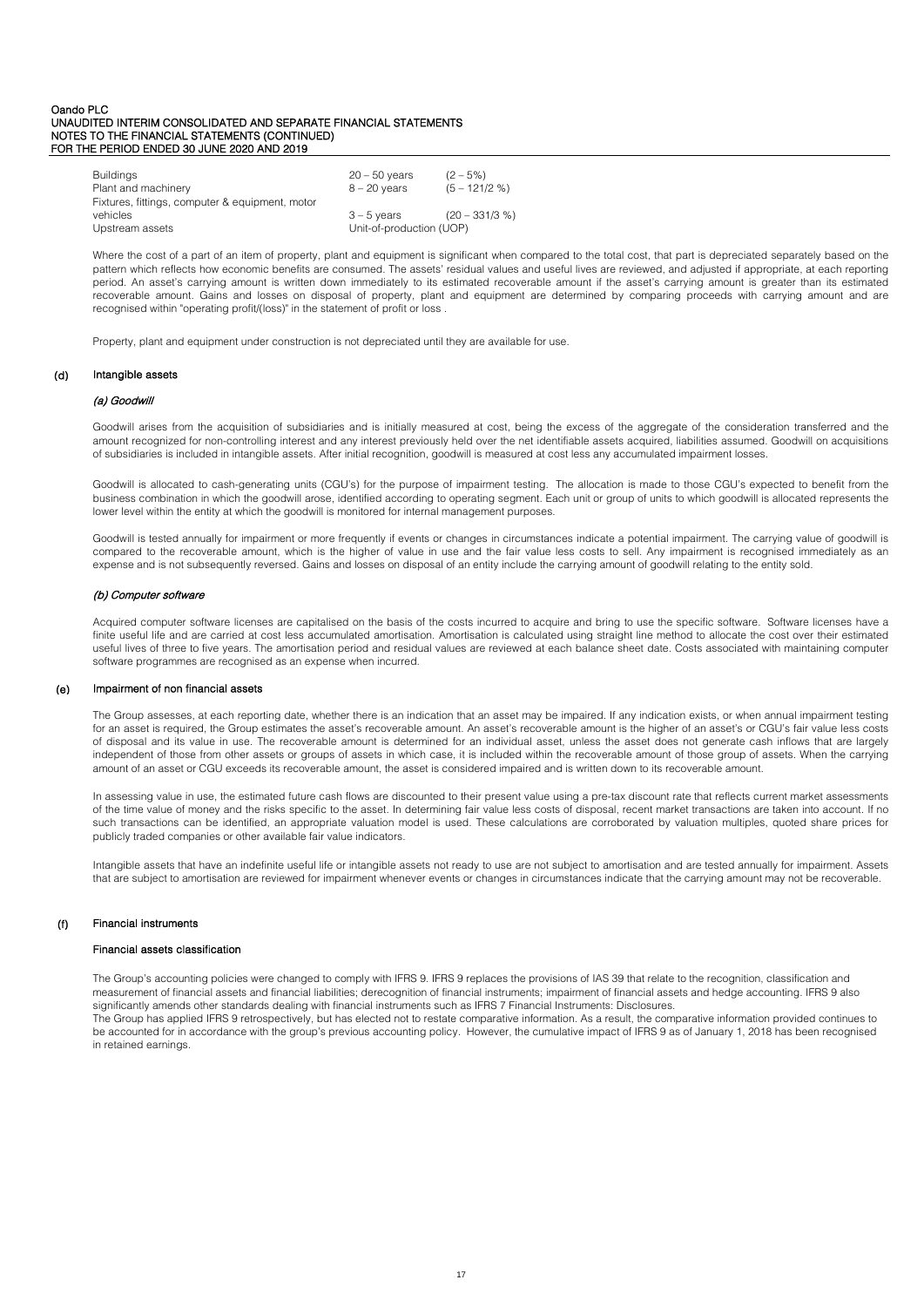# a) Classification and measurement

▪ Financial assets

It is the Group's policy to initially recognise financial assets at fair value plus transaction costs. Classification and subsequent measurement is dependent on the Group's business model for managing the asset and the cash flow characteristics of the asset. On this basis, the Group classifies its financial instruments at amortised cost, fair value through profit or loss and at fair value through other comprehensive income (OCI).

### Financial assets classified at amortised cost

The Group's financial asset are measured at amortised cost only if they meet both of the following conditions:

• The asset is held within a business model whose objective is to hold assets in order to collect contractual cash flows; and • The contractual terms of the financial asset give rise on specified dates to cash flows that are solely payments of principal and interest on the principal amount outstanding.

Financial assets classified at fair value through other comprehensive income (debt instruments) A financial asset shall be measured at fair value through other comprehensive income only if it meets both of the following conditions:

• The financial asset is held within a business model whose objective is achieved by both collecting contractual cash flows and selling financial assets and • The contractual terms of the financial asset give rise on specified dates to cash flows that are solely payments of principal and interest on the principal amount outstanding.

### Financial assets classified at fair value through other comprehensive income (equity instruments)

Upon initial recognition, the Group can elect to classify irrevocably its equity investments as equity instruments designated at fair value through OCI when they meet the definition of equity under IAS 32 Financial Instruments: Presentation and are not held for trading. The classification is determined on an instrument-by instrument basis. Gains and losses on these financial assets are never recycled to profit or loss. Dividends are recognised as other income in the statement of profit or loss when the right of payment has been established, except when the Group benefits from such proceeds as a recovery of part of the cost of the financial asset, in which case, such gains are recorded in OCI. Equity instruments designated at fair value through OCI are not subject to impairment assessment.

### Financial assets classified at fair value through profit or loss

A financial asset that does not meet the criteria to be measured at amortised cost or fair value through other comprehensive income should be measured at fair value through profit or loss. Also, the Group, at initial recognition, designate a financial asset as measured at fair value through profit or loss if so doing eliminates or significantly reduces a measurement or recognition inconsistency (accounting mismatch) that would otherwise arise from measuring assets or liabilities or recognising the gains and losses on them on different bases.

Derivatives, including separated embedded derivatives, are also classified as held for trading unless they are designated as effective hedging instruments. This category includes derivative instruments and listed equity investments which the Group had not irrevocably elected to classify at fair value through OCI. Dividends on listed equity investments are also recognised as other income in the statement of profit or loss when the right of payment has been established. A derivative embedded within a hybrid contract containing a financial asset host is not accounted for separately. The financial asset host together with the embedded derivative is required to be classified in its entirety as a financial asset at fair value through profit or loss.

All the Group's financial assets as at 30 June 2020 satisfy the conditions for classification at amortised cost, fair value through profit or loss and as fair value through other comprehensive income under IFRS 9.

The Group's financial assets include trade receivables, other receivables, finance lease receivables, non-current receivables and cash and cash equivalents.

### ▪ Financial liabilities

Financial liabilities of the Group are classified and subsequently recognised at amortised cost net of directly attributable transaction costs, except for derivatives which are classified and subsequently recognised at fair value through profit or loss. Fair value gains or losses for financial liabilities designated at fair value through profit or loss are accounted for in profit or loss except for the amount of change that is attributable to changes in the Group's own credit risk which is presented in other comprehensive income. The remaining amount of change in the fair value of the liability is presented in profit or loss. The Group's financial liabilities include trade and other payables and interest bearing loans and borrowings.

### b) Impairment of financial assets

Recognition of impairment provisions under IFRS 9 is based on the expected credit loss (ECL) model. The ECL model is applicable to financial assets classified at amortised cost and contract assets under IFRS 15: Revenue from Contracts with Customers. The measurement of ECL reflects an unbiased and probability-weighted amount that is determined by evaluating a range of possible outcomes, time value of money and reasonable and supportable information, that is available without undue cost or effort at the reporting date, about past events, current conditions and forecasts of future economic conditions.

The Group applies the simplified approach or the three-stage general approach to determine impairment of receivables depending on their respective nature. The simplified approach is applied for trade receivables while the three-stage approach is applied to loans, other receivables, finance lease receivables, non-current receivables and cash & cash equivalents.

The simplified approach requires expected lifetime losses to be recognised from initial recognition of the receivables. This involves determining the expected loss rates which is then applied to the gross carrying amount of the receivable to arrive at the loss allowance for the period.

The three-stage approach assesses impairment based on changes in credit risk since initial recognition using the past due criterion. Financial assets classified as stage 1 have their ECL measured as a proportion of their lifetime ECL that results from possible default events that can occur within one year, while assets in stage 2 or 3 have their ECL measured on a lifetime basis.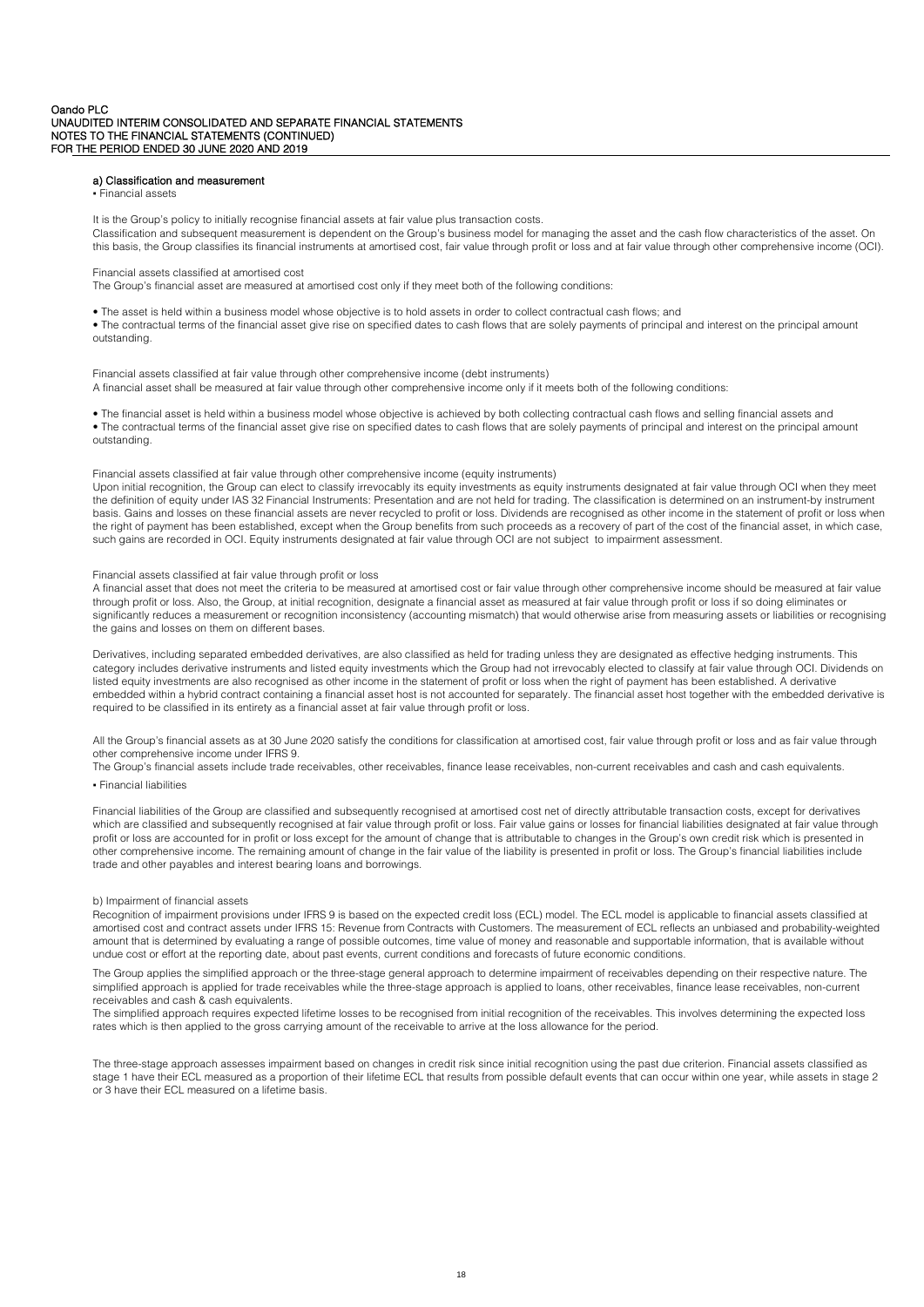Under the three-stage approach, the ECL is determined by projecting the probability of default (PD), loss given default (LGD) and exposure at default (EAD) for each ageing bucket and for each individual exposure. The PD is based on default rates determined by external rating agencies for the counterparties. The LGD assesses the portion of the outstanding receivable that is deemed to be irrecoverable at the reporting period. These three components are multiplied together and adjusted using macro-economic indicators. This effectively calculates an ECL which is then discounted back to the reporting date and summed. The discount rate used in the ECL calculation is the original effective interest rate or an approximation thereof.

Loss allowances for financial assets measured at amortised cost are deducted from the gross carrying amount of the related financial assets and the amount of the loss is recognised in profit or loss.

c) Derecognition

### ▪ Financial assets

A financial asset (or, where applicable, a part of a financial asset or part of a group of similar financial assets) is primarily derecognised (i.e., removed from the Group's consolidated statement of financial position) when:

### (i) The rights to receive cash flows from the asset have expired; or

(ii) The Group has transferred its rights to receive cash flows from the asset or has assumed an obligation to pay the received cash flows in full without material delay to a third party under a 'pass-through' arrangement; and either (a) the Group has transferred substantially all the risks and rewards of the asset, or (b) the Group has neither transferred nor retained substantially all the risks and rewards of the asset, but has transferred control of the asset.

When the Group has transferred its rights to receive cash flows from an asset or has entered into a pass-through arrangement, it evaluates if and to what extent it has retained the risks and rewards of ownership. When it has neither transferred nor retained substantially all of the risks and rewards of the asset, nor transferred control of the asset, the Group continues to recognise the transferred asset to the extent of the Group's continuing involvement. In that case, the Group also recognises an associated liability. The transferred asset and the associated liability are measured on a basis that reflects the rights and obligations that the Group has retained.

### ▪ Financial liabilities

The Group derecognises a financial liability when it is extinguished i.e. when the obligation specified in the contract is discharged, cancelled or expires. When an existing financial liability is replaced by another from the same lender on substantially different terms, or the terms of an existing liability are substantially modified, such an exchange or modification is treated as a derecognition of the original liability and the recognition of a new liability. The difference in the respective carrying amounts is recognised immediately in the statement of profit or loss.

### d) Significant increase in credit risk and default definition

The Group assesses the credit risk of its financial assets based on the information obtained during periodic review of publicly available information on the entities, industry trends and payment records. Based on the analysis of the information provided, the Group identifies the assets that require close monitoring. Financial assets that have been identified to be more than 30 days past due but less than 360 days past due on contractual payments are assessed to have experienced significant increase in credit risk. These assets are grouped as part of Stage 2 financial assets where the three-stage approach is applied. In line with the Group's credit risk management practices, a financial asset is defined to be in default when contractual payments have not been received at least 30 days after the contractual payment period. Subsequent to default, the Group carries out active recovery strategies to recover all outstanding payments due on receivables. Where the Group determines that there are no realistic prospects of recovery, the financial asset and any related loss allowance is written off either partially or in full.

#### $(a)$ Accounting for leases under IFRS 16

At inception of a contract, the Group assesses whether a contract is, or contains, a lease. A contract is, or contains, a lease if the contract conveys the right to control the use of an identified asset for a period of time in exchange for consideration. To assess whether a contract conveys the right to control the use of an identified asset, the Group assesses whether:

- the contract involves the use of an identified asset this may be specified explicitly or implicitly, and should be physically distinct or represent substantially all of the capacity of a physically distinct asset. If the supplier has a substantive substitution right, then the asset is not identified;
- the Group has the right to obtain substantially all of the economic benefits from use of the asset throughout the period of use; and
- the Group has the right to direct the use of the asset. The Group has this right when it has the decision-making rights that are most relevant to changing how and for what purpose the asset is used.

In rare cases where the decision about how and for what purpose the asset is used is predetermined, the Group has the right to direct the use of the asset if either: - the Group has the right to operate the asset; or

- the Group designed the asset in a way that predetermines how and for what purpose it will be used.

This policy is applied to contracts entered into, or changed, on or after 1 January 2019

The Group's leases include leases of land, buildings (offices and residential apartments) and aircraft. Lease terms are negotiated on an individual basis and contain different terms and conditions, including extension and termination options. The lease terms range from 1 year to 15 years. On renewal of a lease, the terms may be renegotiated. The leased assets may not be used as security for borrowing purposes.

Contracts may contain both lease and non-lease components. The Group has elected to separate the lease and non-lease components. The non-lease components will be accounted for as an expense in profit or loss in the related period.

Until the 2018 financial year, leases of assets were classified as operating leases. Payments made under operating leases (net of any incentives received from the lessor) were charged to profit or loss on a straight-line basis over the period of the lease.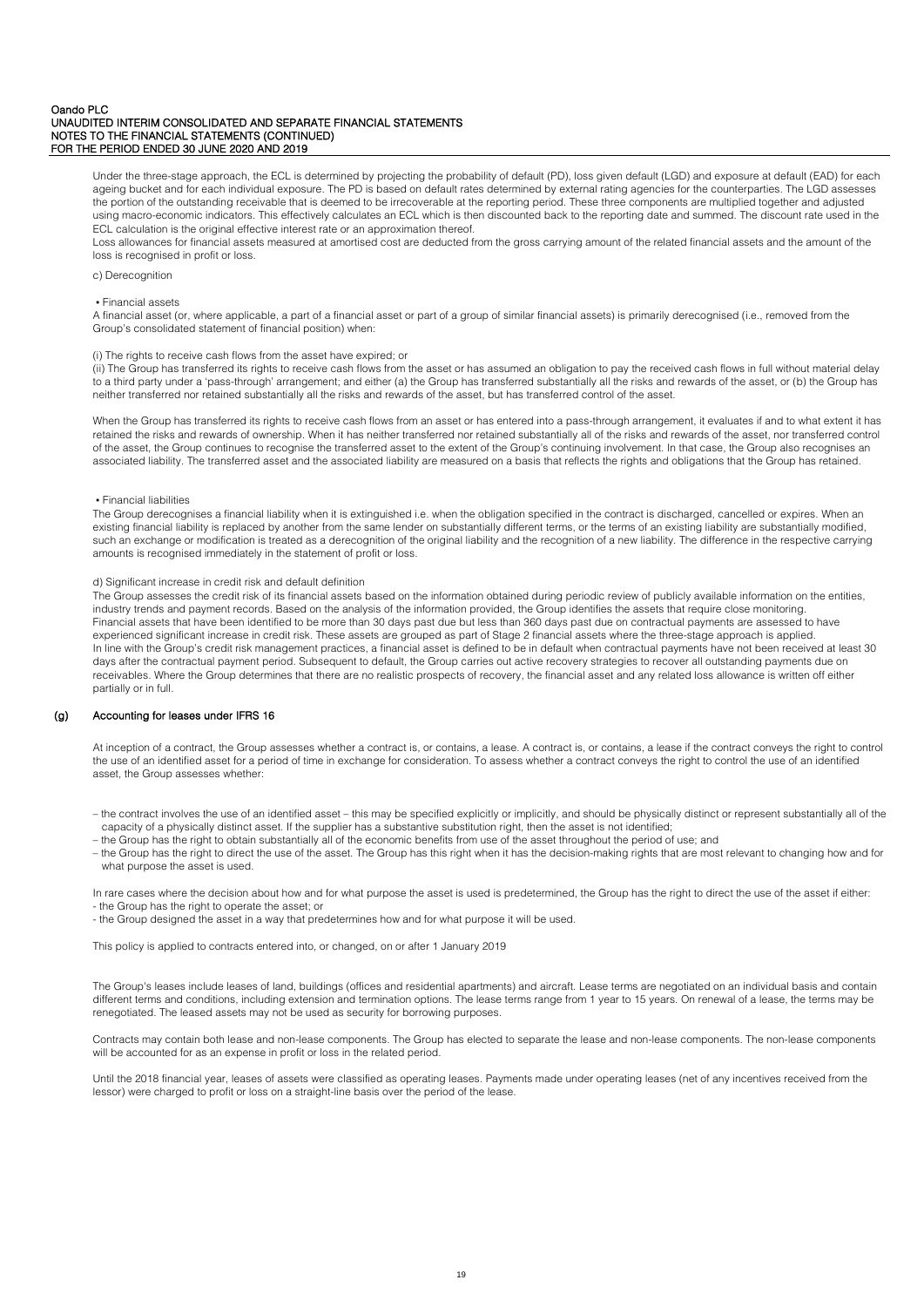# Leases in which the Group is a lessee

Leases are recognised as a right-of-use asset and a corresponding liability at the date at which the leased asset is available for use by the Group. Each lease payment is allocated between the liability and finance cost. The right-of-use asset is depreciated over the shorter of the asset's useful life and the lease term on a straight-line basis.

### Lease liabilities

At the commencement date of a lease, the Group recognises lease liabilities at the present value of lease payments to be made over the lease term. Lease liabilities include the net present value of the following lease payments:

- fixed payments (including in-substance fixed payments), less any lease incentives receivable
- variable lease payments that are based on an index or a rate
- amounts expected to be payable by the Group under residual value guarantees
- the exercise price of a purchase option if the lessee is reasonably certain to exercise that option, and
- payments of penalties for terminating the lease, if the lease term reflects the Group exercising that option.

Lease payments to be made under reasonably certain extension options are also included in the measurement of the liability. The variable lease payments that do not depend on an index or a rate are recognised as expenses in the period in which the event or condition that triggers the payment occurs.

The lease payments are discounted using the Group's incremental borrowing rate, being the rate that the Group would have to pay to borrow the funds necessary to obtain an asset of similar value to the right of use asset in a similar economic environment with similar terms, security and conditions.

The finance cost is charged to profit or loss over the lease period so as to produce a constant periodic rate of interest on the remaining balance of the liability for each period.

The lease liability is subsequently measured at amortised cost using the effective interest method. It is remeasured when there is a change in future lease payments arising from a change in an index or rate, if there is a change in the Group's estimate of the amount expected to be payable under a residual value guarantee, or if the Group changes its assessment of whether it will exercise a purchase, extension or termination option.

# Right of use assets

Right-of-use assets are initially measured at cost, comprising of the following:

- the amount of the initial measurement of lease liability
- any lease payments made at or before the commencement date, less any lease incentives received
- any initial direct costs, and
- restoration costs.

Right-of-use assets are generally depreciated over the shorter of the asset's useful life and the lease term on a straight-line basis. If the Group is reasonably certain to exercise a purchase option, the right-of-use asset is depreciated over the underlying asset's useful life.

### Short-term leases and leases of low-value assets

Short-term leases are those leases that have a lease term of twelve months or less from the commencement date and do not contain a purchase option. Low-value assets are assets that have values less than \$5,000 when new, e.g., small IT equipment and small items of office furniture, and depends on the nature of the asset. Lease payments on short-term leases and leases of low-value assets would be recognised as expenses in profit or loss on a straight-line basis over the lease term.

### Extension and termination options

Extension and termination options are included in most of the Group's lease arrangements. These are used to maximise operational flexibility in terms of managing the assets used in the Group's operations. Most of the extension options are subject to mutual agreement by the Group and some of the termination options held are exercisable only by the Group

### Leases in which the Group is a Lessor Sub-leases

When the Group is an intermediate lessor, it accounts for its interests in the head lease and the sub-lease separately. It assesses the lease classification of a sublease with reference to the right-of-use asset arising from the head lease, not with reference to the underlying asset.

If a head lease is a short-term lease to which the Group applies the short term lease exemption, then it classifies the sub-lease as an operating lease.

The Group classifies a sub-lease as a finance lease if the sublease is for the a significant part or whole of the term of the head lease. The head lease liability is measured at the present value of the remaining lease payments discounted at the Group's incremental borrowing rate. The measurement of the right-of-use asset depends on the classification of the sub-lease.

If the sub-lease is classified as a finance lease, the Group does not recognise a right of use asset but recognises a lease receivable (net investment in a lease) to the extent that it is subject to the sub-lease. If the sub-lease is classified as an operating lease, the Group continues to recognise the right-of-use asset.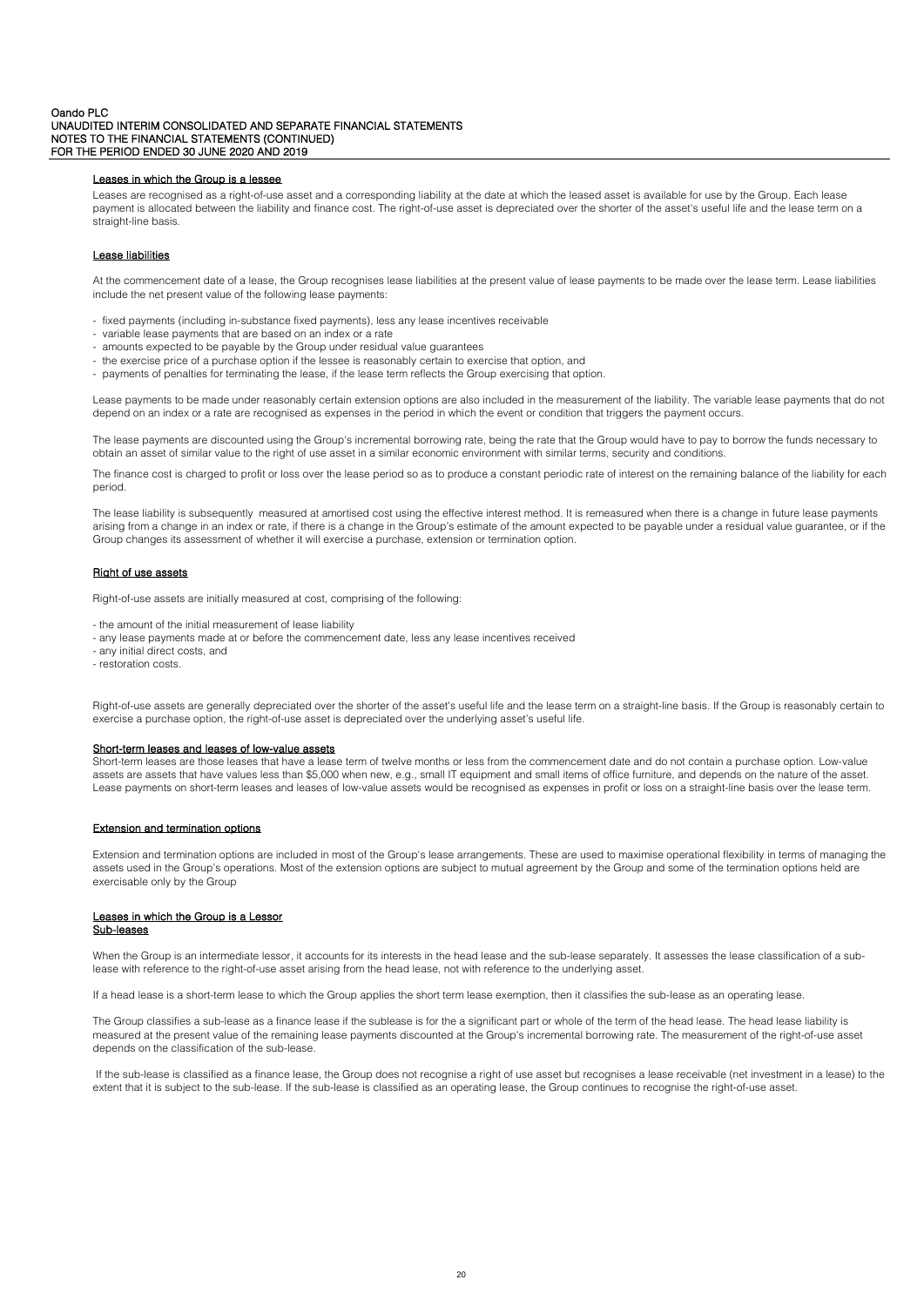#### (h) Inventories

Inventories are stated at the lower of cost and net realisable value. Cost is determined using the weighted average method. The cost of finished goods and work in progress comprises raw materials, direct labour, other direct costs and related production overheads (based on normal operating capacity), but excludes borrowing costs. Net realisable value is the estimated selling price in the ordinary course of business, less estimated costs of completion and selling expenses.

#### (i) Share capital

Ordinary shares are classified as equity. Share issue costs net of tax are charged to the share premium account.

#### (j) Cash and cash equivalents

Cash and cash equivalents include cash in hand, deposits held at call with banks, other short term highly liquid investments with original maturities of three months or less and bank overdrafts. Bank overdrafts are shown within borrowings in current liabilities in the consolidated statement of financial position.

# (k) Employee benefits

# (i) Retirement benefit obligations

### Defined contribution scheme

The Group operates a defined contribution retirement benefit schemes for its employees. A defined contribution plan is a pension plan under which the Group pays fixed contributions into a separate entity. The Group has no legal or constructive obligations to pay further contributions if the fund does not hold sufficient assets to pay all employees the benefits relating to employee service in the current and prior periods. The Group's contributions to the defined contribution plan are charged to the profit or loss in the year to which they relate. The assets of the scheme are funded by contributions from both the Group and employees and are managed by pension fund custodians in line with the National Pension Commission (PenCom) Pension Reform Act (PRA).

### Defined benefit scheme

The Group operated a defined benefit gratuity scheme in Nigeria, where members of staff who had spent 3 years or more in employment are entitled to benefit payments upon retirement. This defined benefit plan was curtailed in 2012 and 2013 for management and non-management staff respectively.

The liability recognized in respect of the discontinued defined benefit plan at the time of curtailment was based on the final settlement amounts communicated to each employee. The settlement amounts bore an interest rate equivalent to 90 days deposit rate from the time of curtailment up until when they were paid to an external funds manager in 2017. Prior to the obligation being funded, the interest costs accruing to the employees are recorded in the statement of profit or loss and included as part of the liability in the statement of financial position.

After the settlement was paid to the fund manager in 2017, the Group no longer has any obligation on the statement of financial position.

# (ii) Employee share-based compensation

The Group operates a number of equity-settled, share-based compensation plans, under which the entity receives services from employees as consideration for equity instruments (options/ awards) of the Group. The fair value of the employee services received in exchange for the grant of the option/awards is recognised as an expense. The total amount to be expensed is determined by reference to the fair value of the options granted, including any market performance conditions (for example, an entity's share prices); excluding the impact of any service and non-market performance vesting conditions (for example, profitability, sales growth targets and remaining an employee of the entity over a specified time period); and including impact of any non-vesting conditions (for example, the requirement for employees to save).

Non-market vesting conditions are included in assumptions about the number of options that are expected to vest. The total amount expensed is recognised over the vesting period, which is the period over which all of the specified vesting conditions are to be satisfied. At each reporting date, the entity revises its estimates of the number of options that are expected to vest based on the non-market vesting conditions. It recognises the impact of the revision to original estimates, if any, in the statement of profit or loss, with a corresponding adjustment to share-based payment reserve in equity.

When the options are exercised, the Group issues new shares. The proceeds received net of any directly attributable transaction costs are credited to share capital (nominal value) and share premium.

Share-based compensation are settled in Oando PLC's shares, in the separate or individual financial statements of the subsidiary receiving the employee services, the share based payments are treated as capital contribution as the subsidiary entity has no obligation to settle the share-based payment transaction.

The entity subsequently re-measures such an equity-settled share-based payment transaction only for changes in non-market vesting conditions.

In the separate financial statements of Oando PLC, the transaction is recognised as an equity-settled share-based payment transaction and additional investments in the subsidiary.

### (iii) Other share based payment transactions

Where the Group obtains goods or services in compensation for its shares or the terms of the arrangement provide either the entity or the supplier of those goods or services with a choice of whether the Group settles the transaction in cash (or other assets) or by issuing equity instruments, such transactions are accounted as share based payments in the Group's financial statements.

### (iv) Profit-sharing and bonus plans

The Group recognises a liability and an expense for bonuses and profit-sharing, based on a formula that takes into consideration the profit attributable to the company's shareholders after certain adjustments. The group recognises a provision where contractually obliged or where there is a past practice that has created a constructive obligation.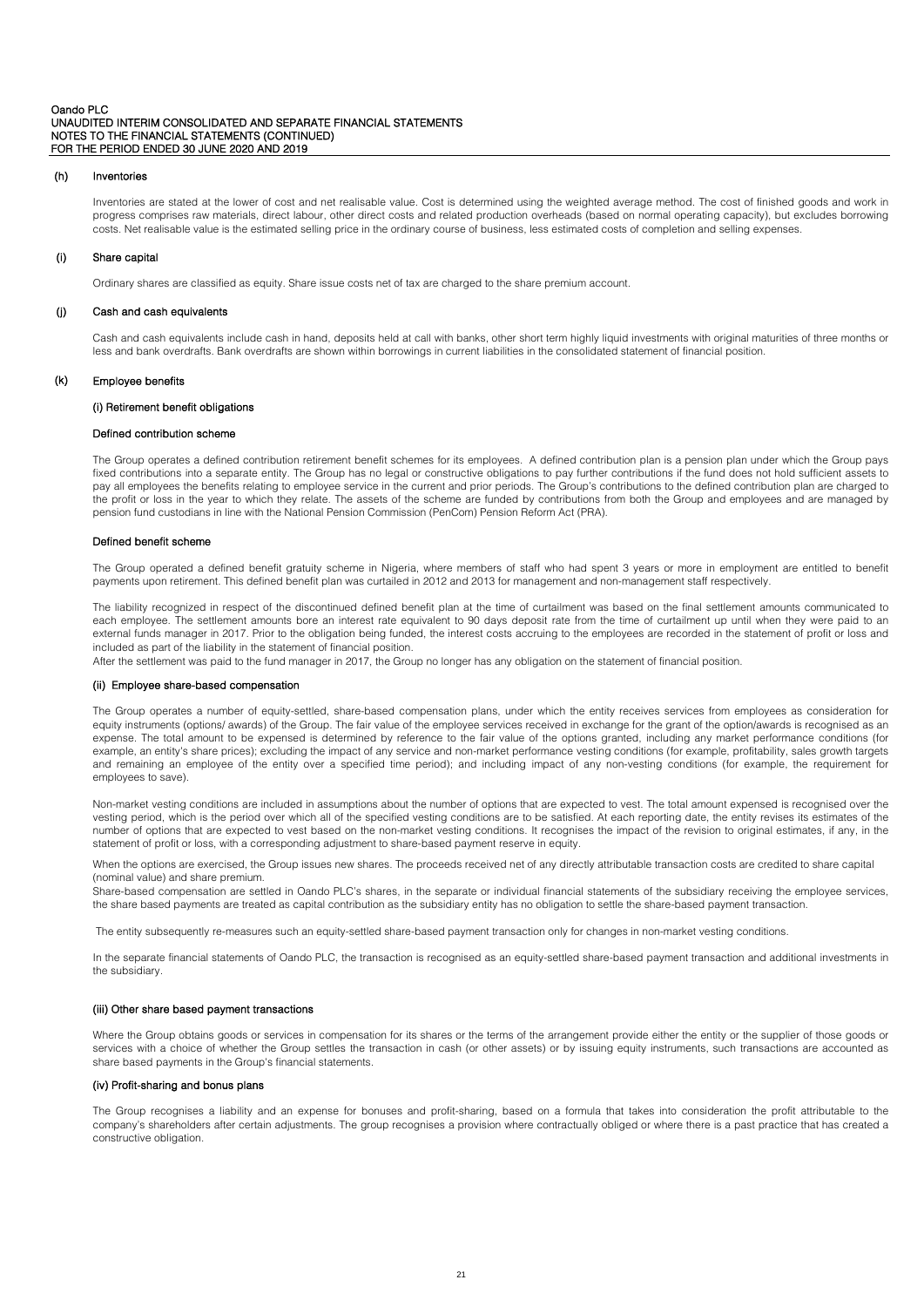#### (l) Provisions

Provisions are recognised when the Group has a present obligation (legal or constructive) as a result of a past event, it is probable that an outflow of resources embodying economic benefits will be required to settle the obligation and a reliable estimate can be made of the amount of the obligation. When the Group expects some or all of a provision to be reimbursed, for example, under an insurance contract, the reimbursement is recognised as a separate asset, but only when the reimbursement is virtually certain. The expense relating to a provision is presented in the statement of profit or loss.

Provisions for environmental restoration and legal claims are recognised when: the Group has a present legal or constructive obligation as a result of past events; it is more likely than not that an outflow of resources will be required to settle the obligation; and the amount has been reliably estimated.

Where there are a number of similar obligations, the likelihood that an outflow will be required in settlement is determined by considering the class of obligations as a whole. A provision is recognised even if the likelihood of an outflow with respect to any one item included in the same class of obligations may be small.

Provisions are measured at the present value of management's best estimate of the expenditure required to settle the present obligation at the reporting date. The discount rate used to determine the present value is a pre-tax rate which reflects current market assessments of the time value of money and the specific risk. The increase in the provision due to the passage of time is recognised as interest expense.

# Decommissioning liabilities

A provision is recognised for the decommissioning liabilities for underground tanks. Based on management estimation of the future cash flows required for the decommissioning of those assets, a provision is recognised and the corresponding amount added to the cost of the asset under property, plant and equipment for assets measured using the cost model. For assets measured using the revaluation model, subsequent changes in the liability are recognised in revaluation reserves through OCI to the extent of any credit balances existing in the revaluation surplus reserve in respect of that asset. The present values are determined using a pre-tax rate which reflects current market assessments of the time value of money and the risks specific to the obligation. Subsequent depreciation charges of the asset are accounted for in accordance with the Group's depreciation policy and the accretion of discount (i.e. the increase during the period in the discounted amount of provision arising from the passage of time) included in finance costs.

Estimated site restoration and abandonment costs are based on current requirements, technology and price levels and are stated at fair value, and the associated asset retirement costs are capitalized as part of the carrying amount of the related tangible fixed assets. The obligation is reflected under provisions in the statement of financial position.

#### (m) Current income and deferred tax

Income tax expense is the aggregate of the charge to profit or loss in respect of current and deferred income tax.

Current income tax is the amount of income tax payable on the taxable profit for the year determined in accordance with the relevant tax legislation. Education tax is provided at 2% of assessable profits of companies operating within Nigeria. Tax is recognised in the statement of profit or loss except to the extent that it relates to items recognised in OCI or equity respectively. In this case, tax is also recognised in other comprehensive income or directly in equity, respectively.

Deferred tax is provided in full, using the liability method, on all temporary differences arising between the tax bases of assets and liabilities and their carrying amount in the consolidated financial statements. However, if the deferred tax arises from the initial recognition of an asset or liability in a transaction other than a business combination that at the time of the transaction affects neither accounting nor taxable profit or loss, it is not accounted for. Current income deferred tax is determined using tax rates and laws enacted or substantively enacted at the reporting date and are expected to apply when the related deferred tax liability is settled.

Deferred tax assets are recognised only to the extent that it is probable that future taxable profits will be available against which the temporary differences can be utilised. Deferred tax is provided on temporary differences arising on investments in subsidiaries and associates, except where the timing of the reversal of the temporary difference is controlled by the Group and it is probable that the temporary difference will not reverse in the foreseeable future.

Deferred tax assets and liabilities are offset when there is a legally enforceable right to offset current tax assets against current tax liabilities and when the deferred taxes assets and liabilities relate to income taxes levied by the same taxation authority on either the same taxable entity or different taxable entities where there is an intention to settle the balances on a net basis.

### (n) Exceptional items

Exceptional items are disclosed separately in the financial statements where it is necessary to do so to provide further understanding of the financial performance of the Group. They are material items of income or expense that have been shown separately due to significance of their nature and amount.

### (o) Dividend

Dividend payable to the Company's shareholders is recognised as a liability in the consolidated financial statements in the period in which they are declared (i.e. approved by the shareholders).

### (p) Upstream activities

### Exploration and evaluation assets

Exploration and evaluation ("E&E") assets represent expenditures incurred on exploration properties for which technical feasibility and commercial viability have not been determined. E&E costs are initially capitalized as either tangible or intangible exploration and evaluation assets according to the nature of the assets acquired, these costs include acquisition of rights to explore, exploration drilling, carrying costs of unproved properties, and any other activities relating to evaluation of technical feasibility and commercial viability of extracting oil and gas resources. OER will expense items that are not directly attributable to the exploration and evaluation asset pool. Costs that are incurred prior to obtaining the legal right to explore, develop or extract resources are expensed in the statement of income (loss) as incurred. Costs that are capitalized are recorded using the cost model with which they will be carried at cost less accumulated impairment. Costs that are capitalized are accumulated in cost centers by well, field or exploration area pending determination of technical feasibility and commercial viability.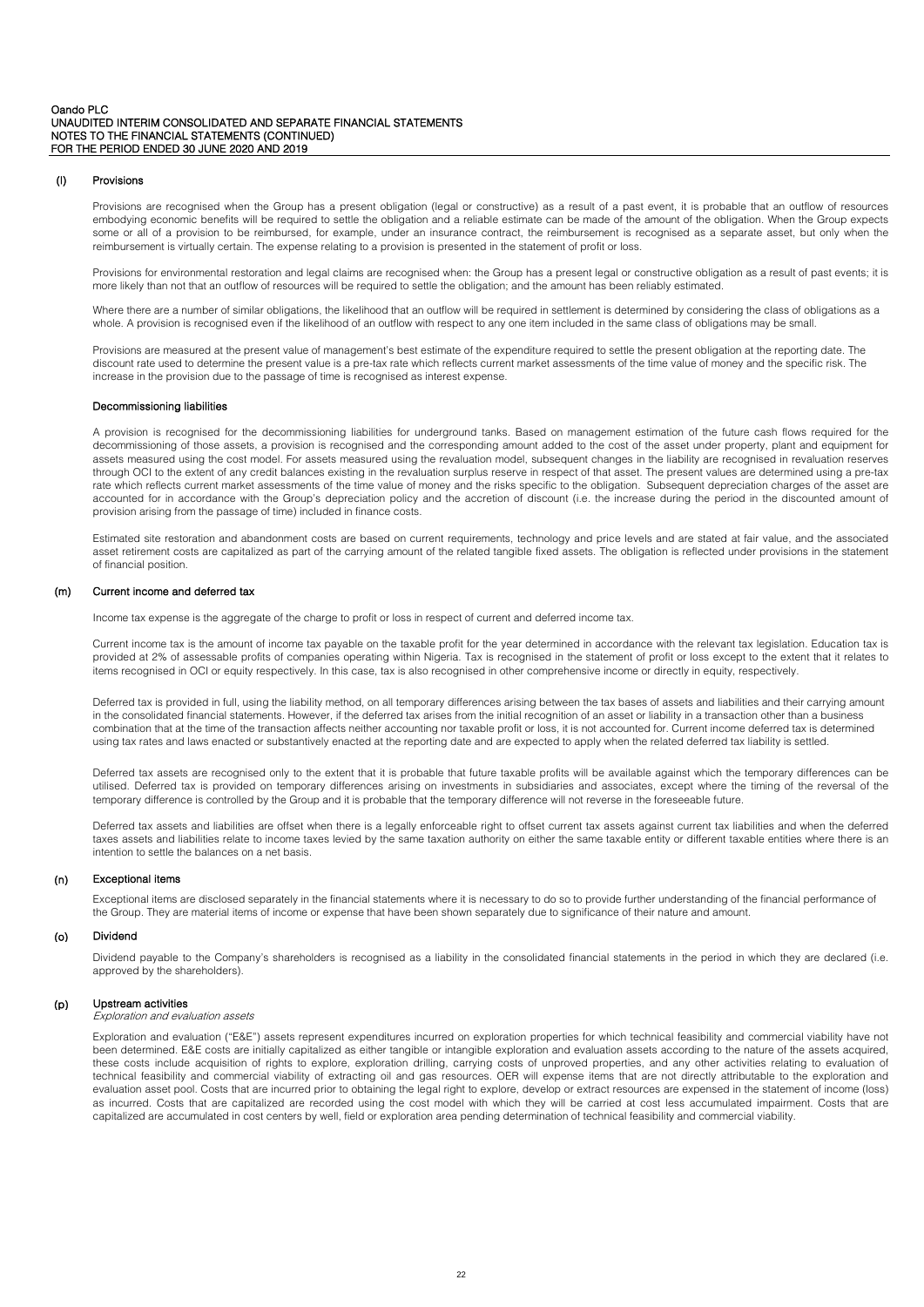Once technical feasibility and commercial viability of extracting the oil or gas is demonstrable, intangible exploration and evaluation assets attributable to those reserves are first tested for impairment and then reclassified from exploration and evaluation assets to a separate category within Property Plant and Equipment ("PP&E") referred to as oil and gas development assets and oil and gas assets. If it is determined that commercial discovery has not been achieved, these costs are charged to expense.

Pre-license cost are expensed in the profit or loss in the period in which they occur

Farm-out arrangements for E&E assets for which OER is the farmor are accounted for by recognizing only the cash payments received and do not recognize any consideration in respect of the value of the work to be performed by the farmee. The carrying value of the remaining interest is the previous cost of the full interest reduced by the amount of cash consideration received for entering the agreement. The effect will be that there is no gain recognized on the disposal unless the cash consideration received exceeds the carrying value of the entire asset held.

### Oil and gas assets

When technical feasibility and commercial viability is determinable, costs attributable to those reserves are reclassified from E&E assets to a separate category within Property Plant and Equipment ("PP&E") referred to as oil and gas properties under development or oil and gas producing assets. Costs incurred subsequent to the determination of technical feasibility and commercial viability and the costs of replacing parts of property, plant and equipment are recognized as oil and gas interests only when they increase the future economic benefits embodied in the specific asset to which they relate. All other expenditures are recognized in profit or loss as incurred. Such capitalized oil and natural gas interests generally represent costs incurred in developing proved and/or probable reserves and bringing in or enhancing production from such reserves, and are accumulated on a field or geotechnical area basis. The carrying amount of any replaced or sold component is derecognized. The costs of the day-to-day servicing of property and equipment are recognized in the statement of comprehensive loss as incurred.

Oil and gas assets are measured at cost less accumulated depletion and depreciation and accumulated impairment losses. Oil and gas assets are incorporated into Cash Generating Units "CGU's" for impairment testing.

The net carrying value of development or production assets is depleted using the unit of production method by reference to the ratio of production in the year to the related proved and probable reserves, taking into account estimated future development costs necessary to bring those reserves into production. Future development costs are estimated taking into account the level of development required to produce the reserves. These estimates are reviewed by independent reserve engineers at least annually.

Proved and probable reserves are estimated using independent reserve engineer reports and represent the estimated quantities of crude oil, natural gas and natural gas liquids which geological, geophysical and engineering data demonstrate with a specified degree of certainty to be recoverable in future years from known reservoirs and which are considered commercially producible.

#### $(a)$ Impairment

The Group assesses its assets for indicators of impairments annually. All assets are reviewed whenever events or changes in circumstances indicate that the carrying amounts for those assets may not be recoverable. If assets are determined to be impaired, the carrying amounts of those assets are written down to their recoverable amount, which is the higher of fair value less costs to sell and value in use, the latter being determined as the amount of estimated risk-adjusted discounted future cash flows. For this purpose, assets are grouped into cash-generating units based on separately identifiable and largely independent cash inflows.

Estimates of future cash flows used in the evaluation for impairment of assets related to hydrocarbon production are made using risk assessments on field and reservoir performance and include expectations about proved reserves and unproved volumes, which are then risk-weighted utilising the results from projections of geological, production, recovery and economic factors.

Exploration and evaluation assets are tested for impairment by reference to group of cash-generating units (CGU). Such CGU groupings are not larger than an operating segment. A CGU comprises of a concession with the wells within the field and its related assets as this is the lowest level at which outputs are generated for which independent cash flows can be segregated. Management makes investment decisions/allocates resources and monitors performance on a field/concession basis. Impairment testing for E&E assets is carried out on a field by field basis, which is consistent with the Group's operating segments as defined by IFRS 8.

Impairments, except those related to goodwill, are reversed as applicable to the extent that the events or circumstances that triggered the original impairment have changed.

Impairment charges and reversals are reported within depreciation, depletion and amortisation.

### (r) Non-current assets (or disposal groups) held for sale.

Non-current assets are classified as assets held for sale when their carrying amount is to be recovered principally through a sale transaction and a sale is considered highly probable. They are stated at lower of carrying amount and fair value less costs to sell.

### (s) Production underlift and overlift

The Group receives lifting schedules for oil production generated by the Group's working interest in certain oil and gas properties. These lifting schedules identify the order and frequency with which each partner can lift. The amount of oil lifted by each partner at the balance sheet date may not be equal to its working interest in the field. Some partners will have taken more than their share (overlifted) and others will have taken less than their share (underlifted). The initial measurement of the overlift liability and underlift asset is at the market price of oil at the date of lifting, consistent with the measurement of the sale and purchase. Overlift balances are subsequently measured at fair value, while Underlift balances are carried at lower of carrying amount and current fair value.

### (t) Fair value

Fair value is the price that would be received to sell an asset or paid to transfer a liability in an orderly transaction between market participants at the measurement date. The fair value measurement is based on the presumption that the transaction to sell the asset or transfer the liability takes place either:

- In the principal market for the asset or liability, or

- In the absence of a principal market, in the most advantageous market for the asset or liability

The principal or the most advantageous market must be accessible to the Group.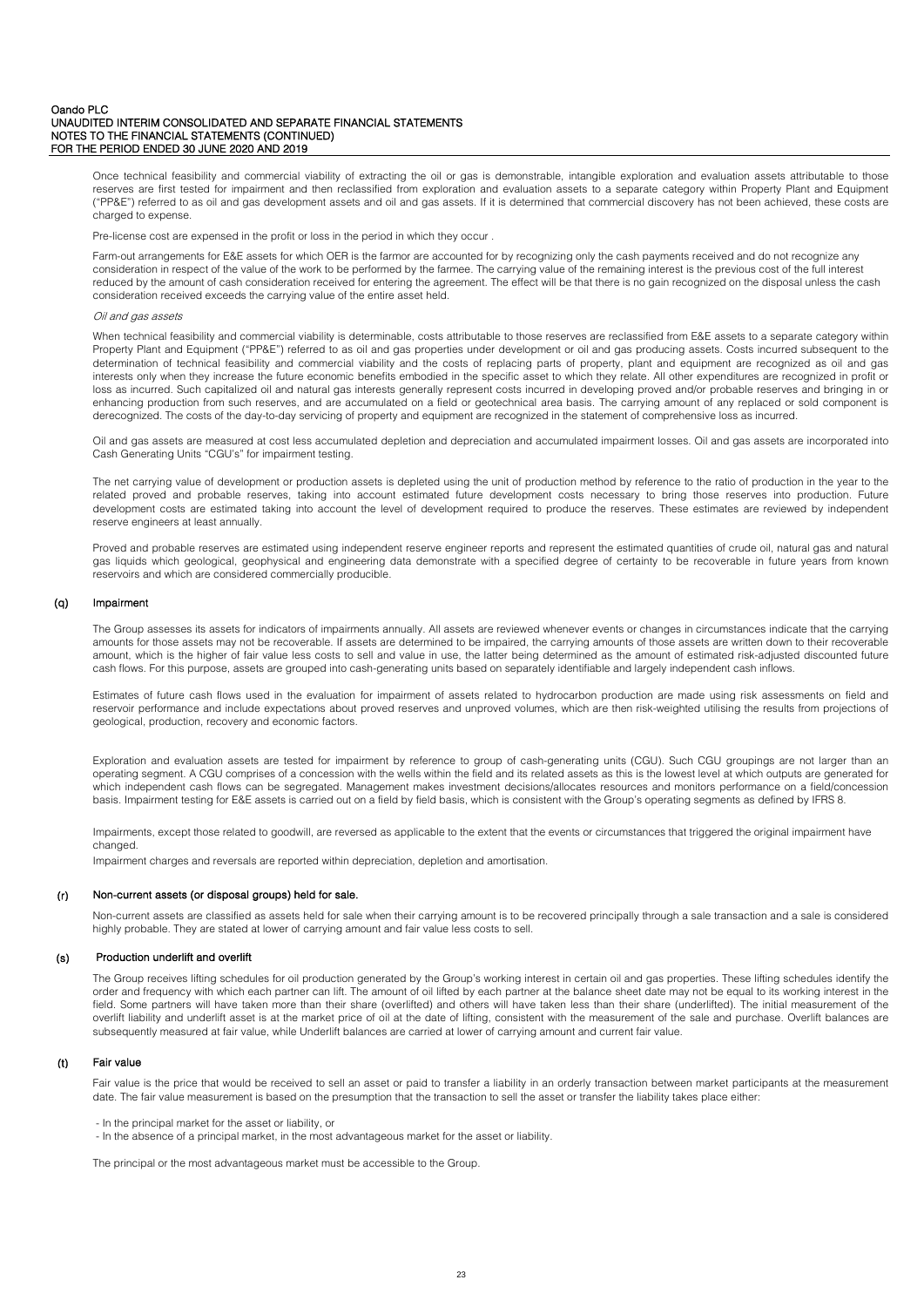The fair value of an asset or a liability is measured using the assumptions that market participants would use when pricing the asset or liability, assuming that market participants act in their economic best interest. A fair value measurement of a non-financial asset takes into account a market participant's ability to generate economic benefits by using the asset in its highest and best use or by selling it to another market participant that would use the asset in its highest and best use. The Group uses valuation techniques that are appropriate in the circumstances and for which sufficient data are available to measure fair value, maximising the use of relevant observable inputs and minimising the use of unobservable inputs.

All assets and liabilities for which fair value is measured or disclosed in the financial statements are categorized within the fair value hierarchy, described as follows, based on the lowest level input that is significant to the fair value measurement as a whole:

Level 1 — Quoted (unadjusted) market prices in active markets for identical assets or liabilities

- Level 2 Valuation techniques for which the lowest level input that is significant to the fair value measurement is directly or indirectly observable
- Level 3 Valuation techniques for which the lowest level input that is significant to the fair value measurement is unobservable.

For assets and liabilities that are recognised in the financial statements on a recurring basis, the Group determines whether transfers have occurred between Levels in the hierarchy by re-assessing categorization (based on the lowest level input that is significant to the fair value measurement as a whole) at the end of each reporting period. External valuers are involved for valuation of significant assets, such as available for sale financial assets, and significant liabilities. Involvement of external valuers is decided upon annually by the valuation committee after discussion with and approval by the Group's audit committee. Selection criteria include market knowledge, reputation, independence and whether professional standards are maintained. Valuers are normally rotated every three years. The valuation committee decides, after discussions with the Group's external valuers, which valuation techniques and inputs to use for each case.

At each reporting date, the Board analyses the movements in the values of assets and liabilities which are required to be re-measured or re-assessed as per the Group's accounting policies. For this analysis, the Board verifies the major inputs applied in the latest valuation by agreeing the information in the valuation computation to contracts and other relevant documents. The Board, in conjunction with the Group's external valuers, also compares the changes in the fair value of each asset and liability with relevant external sources to determine whether the change is reasonable. On an interim basis, the Board and the Group's external valuers present the valuation results to the audit committee and the Group's independent auditors. This includes a discussion of the major assumptions used in the valuations.

For the purpose of fair value disclosures, the Group has determined classes of assets and liabilities on the basis of the nature, characteristics and risks of the asset or liability and the level of the fair value hierarchy as explained above.

### (u) Offshore processing arrangements

An offshore processing arrangement involves the lifting of crude oil from an owner (usually government/third party) in agreed specifications and quantities for a swap for agreed yields and specifications of refined petroleum products. Under such arrangements, the owner of the crude oil may not attach monetary value to the crude oil delivered to the Group or the refined products received from the Group. Rather, the owner defines the yields and specification of refined products expected from the Group. Sometimes, the owner may request the Group to deliver specific refined products, increase quantity of certain products contrary to previously agreed quantity ratios, or make cash payments in lieu of delivery of products not required ("retained products"). It is also possible that the owner may request the Group to pre-deliver refined products against future lifting of crude oil. Parties to offshore processing arrangements are often guided by terms and conditions codified in an Agreement/Contract. Such terms may include risk and title to crude oil and refined products, free on board or cost, insurance and freight deliveries by counterparties, obligations of counterparties, costs and basis of reimbursements, etc. Depending on the terms of an offshore processing arrangement, the Group may act as a principal or an agent.

### The Group acting in the capacity of a principal

The Group acts as a principal in an offshore processing arrangement when it controls the promised good or service before transferring that good or service to the customer. When it is unclear whether the Group controls the promised good or service after consideration of the definition of control, then the following indicators are considered to determine if the Group has control:

• it has the primary responsibility for providing the products or services to the customer or for fulfilling the order, for example by being responsible for the acceptability of the products or services ordered or purchased by the customer;

• it has inventory risk before the specified good or service has been transferred to a customer or after transfer of control to the customer (for example, if the customer has a right of return); and

• the entity has discretion in establishing the price for the specified good or service. Establishing the price that the customer pays for the specified good or service may indicate that the entity has the ability to direct the use of that good or service and obtain substantially all of the remaining benefits.

The gross amount of the crude oil received by the Group under an offshore processing arrangement represents consideration for the obligation to the counterparty. Control passes to the counter party upon delivery of refined products. At this point, the Group determines the value of crude oil received using the market price on the date of receipt and records the value as revenue. In addition, the Group records processing fees received/receivable from the counterparty as part of revenue. The Group determines the value of refined products at cost and includes the value in cost of sales in the Statement of profit or loss. All direct costs relating to an offshore processing arrangement that are not reimbursable are included in cost of sales, where applicable, in the Statement of profit or loss. Such costs may include processing, freight, demurrage, insurance, directly attributable fees and charges, etc. All expenses, which are not directly related to an offshore processing arrangement is included as part of administrative expenses.

Where the Group lifted crude oil but delivered petroleum products subsequent to the accounting period, it does not record the value of the crude oil received as part of revenue. Rather, the Group records the value of crude oil received as deferred revenue under current liabilities.

Where the Group pre-delivered products in expectation of lifting of crude oil in future, it does not record the value in the Statement of profit or loss in order to comply with the matching concept. Rather, it will deplete cash (where actual payment was done) or increase trade payables and receivables. The Group transfers the amount recognised from trade receivables to cost of sales and recognise the value of crude oil lifted as turnover, when crude oil is eventually lifted in respect of the predelivery.

The Group discloses letters of credit and amounts outstanding at the reporting date under contingent liabilities in the notes to the financial statements.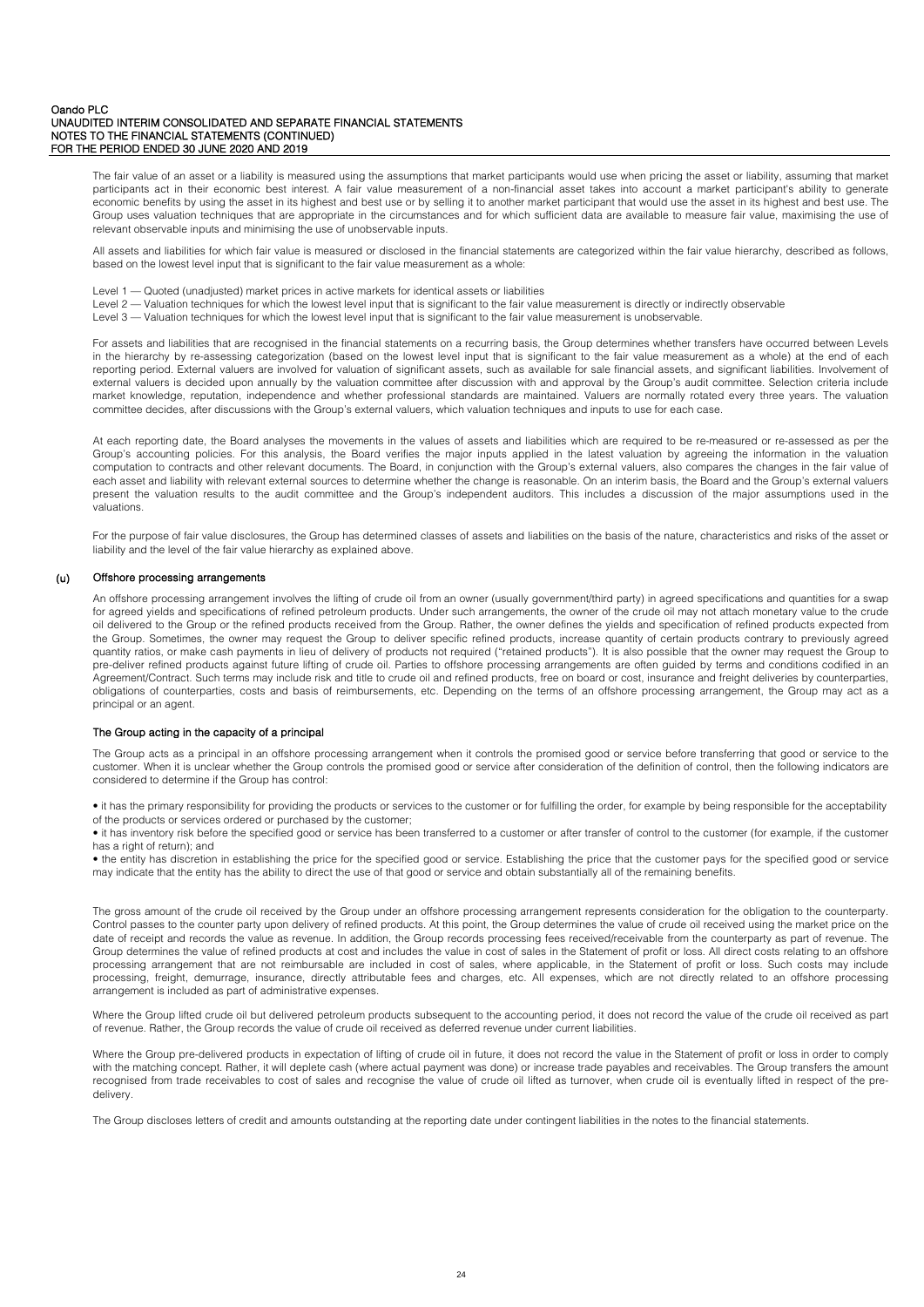# The Group acting in the capacity of an agent

The Group acts as an agent in an offshore processing arrangement where the gross inflows of economic benefits include amounts collected on behalf of a third party. Such amounts do not result in increases in equity for the Group. Thus, the amounts collected on behalf of the counterparty are not revenue. Instead, revenue is the amount of commission earned for acting as an agent. Costs incurred by the Group are done on behalf of the counterparty and they are fully reimbursable. .

### (v) Investment property

Investment properties are measured initially at cost, including transaction costs. Subsequent to initial recognition, investment properties are stated at fair value, which reflects market conditions at the reporting date. Gains or losses arising from changes in the fair values of investment properties are included in profit or loss in the period in which they arise, including the corresponding tax effect. Fair values are determined based on an annual valuation performed by an accredited external independent valuer applying a valuation model recommended by the International Valuation Standards Committee.

Investment properties are derecognised either when they have been disposed of or when they are permanently withdrawn from use and no future economic benefit is expected from their disposal. The difference between the net disposal proceeds and the carrying amount of the asset is recognised in profit or loss in the period of derecognition. The Group has elected to state investment properties at fair value in accordance with IAS 40.

# 3 Segment information

# 3.1 Primary reporting format - business segments

At 30 June 2020, the Group had three operating segments namely:

(i) Exploration and production (E&P) – involved in the exploration for and production of oil and gas through the acquisition of rights in oil blocks on the Nigerian continental shelf and deep offshore.

(ii) Supply and Trading – involved in trading of crude refined and unrefined petroleum products.

(iii) Corporate and others

# 3.2a The segment results for the period ended 30 June 2020 are as follows:

|                                  | Exploration &<br>Production | Supply & Trading | Corporate &<br>Others | Group          |
|----------------------------------|-----------------------------|------------------|-----------------------|----------------|
|                                  | N'000                       | N'000            | N'000                 | N'000          |
| Total gross segment sales        | 44.280.188                  | 178.919.980      | 125.370.565           | 348.570.733    |
| Inter-segment sales              |                             | (31.599.041)     | (112.997.665)         | (144,596,706)  |
| Revenue from external customers* | 44,280,188                  | 147,320,939      | 12.372.900            | 203,974,027    |
| Operating loss*                  | (40, 410, 427)              | (1, 288, 779)    | (3,383,190)           | (45,082,396)   |
| Net finance cost*                | (19.682.175)                | (15.986)         | (9, 106, 307)         | (28, 804, 468) |
| Loss before income tax*          | (60,092,602)                | (1,304,765)      | (12,489,497)          | (73,886,864)   |
| Income tax credit/(expense)*     | 44.629.104                  |                  | (6.579.421)           | 38.049.683     |
| Loss for the period              | (15,463,498)                | (1,304,765)      | (19,068,918)          | (35, 837, 181) |

### The segment results for the period ended 30 June 2019 are as follows:

| Exploration &<br>Production | Supply & Trading | Corporate &<br>Others | Group           |
|-----------------------------|------------------|-----------------------|-----------------|
| N'000                       | N'000            | N'000                 | N'000           |
| 68.882.544                  | 233.359.921      | 221.009.416           | 523.251.881     |
|                             | (43,396,359)     | (164,446,958)         | (207, 843, 317) |
| 68.882.544                  | 189.963.562      | 56.562.458            | 315.408.564     |
| (1,854,006)                 | 1.410.842        | 1.611.504             | 1.168.340       |
| (9,201,864)                 | (268, 434)       | (7, 197, 699)         | (16,667,997)    |
|                             |                  | (1,781,152)           | (1,781,152)     |
| (11,055,870)                | 1.142.408        | (7, 367, 347)         | (17, 280, 809)  |
| 28,405,881                  |                  | (3,956,430)           | 24,449,451      |
| 17.350.011                  | 1.142.408        | (11, 323, 777)        | 7.168.642       |
|                             |                  |                       |                 |

\*See note 3.3a for reconciliation to the statement of profit or loss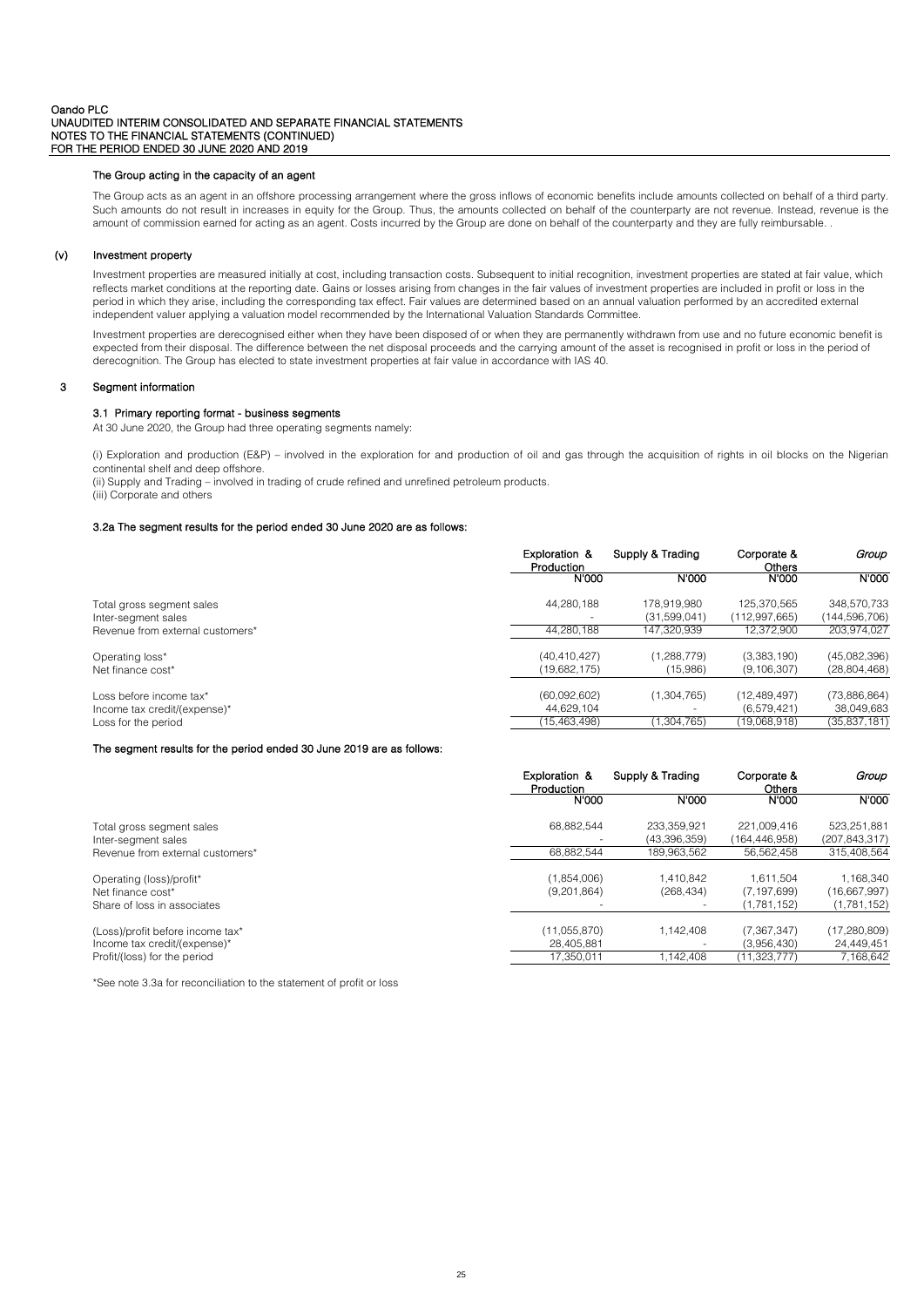# 3.2b The segment results for three months ended 30 June 2020 are as follows:

|                                  | Exploration &<br>Production | Supply & Trading | Corporate &<br><b>Others</b> | Group          |
|----------------------------------|-----------------------------|------------------|------------------------------|----------------|
|                                  | N'000                       | N'000            | N 000                        | N'000          |
| Total gross segment sales        | 20,750,428                  | 84.055.983       | 38.010.620                   | 142,817,031    |
| Inter-segment sales              |                             | (22,921,896)     | (29, 209, 766)               | (52, 131, 662) |
| Revenue from external customers* | 20.750.428                  | 61.134.087       | 8.800.854                    | 90.685.369     |
| Operating loss/(profit)*         | (1,996,583)                 | (75,086)         | 3.707.090                    | 1,635,421      |
| Net finance cost*                | (9.940.578)                 | (7, 734)         | (4.485.604)                  | (14, 433, 916) |
| Loss before income tax*          | (11, 937, 161)              | (82, 820)        | (778, 514)                   | (12, 798, 495) |
| Income tax credit/(expense)*     | 17.472.278                  |                  | (6,398,268)                  | 11.074.010     |
| Profit/(loss) for the period     | 5.535.117                   | (82, 820)        | (7, 176, 782)                | (1,724,485)    |

| The segment results for three months ended 30 June 2019 are as follows: | Exploration &<br>Production | Supply & Trading | Corporate &<br><b>Others</b> | Group          |
|-------------------------------------------------------------------------|-----------------------------|------------------|------------------------------|----------------|
|                                                                         | N'000                       | N'000            |                              | N'000          |
| Total gross segment sales                                               | 26.657.520                  | 120.721.909      | 94.908.879                   | 242.288.308    |
| Inter-segment sales                                                     |                             | (23.012.896)     | (71.876.397)                 | (94, 889, 293) |
| Revenue from external customers*                                        | 26.657.520                  | 97.709.013       | 23.032.482                   | 147,399,015    |
| Operating loss*                                                         | (4,535,295)                 | (85,044)         | (11, 311, 633)               | (15,931,972)   |
| Net finance cost*                                                       | (4,578,260)                 | (145,221)        | (3,742,091)                  | (8,465,572)    |
| Share of loss in associates                                             |                             |                  | (1,653,494)                  | (1,653,494)    |
| Loss before income tax*                                                 | (9, 113, 555)               | (230.265)        | (16.707.218)                 | (26,051,038)   |
| Income tax credit/(expense)*                                            | 29,067,141                  |                  | (481, 540)                   | 28,585,601     |
| Profit/(loss) for the period                                            | 19.953.586                  | (230, 265)       | (17,188,758)                 | 2,534,563      |

\*See note 3.3b for reconciliation to the statement of profit or loss

# 3.3a Reconciliation of reporting segment information for the six months ended 30 June 2020 are as follows:

|                                                            | Revenue       | Operating loss | Net finance cost | income tax   | Loss before Income tax credit |
|------------------------------------------------------------|---------------|----------------|------------------|--------------|-------------------------------|
|                                                            | N'000         | N'000          | N'000            | <b>N'000</b> | N'000                         |
| As reported in the segment report                          | 348.570.733   | (45.082.396)   | (28.804.468)     | (73.886.864) | 38,049,683                    |
| Elimination of inter-segment transactions on consolidation | (144.596.706) |                |                  |              |                               |
| As reported in the statement of profit or (loss)           | 203.974.027   | (45.082.396)   | (28.804.468)     | (73.886.864) | 38.049.683                    |

# Reconciliation of reporting segment information for the six months ended 30 June 2019 are as follows:

|                                                            |                  |                                  |                           |                            | Loss before Income tax credit |
|------------------------------------------------------------|------------------|----------------------------------|---------------------------|----------------------------|-------------------------------|
|                                                            | Revenue<br>N'000 | Operating profit<br><b>N'000</b> | Net finance cost<br>N'000 | income tax<br><b>N'000</b> | N'000                         |
| As reported in the segment report                          | 523.251.881      | .168.340                         | (16.667.997)              | (17.280.809)               | 24.449.451                    |
| Elimination of inter-segment transactions on consolidation | (207.843.317)    |                                  |                           |                            |                               |
| As reported in the statement of profit or (loss)           | 315,408,564      | 168.340                          | (16.667.997)              | (17.280.809)               | 24.449.451                    |

Profit on inter-segment sales have been eliminated on consolidation.

# 3.3b Reconciliation of reporting segment information for three months ended 30 June 2020 are as follows:

|                                                            |                  |                                  |                           |                     | Loss before Income tax credit |
|------------------------------------------------------------|------------------|----------------------------------|---------------------------|---------------------|-------------------------------|
|                                                            | Revenue<br>N'000 | Operating profit<br><b>N'000</b> | Net finance cost<br>N'000 | income tax<br>N'000 | N'000                         |
| As reported in the segment report                          | 142.817.031      | .635.421                         | (14.433.916)              | (12.798.495)        | 11,074,010                    |
| Elimination of inter-segment transactions on consolidation | (52.131.662)     |                                  |                           |                     |                               |
| As reported in the statement of profit or (loss)           | 90.685.369       | .635.421                         | (14.433.916)              | (12.798.495)        | 11.074.010                    |

# Reconciliation of reporting segment information for three months ended 30 June 2019 are as follows:

|                                                            | Revenue<br>N'000 | Operating loss<br>N'000 | Net finance cost<br>N'000 | income tax<br>N'000 | Loss before Income tax credit<br>N'000 |
|------------------------------------------------------------|------------------|-------------------------|---------------------------|---------------------|----------------------------------------|
| As reported in the segment report                          | 242.288.308      | (15.931.972)            | (8.465.572)               | (26.051.038)        | 28.585.601                             |
| Elimination of inter-segment transactions on consolidation | (94.889.293)     |                         |                           |                     |                                        |
| As reported in the statement of profit or loss             | 147.399.015      | (15.931.972)            | (8.465.572)               | (26.051.038)        | 28.585.601                             |

Profit on inter-segment sales have been eliminated on consolidation.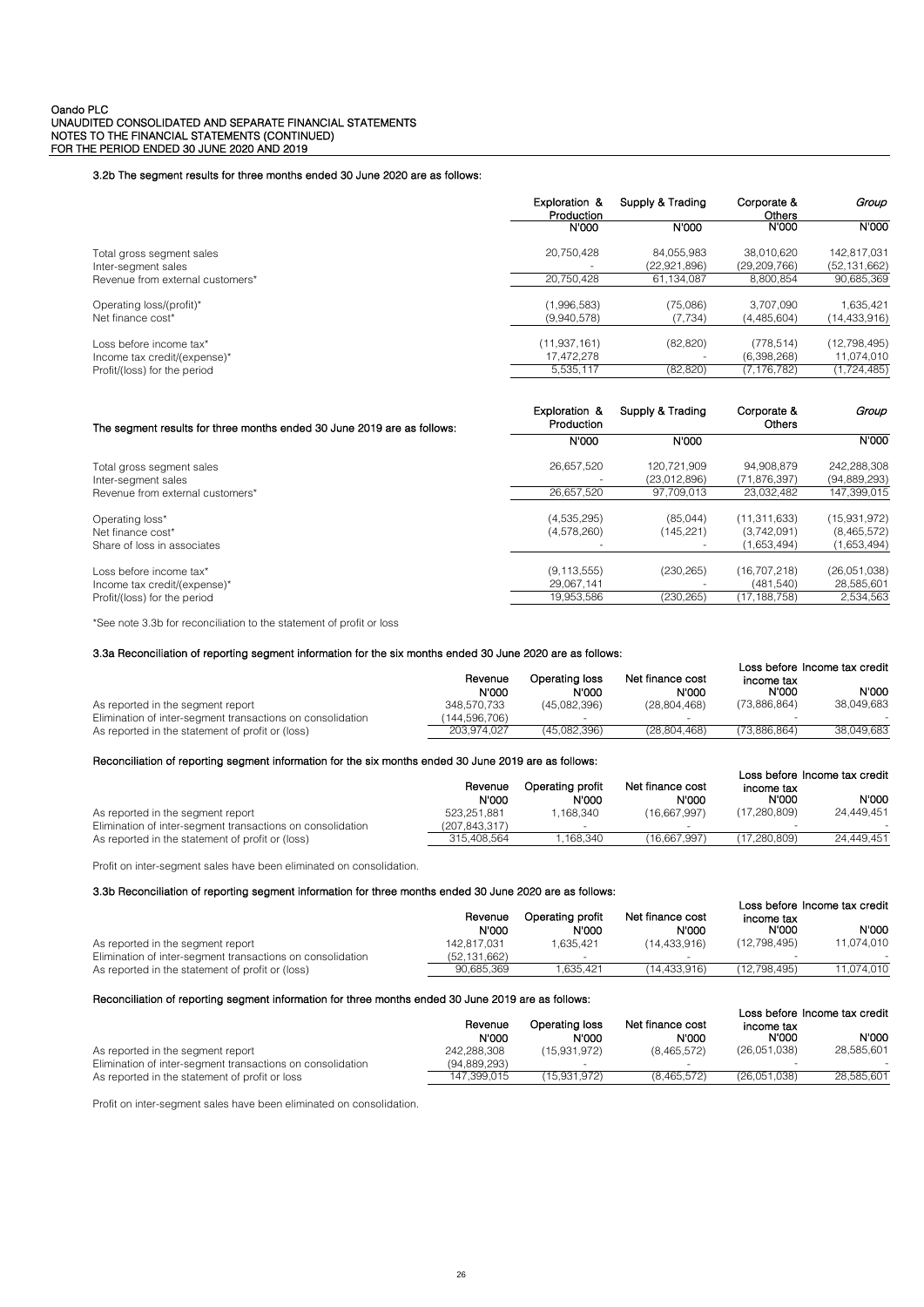| Other operating income               | Group        | Group        | Company      | Company      |
|--------------------------------------|--------------|--------------|--------------|--------------|
|                                      | 30 Jun. 2020 | 30 Jun. 2019 | 30 Jun. 2020 | 30 Jun. 2019 |
|                                      | N'000        | <b>N'000</b> | N'000        | N'000        |
| Foreign exchange gain                | 2.527.526    | 1.035.312    | 7.512.807    | 1.762.471    |
| Fair value gain on commodity options | 21,582,202   | 495.652      |              |              |
| Loss on realization of the hedge     | (1.252.497)  |              |              | $\sim$       |
| Rental income                        | .109.653     |              | 1.109.653    |              |
| Sundry income                        | 2.475.394    | 827.944      | 539.793      | 2.407.095    |
|                                      | 26.442.278   | 2.358.908    | 9.162.253    | 4.169.566    |

The Group's sundry income largely relates to crude marketing services income of N1.4 billion (2019: N1.2 billion), other direct charges from service agreements with some companies of N50.9 million (2019: N393.7 million), reversal of the fair value loss on Glover BV loan note receivables upon payment of the loan note by Helios in 2019 of N1.95 billion, fair value loss on equity instruments of N8.4 million (2019: N7 million), reversal of payables of N1.1 billion due to Helios no longer required after a reconciliation was carried out in 2019 and loss on sale of 25% interest in Glover BV in 2019 of N3.9 billion.

The Company's sundry income largely relates to income from service agreements with some companies of N548 million (2019: N1.1 billion), fair value loss on equity instruments N8.4 million (2019: N7 million), reversal of payables of N1.1 billion due to Helios no longer required after a reconciliation was carried out in 2019, loss from the sale of 25% interest in Glover BV in 2019 of N1.72 billion and reversal of the fair value loss on Glover BV loan note receivables upon payment of the loan note by Helios in Q1 2019 of N1.95 billion.

| Impairment of assets/(reversal of impairment) of financial assets         | Group<br>30 Jun. 2020<br>N'000 | Group<br>30 Jun. 2019<br><b>N'000</b> | Company<br>30 Jun. 2020<br>N'000 | Company<br>30 Jun. 2019<br>N'000 |
|---------------------------------------------------------------------------|--------------------------------|---------------------------------------|----------------------------------|----------------------------------|
| Impairment losses of finance lease                                        | 105.369                        |                                       | 2.003                            |                                  |
| Impairment losses/(reversal of impairment) of non-current receivables     | 1.039.517                      | (6.578.684)                           | 1.039.517                        | (6.578.684)                      |
| Impairment losses/(reversal of impairment) of trade and other receivables | 61.046.498                     | (4.043.399)                           | 1.686.946                        | (3,428,029)                      |
| Total impairment losses/(reversal of impairment) of financial assets      | 62.191.384                     | (10.622.083)                          | 2.728.466                        | (10.006.713)                     |

| 6<br>6.1 | Property, plant and equipment<br>Group                | Upstream<br>Assets<br>N'000 | Land and<br>buildings<br><b>N'000</b> | Plant and<br>machinery<br>N'000 | Fixtures, fittings,<br>motor vehicle<br>and equipment<br>N'000 | Total<br>N'000  |
|----------|-------------------------------------------------------|-----------------------------|---------------------------------------|---------------------------------|----------------------------------------------------------------|-----------------|
|          | Opening net book amount - 1 January 2019              | 344.057.188                 | 774.795                               | 8.697.327                       | .490.775                                                       | 355,020,085     |
|          | Decommissioning cost                                  | 39.233.620                  |                                       |                                 |                                                                | 39.233.620      |
|          | Addition                                              | 27.448.270                  |                                       |                                 | 422.757                                                        | 27.871.027      |
|          | Depletion/depreciation charge - continuing operations | (26, 881, 872)              | (86, 893)                             | (643.709)                       | (583.762)                                                      | (28, 196, 236)  |
|          | Exchange difference                                   | 293.736                     |                                       | 7.666                           | (1,298)                                                        | 300,104         |
|          | Closing net book amount - 31 December 2019            | 384.150.942                 | 687.902                               | 8.061.284                       | .328.472                                                       | 394,228,600     |
|          | At 31 December, 2019                                  |                             |                                       |                                 |                                                                |                 |
|          | Cost                                                  | 566.961.202                 | 869.378                               | 11.712.856                      | 5.295.771                                                      | 584.839.207     |
|          | Accumulated depreciation                              | (182.810.260)               | (181.476)                             | (3,651,572)                     | (3.967.299)                                                    | (190, 610, 607) |
|          | Net book value                                        | 384.150.942                 | 687.902                               | 8.061.284                       | ,328,472                                                       | 394.228.600     |

| Company                                    | Land and           | Plant and          | Fixtures, fittings,<br>motor vehicle |                |
|--------------------------------------------|--------------------|--------------------|--------------------------------------|----------------|
|                                            | buildings<br>N'000 | machinery<br>N'000 | and equipment<br>N'000               | Total<br>N'000 |
| Opening net book amount - 1 January 2019   | 774.795            | 15.479             | 915.104                              | 1.705.378      |
| Addition                                   |                    |                    | 310.110                              | 310.110        |
| Depreciation charge                        | (86, 893)          | 1,563)             | (230, 682)                           | (319, 138)     |
| Closing net book amount - 31 December 2019 | 687.902            | 13.916             | 994,532                              | ,696,350       |
| At 31 December, 2019                       |                    |                    |                                      |                |
| Cost                                       | 868,929            | 123.641            | 2.497.861                            | 3.490.431      |
| Accumulated depreciation                   | (181.027)          | (109.725)          | (1,503,329)                          | (1,794,081)    |
| Net book value                             | 687.902            | 13,916             | 994.532                              | .696.350       |

|     |                                                       | Upstream<br>Assets | Land and<br>buildings | Plant and<br>machinery | Fixtures, fittings,<br>motor vehicle<br>and equipment | Total         |
|-----|-------------------------------------------------------|--------------------|-----------------------|------------------------|-------------------------------------------------------|---------------|
| 6.2 | Group                                                 | N'000              | N'000                 | N'000                  | N'000                                                 | N'000         |
|     | Opening net book amount - 1 January 2020              | 384.150.942        | 687.902               | 8.061.284              | 1.328.472                                             | 394,228,600   |
|     | Decommissioning cost                                  | (1,701,008)        |                       |                        |                                                       | (1,701,008)   |
|     | Addition                                              | 20,412,561         |                       |                        | 308,019                                               | 20,720,580    |
|     | Depletion/depreciation charge - continuing operations | (12,999,943)       | (43, 532)             | (336.917)              | (229, 512)                                            | (13,609,904)  |
|     | Exchange difference                                   | 22,922,889         |                       | 478.959                | 15,153                                                | 23,417,001    |
|     | Closing net book amount - 30 June 2020                | 412.785.441        | 644.370               | 8.203.326              | 1.422.132                                             | 423.055.269   |
|     | At 30 June, 2020                                      |                    |                       |                        |                                                       |               |
|     | Cost                                                  | 619.876.144        | 868,929               | 12.412.005             | 5.764.712                                             | 638,921,790   |
|     | Accumulated depreciation                              | (207.090.703)      | (224, 559)            | (4,208,679)            | (4,342,580)                                           | (215,866,521) |
|     | Net book value                                        | 412.785.441        | 644,370               | 8.203.326              | 1.422.132                                             | 423.055.269   |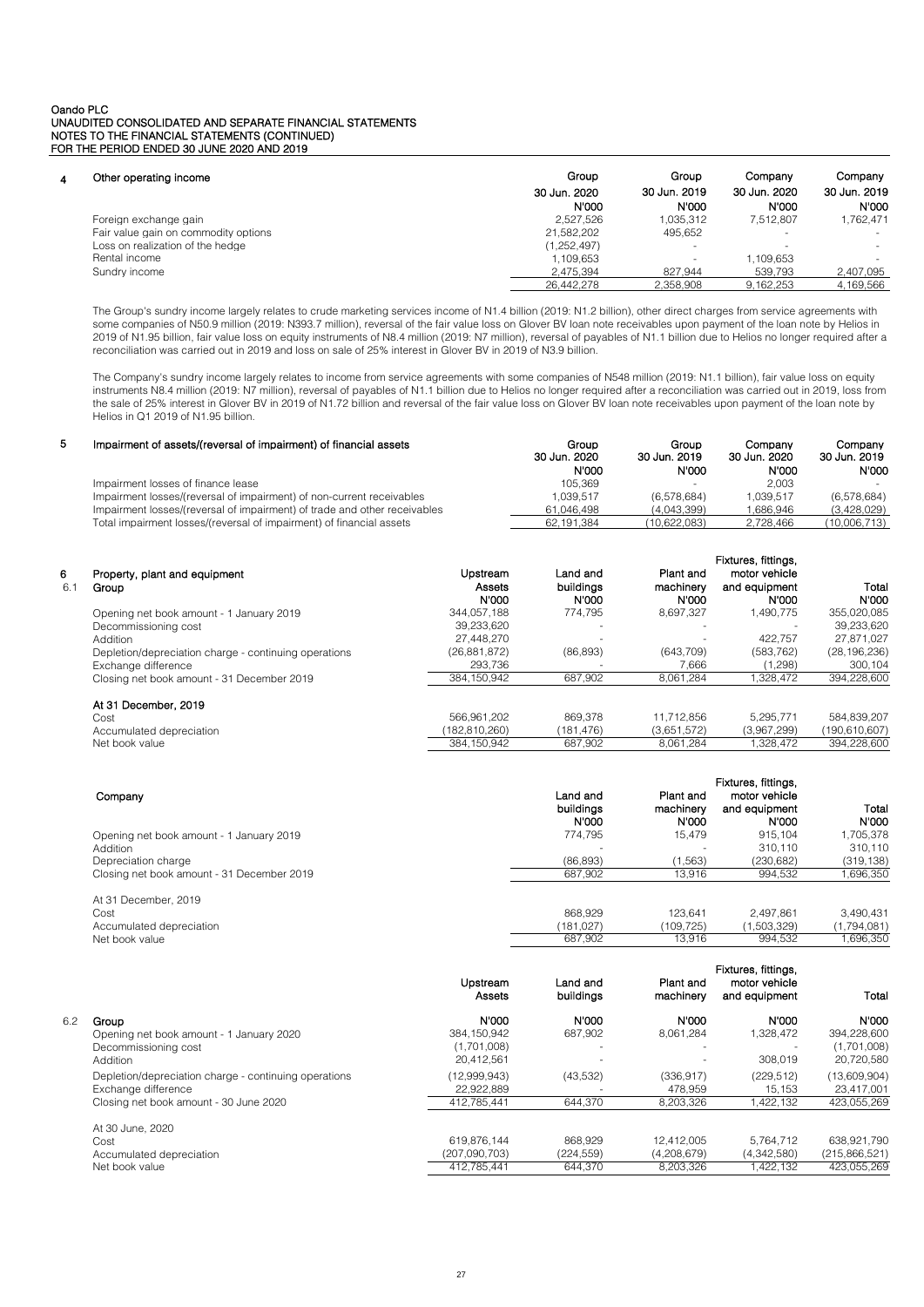| Company                                  | Land and<br>buildings<br><b>N'000</b> | Plant and<br>machinery<br>N'000 | Fixtures, fittings,<br>motor vehicle<br>and equipment<br>N 000 | Total<br>N'000 |
|------------------------------------------|---------------------------------------|---------------------------------|----------------------------------------------------------------|----------------|
| Opening net book amount - 1 January 2020 | 687,902                               | 13.916                          | 994.532                                                        | .696,350       |
| Addition                                 |                                       |                                 | 3.540                                                          | 3.540          |
| Depreciation charge                      | (43, 532)                             | (609)                           | (126,403)                                                      | (170, 544)     |
| Closing net book amount - 30 June 2020   | 644,370                               | 13,307                          | 871,669                                                        | ,529,346       |
| At 30 June, 2020                         |                                       |                                 |                                                                |                |
| Cost                                     | 868,929                               | 123.641                         | 2.501.401                                                      | 3.493.971      |
| Accumulated depreciation                 | (224, 560)                            | (110,335)                       | (1,629,730)                                                    | (1,964,625)    |
| Net book value                           | 644,369                               | 13,306                          | 871.671                                                        | ,529,346       |

# 7 Intangible assets

7.1

| Group                                      | Software                 | Goodwill        | <b>Exploration and</b><br>Evaluation asset* | Total           |
|--------------------------------------------|--------------------------|-----------------|---------------------------------------------|-----------------|
|                                            | N'000                    | N'000           | N'000                                       | N'000           |
| Opening net book amount - 1 January 2019   |                          | 379.221.241     | 53.100.519                                  | 432,321,760     |
| Addition                                   | 669,310                  |                 | 1.189.475                                   | 1,858,785       |
| Amortization                               | (55, 776)                |                 |                                             | (55, 776)       |
| Impairment                                 | $\,$                     | (156, 475, 124) | (12,632,194)                                | (169, 107, 318) |
| Exchange difference                        | $\overline{\phantom{a}}$ | 5.868.208       | (14,096)                                    | 5,854,112       |
| Closing net book amount - 31 December 2019 | 613.534                  | 228.614.325     | 41.643.704                                  | 270.871.563     |
| At 31 December, 2019                       |                          |                 |                                             |                 |
| Cost                                       | 669,310                  | 392.761.424     | 92.639.983                                  | 486.070.717     |
| Accumulated amortization                   | (55.776)                 | (164.147.099)   | (50.996.279)                                | (215, 199, 154) |
| Net book value                             | 613.534                  | 228.614.325     | 41.643.704                                  | 270.871.563     |

### Company N'000

| Opening net book amount - 1 January 2019   |           |
|--------------------------------------------|-----------|
| Addition                                   | 669,310   |
| Amortization                               | (55, 776) |
| Closing net book amount - 31 December 2019 | 613.534   |

At 31 December, 2019 Cost 669,310 Accumulated amortization<br>Net book value Net book value 613,534

| 013,034        |
|----------------|
|                |
|                |
|                |
| 669,310        |
| $\epsilon = -$ |

Software<br>N'000

| 55.7<br>(6)     |
|-----------------|
| 52<br>613.<br>4 |
|                 |

|     |                                          |            |                 | <b>Exploration and</b>     |                 |
|-----|------------------------------------------|------------|-----------------|----------------------------|-----------------|
| 7.2 | Group                                    | Software   |                 | Goodwill Evaluation asset* | Total           |
|     |                                          | N'000      | N'000           | N'000                      | N'000           |
|     | Opening net book amount - 1 January 2020 | 613.534    | 228.614.325     | 41,643,704                 | 270,871,563     |
|     | Addition                                 | 246.061    |                 | 196.205                    | 442.266         |
|     | Amortization                             | (134, 390) |                 |                            | (134, 390)      |
|     | Exchange difference                      |            | 13.791.745      | 2.512.263                  | 16,304,008      |
|     | Closing net book amount - 30 June 2020   | 725.205    | 242.406.070     | 44.352.172                 | 287,483,447     |
|     | At 30 June, 2020                         |            |                 |                            |                 |
|     | Cost                                     | 859.595    | 394.631.349     | 98.424.933                 | 493.915.877     |
|     | Accumulated amortization                 | (134.390)  | (152, 225, 279) | (54,072,761)               | (206, 432, 430) |
|     | Net book value                           | 725.205    | 242,406,070     | 44,352,172                 | 287.483.447     |

Opening net book amount - 1 January 2020 613,534 Addition 246,061 Amortization (134,390) Closing net book amount - 30 June 2020

At 30 June, 2020 Cost 915,370 ----<br>Accumulated amortization<br>Net book value Net book value 725,205

Software

| Company                                           | N'000     |
|---------------------------------------------------|-----------|
| Opening net book amount - 1 January 2020          | 613.534   |
| Addition                                          | 246.061   |
| Amortization                                      | (134,390) |
| .<br>$\sim$ $\sim$ $\sim$<br>$\sim$ $\sim$ $\sim$ | $n = 0$   |

| 915.370   |  |
|-----------|--|
| (190,165) |  |
| 795 905   |  |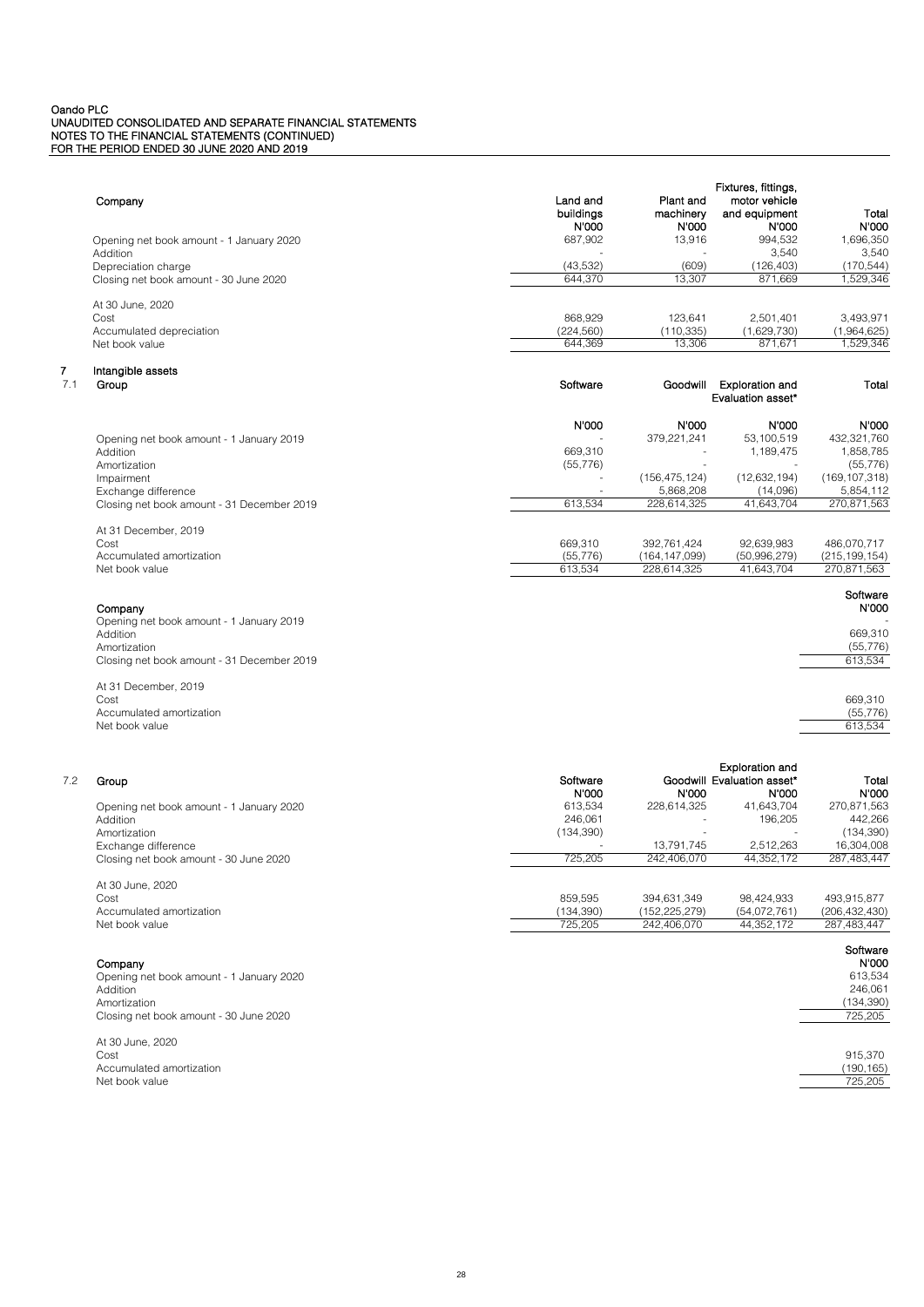\*The above exploration and evaluation assets represent expenditures arising from the exploration and evaluation of oil and gas interests. The costs relate to oil and gas properties primarily located in Nigeria and São Tomé and Príncipe "STP". The technical feasibility and commercial viability of extracting oil and gas have not yet gas properties primarily located in Nigeria and São Tom been determined in relation to the above properties, and therefore, they remain classified as exploration and evaluation assets at June 30, 2020.

# 8 Investment properties

| Fair value of the properties:                                                  | Group                               | Group                               | Company                             | Company                             |
|--------------------------------------------------------------------------------|-------------------------------------|-------------------------------------|-------------------------------------|-------------------------------------|
|                                                                                | 30 Jun. 2020                        | 31 Dec. 2019                        | 30 Jun. 2020                        | 31 Dec. 2019                        |
|                                                                                | N'000                               | N'000                               | N'000                               | N'000                               |
| Land located in Abuja (5,168.14 sqm)*<br>Land located in Lagos (10,864.11 sqm) | 1.188.000<br>1.620.000<br>2.808.000 | 1.188.000<br>1.620.000<br>2.808.000 | 1.188.000<br>1.620.000<br>2,808,000 | 1,188,000<br>1.620.000<br>2.808.000 |
|                                                                                | Group                               | Group                               | Company                             | Company                             |
|                                                                                | 30 Jun. 2020                        | 31 Dec. 2019                        | 30 Jun. 2020                        | 31 Dec. 2019                        |
|                                                                                | N'000                               | N'000                               | N'000                               | N'000                               |
| Opening balance                                                                | 2.808.000                           | 1.033.000                           | 2.808.000                           | 1,033,000                           |
| Stamp duty paid on investment property                                         | $\overline{\phantom{a}}$            | 6.650                               | $\overline{\phantom{a}}$            | 6.650                               |
| Fair value gain recognised in other operating income                           |                                     | 1.768.350                           |                                     | 1.768.350                           |

The Company (through Unipetrol Nigeria Plc) signed a sublease agreement with Oniru Chieftaincy Family Property Company Limited, a Limited Liability Company incorporated in Nigeria in 2002 for a parcel of land approximately 10,864.112 sqm and known as Plot 13 in Block VI within the Oniru Chieftaincy Family Private Layout, Lekki Peninsula, Victoria Island, Lagos State, Nigeria for a consideration of N95 million. This agreement did not have the consent of the Attorney General and Commissioner for Justice for and on behalf of the Governor of Lagos State.

On 13 December 2006, the Commissioner for Lands on behalf of the Executive Governor of Lagos State revoked the right of occupancy of a part of the land (4,906.097 sqm) which was needed for public purpose (site/works yard for Lekki-Epe expressway expansion). However, on 11 December 2014 by a notice in the Lagos State of Nigeria official Gazette No 82 Vol. 47, the Executive Governor of Lagos State reinstated the revoked right of occupancy in the said portion of the land.

Another sublease agreement was signed on 3 November, 2018 with Oniru Chieftaincy Family Property Company Limited for the same parcel of land which was consented to by the Honorable Commissioner, Ministry of Physical Planning and Urban Development on 1 February, 2019.

\*Details of the Abuja land had been reported in the 2017 audited consolidated financial statements and management is yet to decide on the use of the land.

These are classified as investment properties as management's intention for use is yet to be determined and the fair value of the properties were determined using the direct market comparison method of valuation by an independent estate valuer, Ubosi Eleh and Co - represented by Emeka D. Eleh (FRC/2015/NIESV/00000013406) in January 2020.

Given that there has been no significant change to the basis of valuation between the last valuation date and the interim reporting date, management has retained the same fair value as of the interim reporting date.

| 9 | Right of use assets                | Group<br>30 Jun. 2020 | Group<br>31 Dec. 2019 | Company<br>30 Jun. 2020 | Company<br>31 Dec. 2019 |
|---|------------------------------------|-----------------------|-----------------------|-------------------------|-------------------------|
|   | <b>GROUP</b>                       | N'000                 | N'000                 | N'000                   | N'000                   |
|   | Opening balance                    | 20,084,474            | 30.010.434            | 16.547.620              | 25.442.538              |
|   | Modification                       | (63.977)              | (9,939,678)           | ۰                       | (8,894,918)             |
|   | Exchange difference on translation | 16.776                | 13.718                |                         |                         |
|   | Closing balance                    | 20.037.273            | 20.084.474            | 16.547.620              | 16.547.620              |
|   | Depreciation                       |                       |                       |                         |                         |
|   | Opening balance                    | 3.817.068             |                       | 3.088.661               |                         |
|   | Charge for the period              | 1.219.085             | 3.810.698             | 1.014.871               | 3.088.661               |
|   | Exchange difference on translation | 29                    | 6,370                 |                         |                         |
|   | Closing balance                    | 5,036,182             | 3,817,068             | 4,103,532               | 3,088,661               |
|   | Net book value                     | 15,001.091            | 16,267,406            | 12,444,088              | 13,458,959              |
|   |                                    | I Imugini Pineline.   |                       |                         |                         |

|                                                                       | Umugini Pipeline<br>Infrastructure |               |             |               |
|-----------------------------------------------------------------------|------------------------------------|---------------|-------------|---------------|
| Investment in associate                                               | Limited                            | Glover BV     | OWDL        | <b>TOTAL</b>  |
| Group                                                                 |                                    |               |             | <b>N'000</b>  |
| 2019                                                                  |                                    |               |             |               |
| Carrying value:                                                       |                                    |               |             |               |
| At 1 January 2019                                                     | 699.090                            | 3.651.377     | 2.074.265   | 6.424.732     |
| Share of profit/(loss) in associate                                   | 466.821                            | 41.411        | (2.330.206) | (1,821,974)   |
| Reversal of share of associate's foreign currency translation reserve |                                    |               | 54.363      | 54.363        |
| Deemed disposal of interest in OWDL                                   |                                    |               | 201.578     | 201.578       |
| Derecognition of the carrying value of investment in associate        |                                    |               |             |               |
| following the deemed disposal of 25% interest in Glover BV            |                                    | (4, 154, 382) |             | (4, 154, 382) |
| Exchange difference                                                   | 4.250                              | 461.594       | $\sim$      | 465.844       |
| Deposit for shares                                                    | 612.638                            |               |             | 612,638       |
| At 31 December 2019                                                   | 1,782,799                          |               |             | 1,782,799     |
|                                                                       |                                    | N'000         | N'000       | N'000         |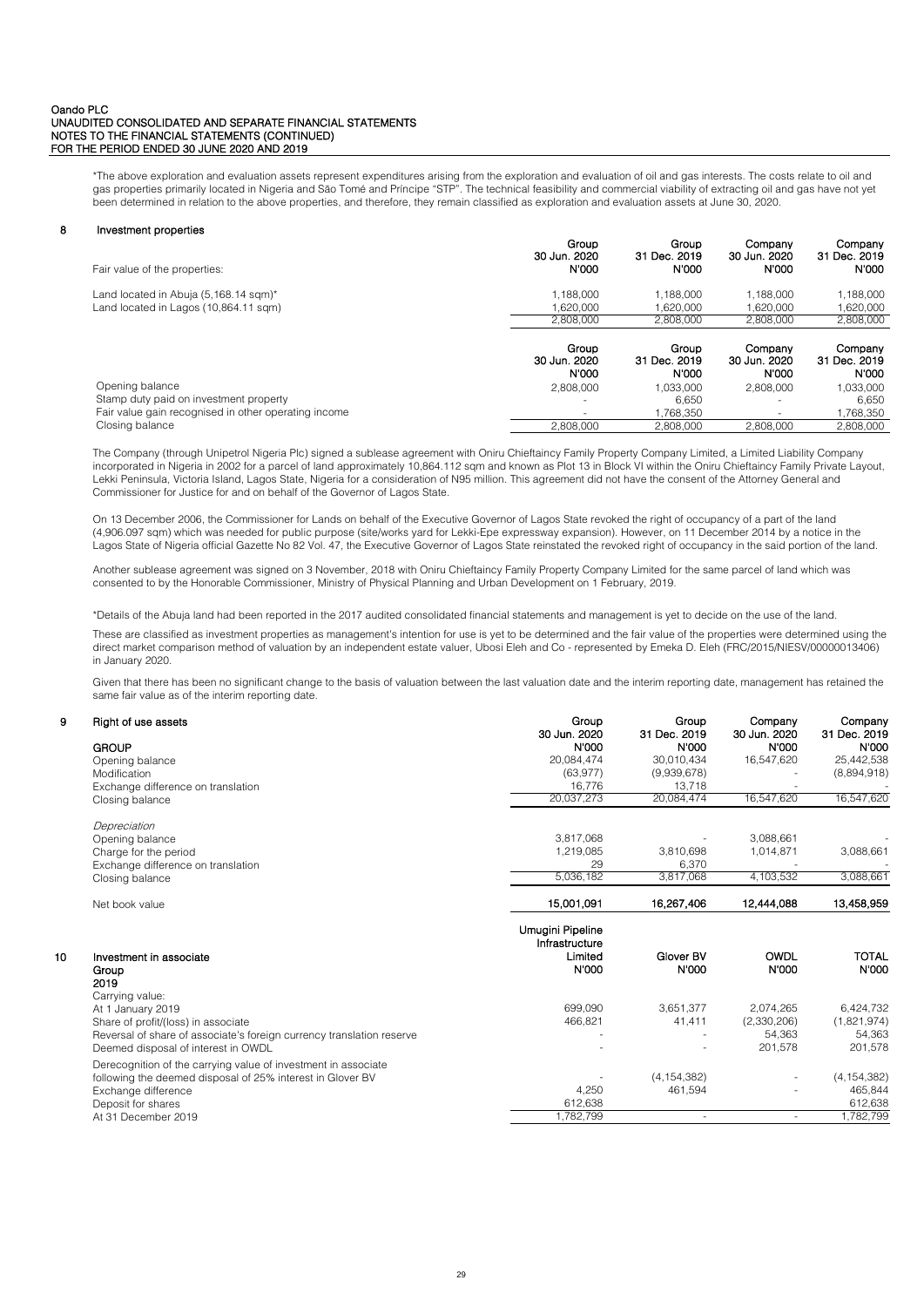| 2020*               | Umugini Pipeline<br>Infrastructure<br>Limited<br>N'000 |
|---------------------|--------------------------------------------------------|
| At 1 January 2020   | 1,782,799                                              |
| Exchange difference | 107,552                                                |
| At 30 June 2020     | 1,890,351                                              |

\*The Group has not recognised the share of profit/loss for the associate-Umugini for the reporting period, as the associate does not prepare quarterly financial statements. The associate result will be fully recognised during the year end in line with the applicable standards.

### Company N'000

At 31 December 2019 and 30 June 2020 2,716,431

# Umugini Pipeline Infrastructure Limited

Umugini Pipeline Infrastructure Limited, formerly Umugini Asset Company Limited until January 2, 2019 when Corporate Affairs Commission granted approval to effect the change of name after a special resolution was passed by the board of directors on July 24, 2018.

Oando Wings

The principal activity of Umugini Pipeline Infrastructure Limited "UPIL" is to carry on the business of planning, design, construction, ownership and provision of crude pipeline and fiscal metering facilities for the custody, operation, maintenance, handling and transportation by pipeline of stabilized crude on behalf of the shareholders and other oil and gas producing companies to downstream crude oil terminal facilities.

The associate has share capital consisting solely of Ordinary Shares, which are held in trust by Energia Limited for the Company's indirect subsidiary, Oando Production and Development Company Limited (OPDCL) in 2012 until the shares will be transferred to the joint venture company set up by both parties.

The transfer was effected on 8 March 2019 to Ebegwati Pipeline Company Limited (a joint venture company set up to hold shares in UPIL). Through the shareholder and heads of terms agreement, OPDCL is guaranteed a seat on the board of UPIL and participates in all significant financial and operating decisions even though it only holds 11.25% ownership.

### Glover BV

Oando PLC acquired Glover BV (30%) on 31 December 2016 by virtue of the consideration shares received for the sale of targeted companies in the gas & power segments of the Group. The fair value of the interest received was N2.34billion and this was taken as the carrying value of the associate.

The Group's interest reduced from 30% to 25% in Glover BV effective 31 January 2017 following the acquisition of 5% interest in Glover BV by Helios. On 29 March, 2019, the Group through Oando Netherlands Cooperatief 3 ("Coop 3") sold the remaining 25% interest in Glover B.V. (an associate of the Group) and the loan note receivable from Glover B.V to HIP Glover S.a.r.l ("Luxco") for a total consideration of \$41.5 million (see note 12bii). The sale and deemed disposal have been accounted for in the 2019 audited consolidated and separate financial statements.

### Oando Wings Development Limited

Oando Wings Development Limited (OWDL) is a special purpose vehicle incorporated in 2011 in Nigeria to invest in real estate and to undertake, alone or jointly with other companies or persons the development of property generally for residential, commercial or any other purpose including but not limited to the development of office complexes and industrial estates. The company is a private company and therefore there is no quoted market price available for its shares. The company has an authorised share capital of ten million Ordinary Shares of N1 each.

The company was a fully owned subsidiary of Oando PLC until December 20, 2013, when it issued 3,710,000 Ordinary Shares of N1 each to RMB Westpoint. The issue of Ordinary Shares to RMB Westpoint Wings diluted Oando PLC's interest to 41% and OWDL was subsequently accounted for as "investment in associate". On May 8, 2014, Standard Bank Group International Limited (SBGI) exercised its option and an additional 3,710,000 ordinary shares of N1 each was taken up by SBGI. As a result, Oando PLC's interest was further diluted to 25.8%.

On 2nd November 2016, Oando PLC ('the Borrower') entered into a rental funding facilities agreement with RMB Westpoint, SB Wings Development Limited (together referred to as 'the Lenders') and Oando Wings Development Limited ('the Lessor') amended on 7 March 2017. The Lenders made available to the Borrower, \$20,500,000 divided into Facility A \$10,725,000 and Facility B \$9,775,000. However, the agreement provides that, on each Facility A Profit Share Date, the Lenders shall subscribe for, and the Lessor shall issue, that number of Ordinary Shares in the share capital of the Lessor to the Lenders (in their Pro Rata Share of Facility A) as required to give effect to the reduced shareholding percentage of the Borrower in the Lessor for the relevant Facility A and B Profit Share Period as contained in the agreement.

Following from the above, on 08 June 2018, OWDL issued 536,481 shares each to RMB Westport Wings Limited and SB Wings Development Limited thereby diluting Oando PLC's interest to 23.3%. Oando PLC ought to have been diluted to 20.79% as of 31 December 2018, had OWDL followed the reduced shareholding percentage of the Borrower described above. The effect of the dilution to 23.3% was accounted for in the 31 December 2018 consolidated financial statements.

Furthermore, on 5 December 2019, OWDL issued 1,095,910 shares each to RMB Westport Wings Limited and SB Wings Development Limited thereby diluting Oando PLC's interest to 19.45%. Oando PLC ought to have been diluted to 18.78% as of 31 December 2019, had OWDL followed the reduced shareholding percentage of the Borrower described above. The effect of the dilution to 19.45% has no effect on the 31 December 2019 consolidated financial statements as the carrying value of OWDL is nil based on recurring losses from the associate.

On 24 December 2019, Wings Mauritius Limited acquired 100% shares of RMB Westport Wings. However, registration of the shares was not completed with Corporate Affairs Commission, Nigeria as at end of June 2020.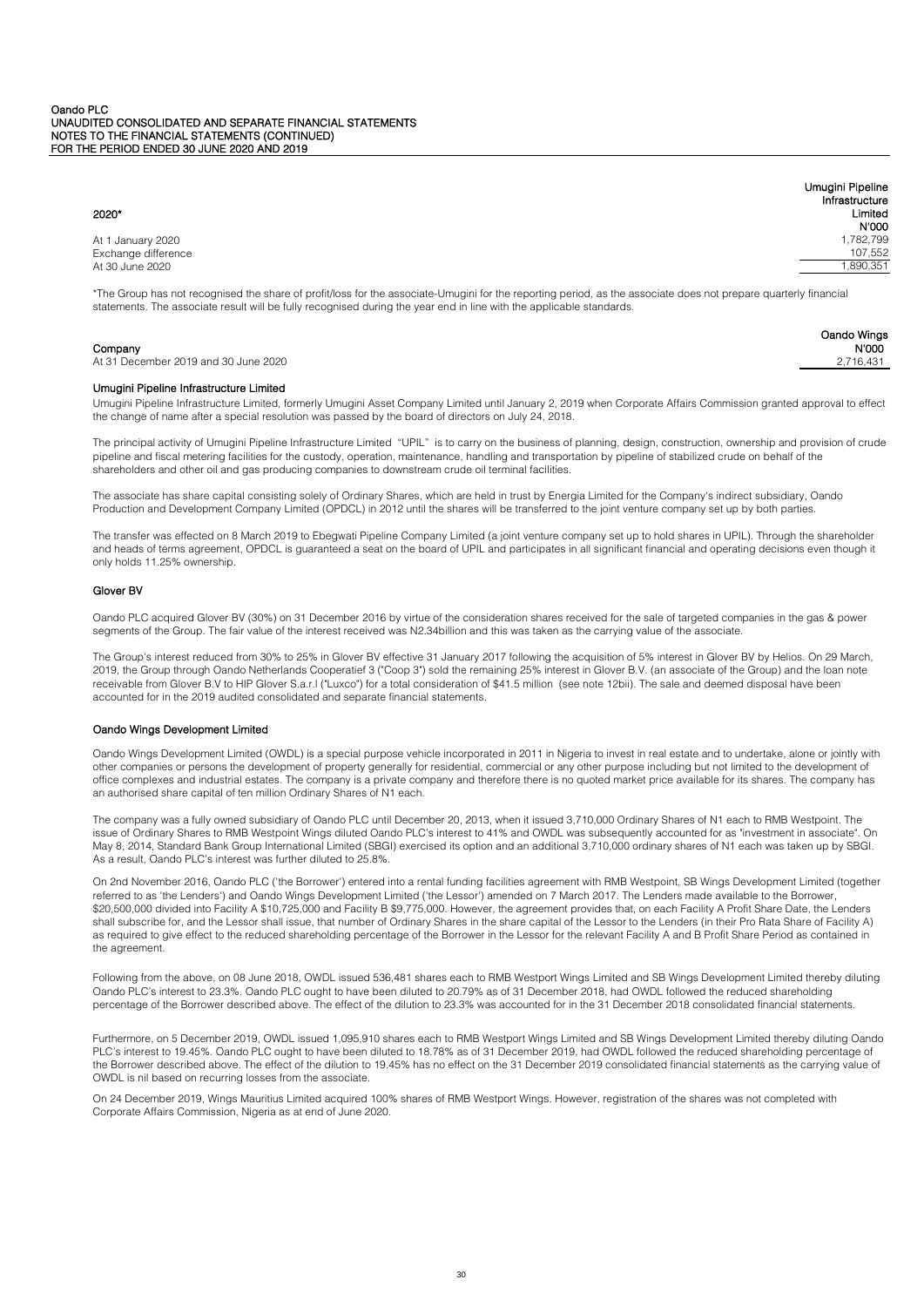As at this reporting date, the Lenders had given a loan of N7.3 billion (\$20.02 million) to the Borrower and the Borrower has not made any repayment as of the reporting date. The borrowing has been accounted for at amortized cost and the effect reflected in the consolidated and separate statement of profit or loss.

Oando PLC exerts significant influence over these associates as the Group has representatives on the board of the companies and is involved in management decisions taken by the entities. All the associates above have been fully accounted for in these consolidated financial statements.

| 11              | Financial assets at fair value through profit or loss     | Group<br>30 Jun. 2020 | Group<br>31 Dec. 2019                                                                                                                                                                                                                                                  | Company<br>30 Jun. 2020 | Company<br>31 Dec. 2019 |
|-----------------|-----------------------------------------------------------|-----------------------|------------------------------------------------------------------------------------------------------------------------------------------------------------------------------------------------------------------------------------------------------------------------|-------------------------|-------------------------|
|                 | Non-current                                               | N'000                 | N'000                                                                                                                                                                                                                                                                  | N'000                   | N'000                   |
|                 | Opening balance                                           |                       | 11,106,341                                                                                                                                                                                                                                                             |                         | 11,106,341              |
|                 | Fair value loss                                           |                       | (11, 106, 341)                                                                                                                                                                                                                                                         | ٠                       | (11, 106, 341)          |
|                 | Closing balance                                           |                       |                                                                                                                                                                                                                                                                        | $\sim$                  |                         |
|                 | Current                                                   | Group                 | Group                                                                                                                                                                                                                                                                  | Company                 | Company                 |
|                 |                                                           | 30 Jun. 2020          | 31 Dec. 2019                                                                                                                                                                                                                                                           | 30 Jun. 2020            | 31 Dec. 2019            |
|                 |                                                           | N'000                 | N'000<br>N 000<br>53,219<br>45,644<br>(5,072)<br>(8,408)<br>76<br>48,223<br>37,236<br>37,236<br>48,223<br>37,236<br>48,223<br>Group<br>Company<br>31 Dec. 2019<br>30 Jun. 2020<br>N'000<br>N'000<br>26,499,784<br>18,270,734<br>16,920,689<br>18,270,734<br>43,420,473 | N'000                   |                         |
|                 | Opening balance                                           | 48,223                |                                                                                                                                                                                                                                                                        |                         | 50,716                  |
|                 | Fair value loss                                           | (8,408)               |                                                                                                                                                                                                                                                                        |                         | (5,072)                 |
|                 | Exchange difference                                       | 3,282                 |                                                                                                                                                                                                                                                                        |                         |                         |
|                 | Closing balance                                           | 43,097                |                                                                                                                                                                                                                                                                        |                         | 45,644                  |
|                 | Non current portion                                       |                       |                                                                                                                                                                                                                                                                        |                         |                         |
|                 | Current                                                   | 43,097                |                                                                                                                                                                                                                                                                        |                         | 45,644                  |
|                 |                                                           | 43,097                |                                                                                                                                                                                                                                                                        |                         | 45,644                  |
| 12 <sup>2</sup> | Non-current receivables                                   | Group                 |                                                                                                                                                                                                                                                                        |                         | Company                 |
|                 |                                                           | 30 Jun. 2020          |                                                                                                                                                                                                                                                                        |                         | 31 Dec. 2019            |
|                 |                                                           | N'000                 |                                                                                                                                                                                                                                                                        |                         | N'000                   |
|                 | Underlift receivables (a)                                 | 28,098,451            |                                                                                                                                                                                                                                                                        |                         | 17,231,217              |
|                 | Other non-current receivables (b)                         |                       |                                                                                                                                                                                                                                                                        |                         |                         |
|                 |                                                           | 28,098,451            |                                                                                                                                                                                                                                                                        |                         | 17,231,217              |
|                 | Less: current portion of JV receivables (Note 14)         |                       | (7,628,512)                                                                                                                                                                                                                                                            |                         |                         |
|                 | Less: Allowance for impairment of non-current receivables | (28,098,451)          | (35, 791, 961)                                                                                                                                                                                                                                                         | (18, 270, 734)          | (17, 231, 217)          |
|                 |                                                           |                       |                                                                                                                                                                                                                                                                        |                         |                         |

(a) Under lift receivables represent the Group's crude oil entitlements of N28.1 billion (\$72.7 million) as a result of operations on OML 125. These balances are owed by the Nigerian National Petroleum Corporation (NNPC). The NNPC is the state oil corporation through which the federal government of Nigeria regulates and participates in the Country's petroleum industry. OER is currently in a dispute with the NNPC in relation to certain liftings done by the NNPC in 2008 and 2009 and which, in the view of OER and Nigeria Agip Exploration Limited ("NAE"), the operator of OML 125, exceeded the NNPC's entitlements due to a dispute between OER and the NNPC in relation to OER's tax obligations associated with oil production from OML 125. This dispute was referred to arbitration by NAE and the OER and, in October 2011, the arbitral tribunal issued an award which was in favour of NAE and the OER.

The parties to the arrangement (NNPC and NAE), on 25 September 2019, signed the Heads of Terms ("HOT"), which provided for the negotiated and settlement amount of \$257,977,252.35, to be further adjusted on a mutually agreed effective date. However, OML 125 & 134 asserted that NAE did not adequately represent its interest in the HOT. In August 2021, OML 125 & 134 Ltd.'s direct negotiation of the receivable with NNPC resulted in an agreed and approved settlement amount (comprising principal amount plus accrued interest) of \$155,000,000. NNPC has paid the agreed settlement amount to OML 125 & 134 Ltd.

The increase in the underlift receivables of N1.6 billion is as a result of exchange rate differential, which also impacted on the translated accumulated impairment amount. The Group had made full provision for the receivables due to the initial uncertainty associated with the timing of collectability and the related dispute. However, the full provision was reversed in 2021.

(bi) In 2019, other non-current receivables of N16.9 billion comprise joint operations receivable of N7.6 billion reclassified to current receivables and N9.3 billion previously impaired. The impairment is included in the allowance for impairment above.

ii On March 29, 2019, the Group through Oando Netherlands Cooperatief 3 ("Coop 3") sold 25% of its interest in Glover B.V. and the loan note receivable from Glover B.V to HIP Glover S.a.r.l ("Luxco") for a total consideration of \$41.5 million. The loan note principal consideration of \$34,199,905.22 and \$800,094.78 representing the initial share consideration was paid to the Company on the completion date while the balance of \$6,500,000 represents the deferred consideration to be paid in 12 months' time. The \$6.5 million deferred consideration was paid on 1 April 2020.

As a result of the above, the loan note receivable has been settled and Glover Gas and Power B.V. ceases to be an associate of the Group effective the same date (see note 10 for disposal accounting).

### 13 Inventories Group Group Company Company

|                     | 30 Jun. 2020<br>N'000 | 31 Dec. 2019<br>N'000 | 30 Jun. 2020<br>N'000    | 31 Dec. 2019<br>N'000 |
|---------------------|-----------------------|-----------------------|--------------------------|-----------------------|
| Crude oil           | 541.404               | 1.074.310             |                          |                       |
| Materials           | 785.436               | 740.748               |                          |                       |
| Products-in-transit | 6.923.815             | 22.720.940            | $\overline{\phantom{0}}$ | 22.578.799            |
| Consumables         | 5.680                 | 5.681                 |                          |                       |
|                     | 8.256.335             | 24.541.679            |                          | 22.578.799            |
|                     |                       |                       |                          |                       |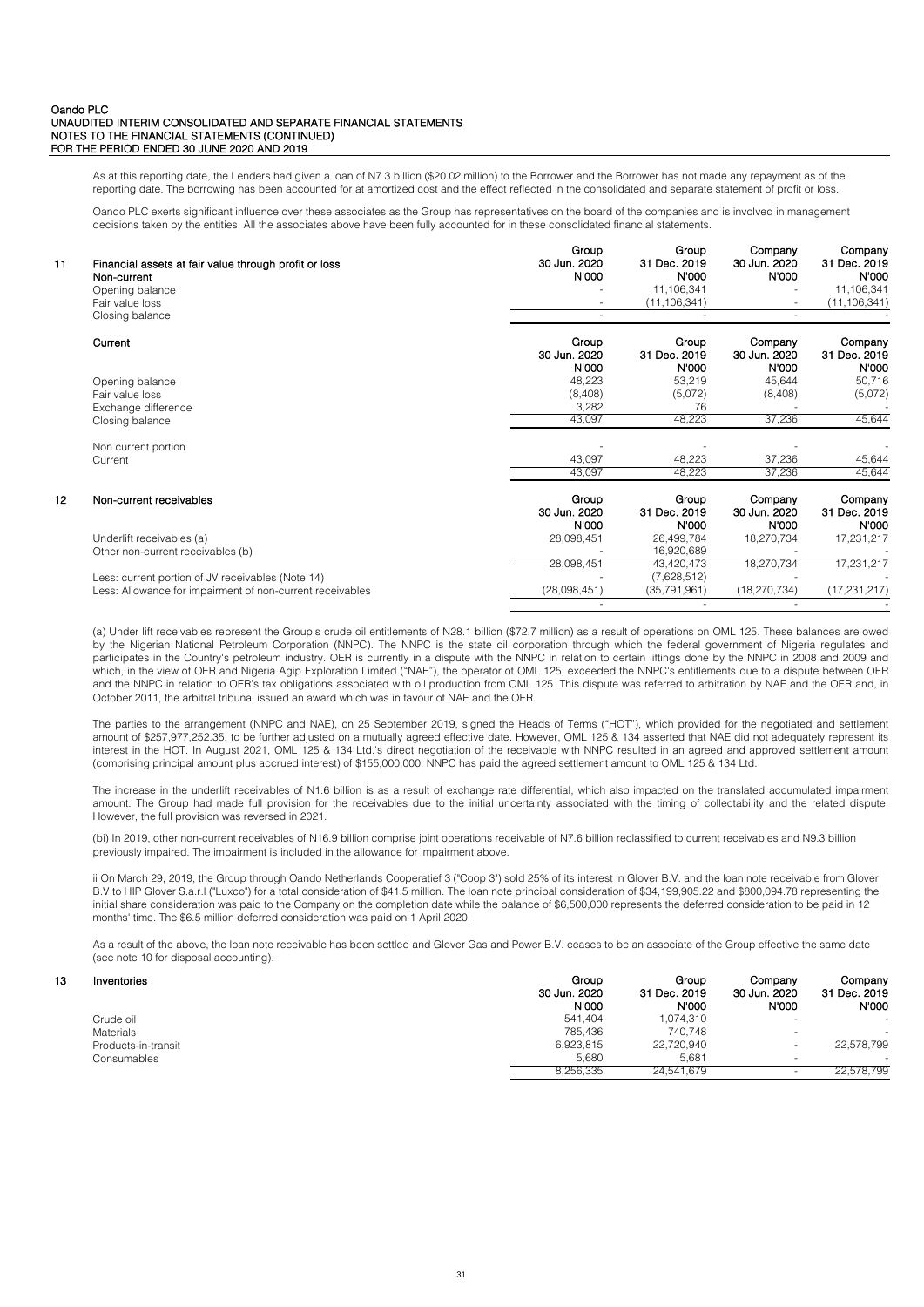| 14  | Trade and other receivables                             | Group<br>30 Jun. 2020<br>N'000 | Group<br>31 Dec. 2019<br>N'000 | Company<br>30 Jun. 2020<br>N'000 | Company<br>31 Dec. 2019<br>N'000 |
|-----|---------------------------------------------------------|--------------------------------|--------------------------------|----------------------------------|----------------------------------|
|     | Trade receivables                                       | 30.058.881                     | 41.546.942                     | 3.889.380                        | 16,470,912                       |
|     | Other receivables                                       | 321,441,094                    | 247.277.072                    | 19,653,870                       | 21,239,275                       |
|     | Reclassification from non-current receivables (Note 12) |                                | 7,628,512                      |                                  |                                  |
|     | Withholding tax receivable                              | 3.934.869                      | 3.966.529                      | 3.737.823                        | 3,737,823                        |
|     | Amounts due from related companies                      |                                |                                | 166,448,807                      | 163,296,716                      |
|     |                                                         | 355,434,844                    | 300.419.055                    | 193,729,880                      | 204,744,726                      |
|     | Less: Allowance for impairment of other receivables     | (257,341,021)                  | (177,554,603)                  | (65,092,348)                     | (63, 401, 353)                   |
|     |                                                         | 98.093.823                     | 122,864,452                    | 128,637,532                      | 141,343,373                      |
| 15a | Cash and bank balance (including restricted cash)       | Group<br>30 Jun. 2020<br>N'000 | Group<br>31 Dec. 2019<br>N'000 | Company<br>30 Jun. 2020<br>N'000 | Company<br>31 Dec. 2019<br>N'000 |
|     | Cash at bank and in hand                                | 16.921.865                     | 32.808.536                     | 3,235,651                        | 498,707                          |
|     | Short term deposits                                     | 767.646                        | 767.646                        | 767.646                          | 767,646                          |
|     |                                                         | 17.689.511                     | 33,576,182                     | 4,003,297                        | 1,266,353                        |
|     | Restricted cash*                                        | 7,566,311                      | 5,863,527                      |                                  |                                  |
|     |                                                         | 25, 255, 822                   | 39,439,709                     | 4,003,297                        | ,266,353                         |

\*Restricted cash relates to cash collateral and is excluded from cash and cash equivalents for cash flows purposes. For the purposes of the statement of cash flows, cash and cash equivalents comprise cash in hand, deposits held on call with banks, net of bank overdrafts. In the statement of financial position, bank overdrafts are included in borrowings under current liabilities. The period-end cash and cash equivalents comprise the following:

|    | Cash and cash equivalents                | Group<br>30 Jun. 2020<br>N'000 | Group<br>31 Dec. 2019<br>N'000 | Company<br>30 Jun. 2020<br>N'000 | Company<br>31 Dec. 2019<br>N'000 |
|----|------------------------------------------|--------------------------------|--------------------------------|----------------------------------|----------------------------------|
| b  | Cash and bank balance as above           | 17.689.511                     | 33,576,182                     | 4,003,297                        | 1,266,353                        |
|    | Bank overdrafts (Note 17)                | (58, 392)                      |                                | (58, 392)                        |                                  |
|    |                                          | 17,631,119                     | 33,576,182                     | 3,944,905                        | 1,266,353                        |
| 16 | Trade and other payables                 | Group                          | Group                          | Company                          | Company                          |
|    |                                          | 30 Jun. 2020                   | 31 Dec. 2019                   | 30 Jun. 2020                     | 31 Dec. 2019                     |
|    |                                          | N'000                          | N'000                          | N'000                            | N'000                            |
|    | Trade payables                           | 246,403,329                    | 251,502,805                    | 462,181                          | 38,399,924                       |
|    | Other payables                           | 52.844.398                     | 58.689.486                     | 21,290,935                       | 22,087,122                       |
|    | Statutory payables (WHT, VAT, PAYE etc.) | 10,827,467                     | 9,813,618                      | 6,514,554                        | 5,988,988                        |
|    | Accrued expenses                         | 39,437,029                     | 30,038,087                     | 21,278,504                       | 13,525,406                       |
|    | Amounts due to related companies         |                                |                                | 145.440.203                      | 131,753,138                      |
|    | Deferred income                          | 86,958                         |                                |                                  |                                  |
|    |                                          | 349,599,181                    | 350,043,996                    | 194,986,377                      | 211,754,578                      |
| 17 | Borrowings                               | Group                          | Group                          | Company                          | Company                          |
|    |                                          | 30 Jun. 2020                   | 31 Dec. 2019                   | 30 Jun. 2020                     | 31 Dec. 2019                     |
|    | Current                                  | N'000                          | N'000                          | N'000                            | N'000                            |
|    | Bank loans                               | 231,725,734                    | 231,531,048                    | 109,421,049                      | 106, 199, 440                    |
|    | Bank overdraft                           | 58,392                         |                                | 58,392                           |                                  |
|    |                                          | 231,784,126                    | 231.531.048                    | 109,479,441                      | 106, 199, 440                    |
|    | Non-current                              |                                |                                |                                  |                                  |
|    | Bank loan                                | 179,858,470                    | 130,635,428                    |                                  |                                  |
|    | Total borrowings                         | 411,642,596                    | 362,166,476                    | 109,479,441                      | 106, 199, 440                    |
|    |                                          |                                |                                |                                  |                                  |

### Communication of Event of Default on the Medium-Term Loan and Deed of Amendment and Restatement to the Medium-Term Loan

The Facility Agent to the Lenders under the Oando MTL Facility Agreement, issued a formal notification that an Event of Default ("EoD") has arisen on the Facility to the borrower, Oando PLC on 7 January 2020 pursuant to clause 21.1 of the Facility Agreement.

On 24 November 2020, Oando PLC ("Borrower"); Oando Netherlands Holdings 2 Cooperatieuf, Oando Trading DMCC, Oando Trading Limited, Bermuda (each hereinafter referred to as "Guarantor<sup>"</sup> or collectively referred to as "Guarantors"); and Access Bank PLC, Ecobank Nigeria Limited, Fidelity Bank PLC, First Bank of Nigeria Limited, Keystone Bank Limited, Stanbic IBTC Bank PLC, Union Bank of Nigeria PLC, Zenith Bank PLC, First City Monument Bank Ltd, and United Bank for Africa PLC (hereinafter collectively referred to as "Lenders"); FBNQUEST Merchant Bank Limited ("Modelling Bank"); FBNQUEST Trustees Limited; and Stanbic IBTC Trustees Limited ("Facility Agent") further signed a Deed of Amendment and Restatement (the "Deed") relating to the Original Facility Agreement dated 30 June 2016 as amended. Effective the date on which the Facility Agent notifies the Borrower of the due satisfaction by the Borrower or waiver by the Facility Agent, of all the conditions precedent as set out in Schedule II of the Deed, the Borrower and Lenders have agreed to amend the Original Facility Agreement to reflect an upsize in the total commitment of the Lenders under the Original Facility Agreement to the sum of N115.3 billion ("the Upsized Facility") from N108.3 billion following the change in the foreign exchange rate for conversion from United States Dollar to Naira. The parties have also agreed to restructure the upsized facility for the purposes of: (i) resculpting the repayment profile under the Upsized Facility Agreement (as defined in the Deed); (ii) extending the maturity date of the Upsized Facility; and (iii) updating the details in relation to the Security. Consequent upon the Deed, the Lenders will waive the Borrower's existing EoD as of the effective date.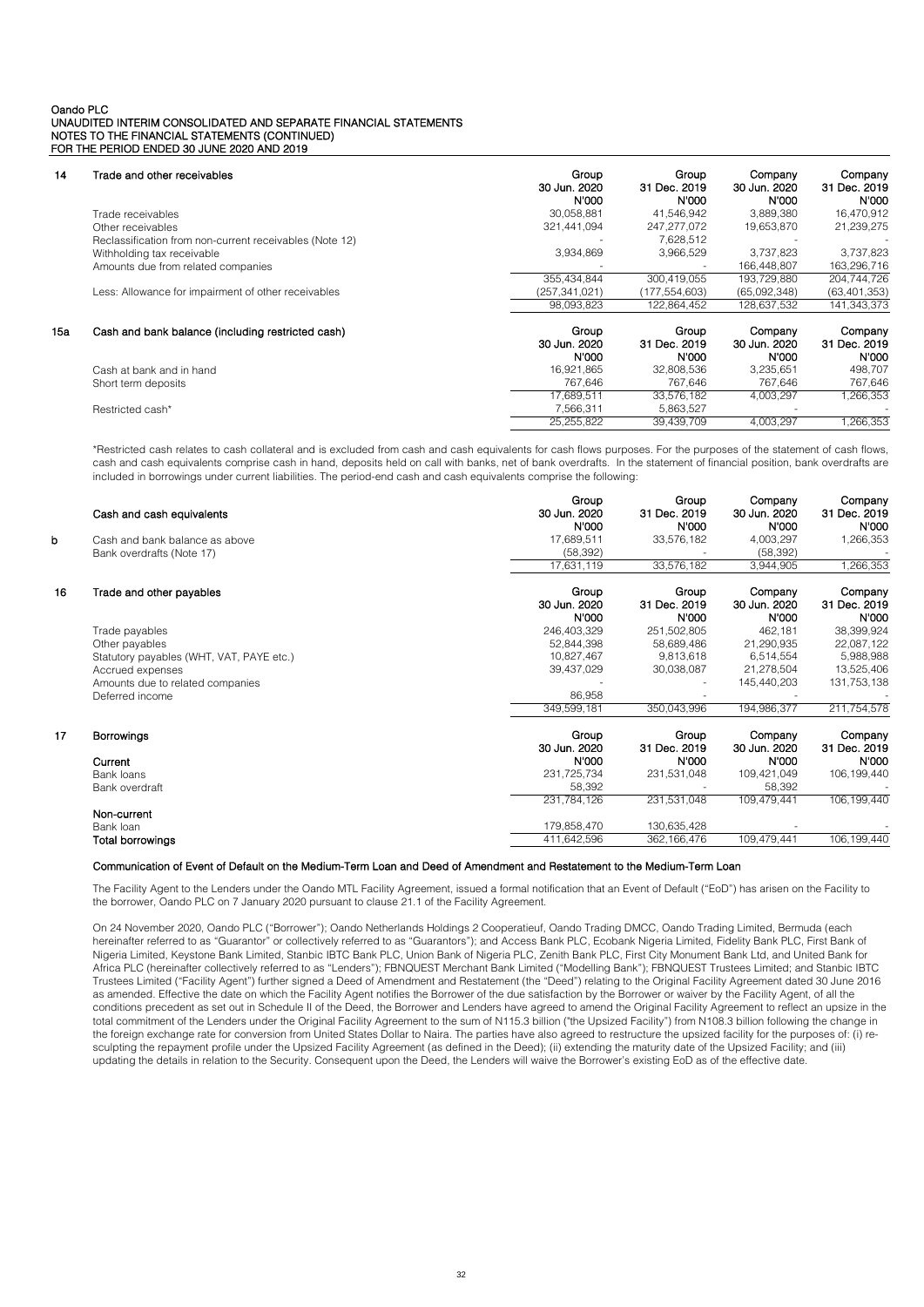| 18 | Lease liabilities                       | Group<br>30 Jun. 2020<br>N'000 | Group<br>31 Dec. 2019<br>N'000 | Company<br>30 Jun. 2020<br>N'000 | Company<br>31 Dec. 2019<br>N'000 |
|----|-----------------------------------------|--------------------------------|--------------------------------|----------------------------------|----------------------------------|
|    | Opening balance                         | 22,962,128                     | 34,037,183                     | 29,887,468                       | 42,910,376                       |
|    | Additions during the period             |                                |                                |                                  |                                  |
|    | Interest expense                        | 1,313,903                      | 3,633,835                      | 1,683,560                        | 4,547,894                        |
|    | Payments made during the period         | (2,478,040)                    | (4,765,827)                    | (3,878,915)                      | (7,618,855)                      |
|    | Transfer to withholding tax liability   | (33,888)                       |                                | (33, 888)                        |                                  |
|    | Modification                            | (47, 302)                      | (9,939,678)                    |                                  | (9,939,678)                      |
|    | Exchange difference                     | 1,371,452                      | (3,385)                        | 1,751,606                        | (12, 269)                        |
|    | Closing balance                         | 23,088,253                     | 22,962,128                     | 29,409,831                       | 29,887,468                       |
|    | Current lease liabilities               | 3,534,136                      | 3,344,733                      | 8,456,142                        | 7,219,371                        |
|    | Non-current lease liabilities           | 19,554,117                     | 19,617,395                     | 20,953,689                       | 22,668,097                       |
|    |                                         | 23,088,253                     | 22,962,128                     | 29,409,831                       | 29,887,468                       |
| 19 | Decommissioning provisions              | Group                          | Group                          | Company                          | Company                          |
|    |                                         | 30 Jun. 2020                   | 31 Dec. 2019                   | 30 Jun. 2020                     | 31 Dec. 2019                     |
|    |                                         | N'000                          | N'000                          | N'000                            | N'000                            |
|    | Oil and gas fields provision            | 118,134,230                    | 106, 183, 774                  |                                  |                                  |
|    | Asset restoration obligation - Building | 222,321                        | 209,646                        | 222,321                          | 209,646                          |
|    | Balance, end of the period              | 118,356,551                    | 106,393,420                    | 222,321                          | 209,646                          |
|    | Non current portion                     | 118,356,551                    | 106,393,420                    | 222,321                          | 209.646                          |

The decommissioning provisions represent present value of decommissioning costs relating to oil & gas assets. These provisions have been arrived at based on internal estimates. The estimates are reviewed regularly to take account of material changes to the underlying assumptions. A corresponding amount is included under property, plant and equipment and depreciated in accordance with the accounting policy.

| 20. | Share capital & share premium          | Number of<br>shares<br>(thousands) |                    | Share premium<br>N'000 | Total<br><b>N'000</b> |
|-----|----------------------------------------|------------------------------------|--------------------|------------------------|-----------------------|
|     | At 1 January 2019 and 31 December 2019 | 12.431.412                         | N'000<br>6.215.706 | 176.588.527            | 182,804,233           |
|     | At 1 January 2020 and 30 June 2020     | 12.431.412                         | 6.215.706          | 176.588.527            | 182.804.233           |

# Authorised share capital

The total authorised number of Ordinary Shares is thirty (30) billion (2019: 30 billion) with a par value of 50 Kobo per share.

#### 21 Loss/(earnings) per share

| <b>GROUP</b>                                                        | Three months<br>ended 30 June<br>2020<br>N'000 | Three months<br>ended 30 June<br>2019<br>N'000 | Six months<br>ended 30 June<br>2020<br>N'000 | Six months<br>ended 30 June<br>2019<br>N'000 |
|---------------------------------------------------------------------|------------------------------------------------|------------------------------------------------|----------------------------------------------|----------------------------------------------|
| (Loss)/profit attributable to equity holders of the parent          | (2.790.969)                                    | (1,557,885)                                    | (32,576,333)                                 | 3,608,308                                    |
| Weighted average number of Ordinary shares outstanding (thousands): | 12,431,412                                     | 12,431,412                                     | 12,431,412                                   | 12,431,412                                   |
| Basic (loss)/earnings per share (expressed in Naira per share)      | (0.22)                                         | (0.13)                                         | (2.62)                                       | 0.29                                         |
| <b>COMPANY</b>                                                      | Three months<br>ended 30 June                  | Three months<br>ended 30 June                  | Six months<br>ended 30 June                  | Six months<br>ended 30 June                  |
|                                                                     | 2020                                           | 2019                                           | 2020                                         | 2019                                         |
| Loss attributable to equity holders of the parent                   | N'000<br>(5,531,680)                           | N'000<br>(20, 677, 078)                        | N'000<br>(21,740,087)                        | N'000<br>(15,614,793)                        |
| Weighted average number of Ordinary shares outstanding (thousands): | 12,431,412                                     | 12,431,412                                     | 12,431,412                                   | 12,431,412                                   |

# Diluted (loss)/earnings per share

Diluted losses/earnings per share is calculated by adjusting the weighted average number of Ordinary Shares outstanding to assume conversion of all dilutive potential Ordinary Shares. However, there were no convertible debts at 30 June 2020.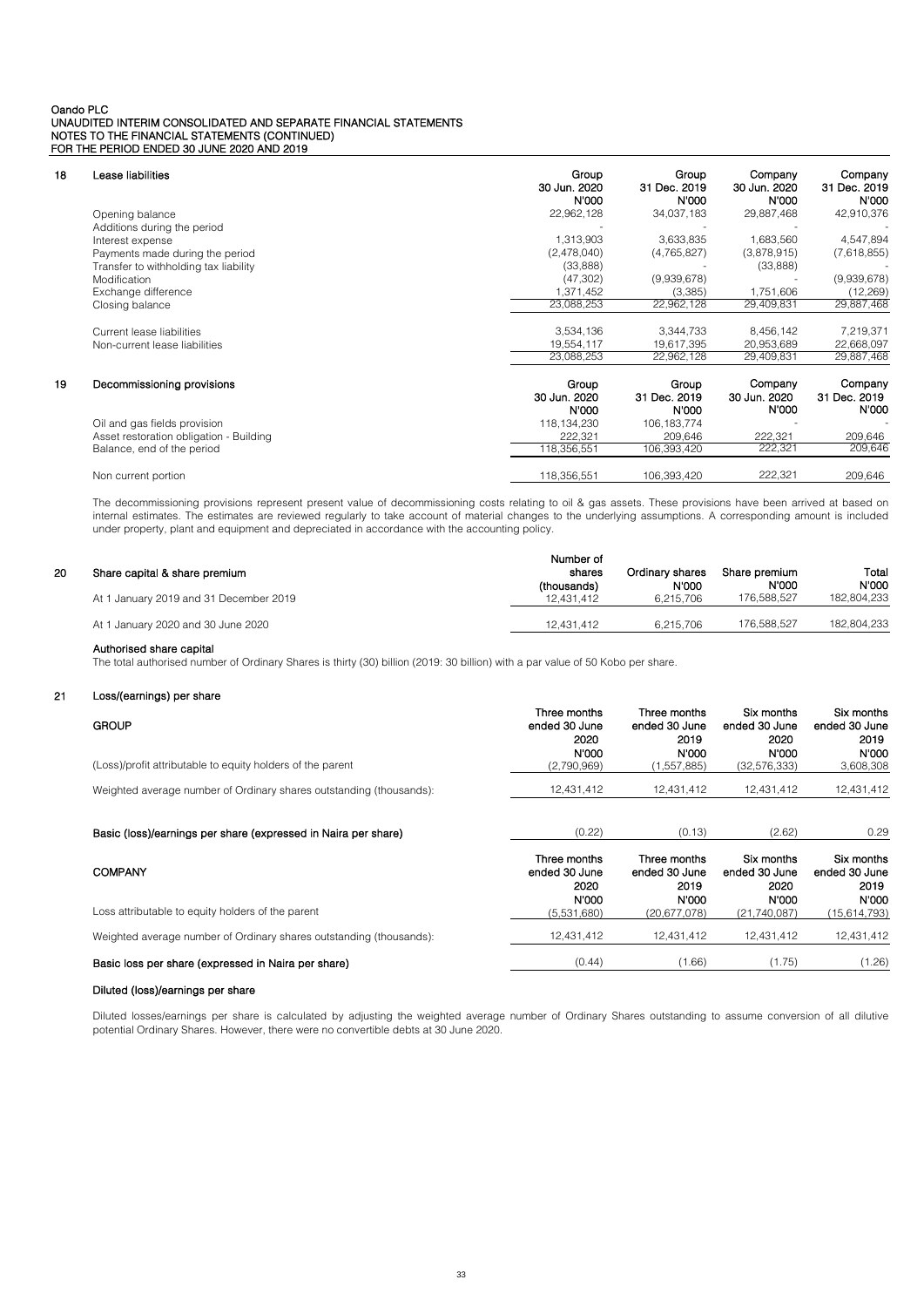### 22 Net cash flows from operating activities before changes in working capital

|                                                                                    | Group<br>30 Jun. 2020<br>N'000 | Group<br>30 Jun. 2019<br>N'000 | Company<br>30 Jun. 2020<br>N'000 | Company<br>30 Jun. 2019<br>N'000 |
|------------------------------------------------------------------------------------|--------------------------------|--------------------------------|----------------------------------|----------------------------------|
| Reconciliation of losses before income tax to cash generated from operations:      |                                |                                |                                  |                                  |
| Loss before income tax                                                             | (73,886,864)                   | (17, 280, 809)                 | (21, 433, 347)                   | (15,326,452)                     |
| Adjustments for:                                                                   |                                |                                |                                  |                                  |
| Interest income                                                                    | (4,510,213)                    | (4,617,117)                    | (531, 281)                       | (397,005)                        |
| Interest expenses                                                                  | 26,194,140                     | 16.727.126                     | 10.104.223                       | 7,710,703                        |
| Depreciation on property, plant and equipment                                      | 13,609,904                     | 11,493,573                     | 170,544                          | 187,553                          |
| Amortisation of intangible assets                                                  | 134,390                        |                                | 134.390                          |                                  |
| Depreciation to right-of-use asset                                                 | 1,219,085                      |                                | 1,014,871                        |                                  |
| Impairment allowance/(reversal of impairment allowance) on non-current receivables | 1,039,517                      | (6,578,684)                    | 1,039,517                        | (6,578,684)                      |
| Impairment allowance/(reversal of impairment allowance) on current receivables     | 61,046,498                     | (4,043,400)                    | 1.686.946                        | (3,428,029)                      |
| Impairment allowance on finance lease                                              | 105,369                        |                                | 2,003                            |                                  |
| Share of loss of associates                                                        |                                | 1.781.152                      |                                  |                                  |
| Loss on disposal of associate                                                      |                                | 3.528.574                      |                                  |                                  |
| Unwinding of discount on provisions                                                | 7,120,540                      | 4,557,987                      | 12,675                           |                                  |
| Net foreign exchange loss/(gain)                                                   | 3,313,983                      | 885.749                        | 1,928,707                        | (160, 266)                       |
| Fair value (gain)/loss on commodity options                                        | (26, 536, 762)                 | 1,836,647                      |                                  |                                  |
| Proceeds from early hedge settlement                                               | 23,845,722                     | 4,168,711                      |                                  |                                  |
| Fair value loss on financial assets at fair value through profit or loss           | 8,408                          | 7,005                          | 8,408                            | 7,005                            |
|                                                                                    | 32,703,717                     | 12,466,514                     | (5,862,344)                      | (17, 985, 175)                   |
| Net changes in working capital                                                     | Group                          | Group                          | Company                          | Company                          |
|                                                                                    | 30 Jun. 2020                   | 30 Jun. 2019                   | 30 Jun. 2020                     | 30 Jun. 2019                     |
|                                                                                    | N'000                          | N'000                          | N'000                            | N'000                            |
| Receivables and prepayments - current                                              | (40,986,964)                   | (1,966,431)                    | 7.866.838                        | (10, 148, 437)                   |
| Inventories                                                                        | 16,382,634                     | 26,220,529                     | 22,578,799                       | 26,514,991                       |
| Payables and accrued expenses                                                      | (38, 813, 793)                 | (4,963,122)                    | (25,095,250)                     | (244, 086)                       |
| Government grant                                                                   | 770                            |                                |                                  |                                  |

# 24 Seasonality or cyclicality of operations

The Group operates on a twelve month calendar cycle commencing 1 January of every year till 31 December of same year. Seasonal fluctuations in revenue and other transactions are recorded whenever such arises.

(63,417,353) 19,290,976 5,350,387 16,122,468

### 25 Unusual items

No unusual transactions were recorded during the period under review except as disclosed in these unaudited financial statements.

### 26 Estimates and changes

The Group accounted for depreciation, depletion and amortization ("DD&A") and decommissioning provision using the latest reserves valuation.

Other than these, no significant changes occurred in procedures and methods used in carrying out accounting estimates.

### 27 Issuance, repurchases, and repayment of debts and equity securities

Debt issuance and repayments occurred in the ordinary course of business.

### 28 Dividends

No dividends were declared or paid by the Company to its shareholders during the period under review.

### 29 Significant events after the end of the interim period.

#### a) Impact of Novel Coronavirus

The outbreak of the Novel Coronavirus (COVID 19) continues to progress and evolve. Therefore, it is challenging to predict the full extent and duration of its business and economic impact. In January 2020, oil prices fell because of the outbreak of Covid-19 and impacted demand for petroleum products. More recently, oil prices suffered a steep fall following the failure of The Organization of the Petroleum Exporting Countries (OPEC) and other producers to reach an agreement in respect of production cuts. The extent and duration of such impact remain uncertain and dependent on future developments that cannot be accurately predicted at this time, such as the transmission rate of known COVID-19 variants, mutations, evolving new variants (such as Omicron) and the extent and effectiveness of containment actions taken. Yet, we have witnessed a rise in oil prices, while some countries are currently experiencing the third wave of COVID-19 and lockdowns. Given the ongoing economic uncertainty, management has only been able to make adjustments to cash flows and profits forecasts to the extent of COVID-19 guidelines, amendments and interpretations issued by the Securities and Exchange Commission, the Financial Reporting Council of Nigeria and the International Accounting Standards Board. The rebound of crude prices after 2020 and especially from 2021 plus the increase in vaccinated people and partial-to-complete- relaxation of COVID rules globally now prove that businesses have picked. Therefore, management does not foresee any significant negative impact on the Group's future financial results, cash flows and financial condition.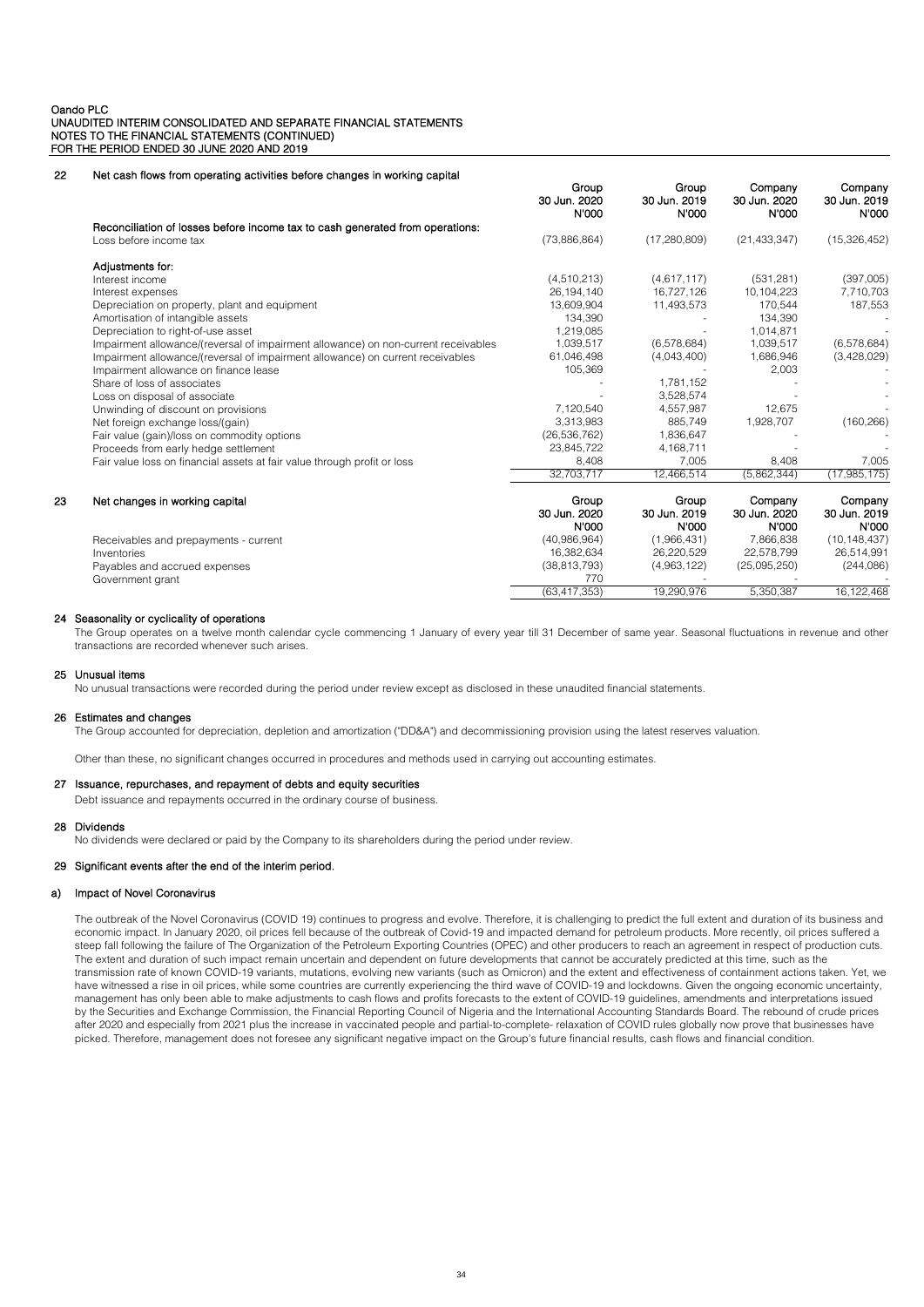### b) Shares Sale and Purchase Agreement between M1 Petroleum Limited and Calabar Power Limited

M1 Petroleum Limited ("Seller") signed a Share Sale and Purchase Agreement ("SSPA") with Calabar Power Limited ("Buyer") on 29 June 2020 in respect of its entire 17,614,649 common shares (representing 2.22% of the issued share capital) of Oando E&P Holdings Limited ("Oando E&P"). In consideration of the assignment, transfer and sale of the common shares, the Buyer agrees to pay or cause to be paid to the Seller \$30 million, representing a transfer price of \$1.70 per sale share, net of any tax and any other fees and expenses incurred or payable under or in connection with the transaction. The Buyer agrees to pay the Seller in four instalments: (a) \$5 million payable on or prior to 31 July 2020; (b) \$3 million payable on or prior to 31 October 2020; (c) \$7 million payable on or prior to 31 January 2021; and (d) \$15 million payable on or prior to 31 July 2022. Oando PLC has paid \$10 million to M1 Petroleum Limited under the Agreement as of 31 December 2021 and \$5 million converted to shares in Q4 2020.

# c) Dilution of Oando PLC in Oando Wings Development Limited

On 27 October 2020, OWDL issued 236,619 shares each to Wings Mauritius Limited and SB Wings Development Limited thereby diluting Oando PLC's interest to 18.78%. Furthermore, Oando PLC "the Seller" on 29 January 2021 entered into a Share Purchase Deed with Wings Mauritius Limited and SB Wings Development Limited "the Buyers" for the sale of its 2,579,900 units of ordinary shares held by the Seller in OWDL. Under this agreement, the transfer of the Sale Shares and assignment of the rights, title and interest of the Shareholder Loans by the Seller shall be treated by the Buyers as fully repaying all obligations due under the Rental Funding Facility. The sale was also completed on the date of the agreement.

# d) \$30 million loan from Mauritius Commercial Bank

Oando Resources Limited acting as the Borrower, Oando Trading DMCC acting as the Obligor, Oando Plc acting as the Guarantor and the Mauritius Commercial Bank acting as the Lender signed a \$30 million borrowings agreement on 29 September 2020. The loan was disbursed in October 2020 and used for general corporate

# e) Award of Oil Prospecting Licenses (OPLs) 321 and 323

On 20 October 2020, the Ministry of Petroleum Resources ("Ministry") communicated re-award of OPL 321 to Equator Exploration Nigeria Limited (64%), Owel Petroleum Services Limited (26%) and Tulip Energy Limited (10%) subject to the following terms and conditions: (1.) payment of signature bonus of \$35million within ninety days of receipt of Award letter; sole risk contract requiring Equator Exploration Nigeria Limited to identify and negotiate with a technical partner with Deepwater experience as the contracting party; and preservation of Government Back-in Right.

On the same date, the Ministry also communicated re-award of OPL 323 to Equator Exploration Nigeria Limited (78.6%), Owel Petroleum Services Limited (11.4%) and NJ Exploration Limited (10%) subject to the following terms and conditions: (1.) payment of signature bonus of \$145million within ninety days of receipt of Award letter; sole risk contract basis requiring Equator Exploration Nigeria Limited to identify and negotiate with a technical partner with Deepwater experience as the contracting party; and preservation of Government Back-in Right.

The Nigerian Upstream Petroleum Regulatory Commission (NUPRC), vide a letter dated 21 January 2022 has granted a sixty days payment extension for the signature bonus. Management plans to meet the new payment date.

#### f) Amendment and Restatement Agreement in respect of the US\$350,000,000 Senior Secured Corporate Facility Agreement

On 27 November 2020, Oando Energy Resources Inc. ("Borrower"); Oando OML 125 and 134 Limited, Oando Petroleum Development Company Limited, Oando Production and Development Company Limited, Oando Akepo Limited, Oando Qua Ibo Limited, Oando OML 125 & 134 (BVI) Limited, Oando Netherlands Holdings 2 B.V., Oando Netherlands Holdings 3 B.V., Oando Netherlands Holdings 4 B.V. (the "Original Guarantors"); Oando Netherlands Holdings 1 Cooperatief U.A (the "Holdco and a Security Provider"); FBNQUEST Merchant Bank Limited (the "Facility Agent"); and FBNQUEST Trustees Limited (the "Security Trustee") signed an Amendment and Restatement Agreement the "Agreement") in respect of the \$350 million Senior Secured Corporate Facility Agreement dated January 17, 2014 and amended on January 31, 2014. Effective the date on which the Facility Agent confirms to the Borrower that the documents and other evidence set out under the Conditions Precedent section of Agreement have been delivered to the Facility Agent in form and substance satisfactory to the Facility Agent (acting on the instructions of the Lenders) or waived by the Facility Agent (acting on the instructions of the Lenders), the Lenders agreed that the outstanding loan amount of US\$223.9 million and interest accruable thereon be repaid by the Borrower over a period of seven years with a moratorium period, which is defined in the Agreement as the period from and including the Effective Date to and including the date falling eighteen (18) months thereafter.

In addition, the Lenders agreed that, at any time during which the whole or any part of the Facility remains outstanding in Dollars, the Borrower may request that the entirety or a portion of the Facility be redenominated from Dollars into Naira, and the modalities for the redenomination shall be set out in a side letter to be agreed amongst the Lenders and the Borrower on or about the Effective Date (as defined in the Agreement). The interest rate is LIBOR + Margin (10.5% p.a.) for each Dollar loans and 15% p.a. in the case of each Naira loan.

#### g) Settlement with the Securities and Exchange Commission

Oando PLC, Mr. Jubril Adewale Tinubu, Mr. Omamofe Boyo and Mr. Olufemi Adeyemi signed a Settlement Agreement with Securities and Exchange Commission (SEC) on 15 July 2021. Under the Settlement Agreement, Oando PLC and the executives mentioned above agreed to withdraw all cases instituted against SEC in courts in Nigeria without admitting or denying any liability in respect of the regulatory infractions and violations outlined in SEC's Letter of 31 May 2019. The executives further agreed to obtain the compromise of any existing judgement obtained by Oando PLC's shareholders against SEC and payment of a settlement sum of N271.9million without admitting or denying any liability. Following settlement with SEC, members of Oando PLC held the 42nd Annual General Meeting on 31 August 2021.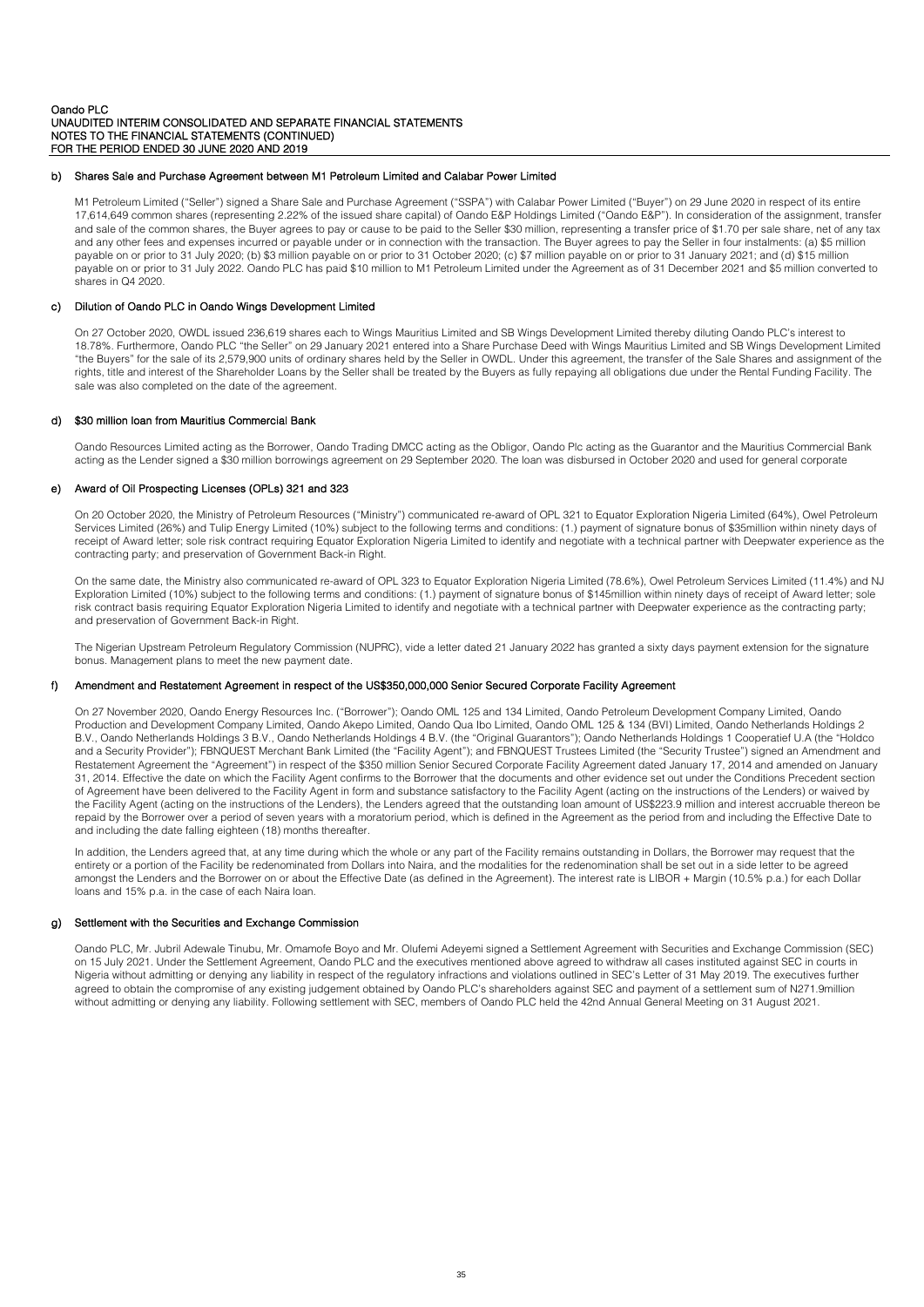# h) Settlement Deed and Amendments thereof between Oando PLC and Alhaji Dahiru Mangal

In 2017, Alhaji Dahiru Bara'u Mangal ("DBM"), a beneficial owner of 1,968,512,614 Ordinary Shares (amounting to 15.83%) of Oando PLC (the "Company") held in his name and other associates, filed a petition with SEC against Oando and its management following a number of disputes involving management and control of Oando PLC. SEC commenced investigation of the Company following receipt of petitions from DBM and Ansbury Investments Inc. (an investor in Ocean and Oil Development Partners BVI and owned by Mr. Gabrielle Volpi) in the same year. Following intervention of eminent persons, DBM withdrew his petition to SEC. He was granted representation on the Board and Executive Management of the Company to have visibility over the running of the affairs of the Company. On 31 March 2021, DBM and the Company agreed to terms of settlement which have been executed in a Settlement Deed. Under the Settlement Deed, the Company agreed to unconditionally pay a settlement sum to DBM on or before 30 June 2021 ("Longstop date" or such other date as the parties shall agree but not later than 30 September 2021) as follows: (a) N3,578,536,928; and (b) \$50 million (or N24 billion at the agreed exchange rate of N480=\$1) at the Company's sole discretion. Upon payment of the settlement sum, DBM shall procure resignation of his nominated directors in the Company and/or its subsidiaries from the board of the Company and/or its subsidiaries and he shall confirm in writing that they do not have any claims (and waive any right to bring claims) against the Company or any of its subsidiaries or affiliates and any of their

directors, officers, or agents.<br>'The Settlement Deed further states that failure by the Company to pay the settlement sum on or before the Longstop date or any other agreed date shall occasion the termination of the Settlement Deed, refund of all sums paid by the Company pursuant to the Settlement Deed subject to OODP ensuring that the shares already transferred on the floor of the Nigerian Exchange Limited (NGX) are reversed in the manner they were transferred in favour of DBM. Oando Servco, an indirect subsidiary of the Company paid the sum of N3,578,536,928 to DBM's designated bank account in April 2021 on behalf of the Company. On 1 April 2021, the Company and DBM agreed to modify the Settlement Deed to include additional payment of \$25 million to DBM by the Company for the former's assistance to facilitate settlement of a certain underlift receivable in favour of OML 125 & 134 Ltd from NNPC (hereinafter referred to as the First Addendum).

'Effective 30 September 2021, the Company and DBM further agreed to terminate the First Addendum and to vary the terms of the original Settlement Deed such that the Company's obligation on the remaining two settlement sums under the Settlement Deed and First Addendum is replaced with single obligation to pay in one installment the sum of \$62.5 million to DBM as full and final settlement of the dispute between the parties (the Second Addendum). On the same date, the Company and DBM also signed an Agreement to extend the Longstop date to 30 October 2021 from 30 September 2021. OML 125 & 134 Ltd paid the second tranche of the agreed settlement sum of \$62.5 million to DBM in 22 October 2021 on behalf of the Company. Consequently, the directors nominated by DBM have resigned from the board of the Company.

#### i) Settlement of Oando OML 125 & 134 Underlift receivable by NNPC

Further to the disclosure of the Underlift receivables by OML 125 & 134 Ltd from NNPC contained in Note 22a of the audited Annual report and financial statements of the Company for the year ended 31 December 2014 and further disclosures on the matter in subsequent audited Annual report and financial statements, NNPC and NAE, on 25 September 2019, signed the Heads of Terms ("HOT"), which provided for the negotiated and settlement amount of \$257,977,252.35, to be further adjusted on a mutually agreed effective date. However, OML 125 & 134 asserted that NAE did not adequately represent its interest in the HOT.

In August 2021, OML 125 & 134 Ltd.'s direct negotiation of the Underlift receivable with NNPC resulted in an agreed and approved settlement amount (comprising principal amount of \$72.7 million plus accrued interest) of \$155 million. Consequently, NNPC and Oando OML 125 & 134 Ltd signed a Settlement Agreement on 30 September 2021 to end the disputes that arose from the interpretation and / or performance of certain obligations set out in the PSC and the arbitral proceedings instituted with Nigerian Agip Exploration Limited (NAE), Oando OML 123 & 134 Limited and NNPC as parties. NNPC has paid the agreed settlement amount of \$155 million to OML 125 & 134 Ltd in October 2021.

j) On completion of the Oando Reorganization on 24 July 2012, OER, the parent of OML 125 & 134 Ltd, retained the contractual rights to receive the cash flows associated with the \$72.7 million Underlift receivables (through OML 125 & 134 Ltd) and assumed a contractual obligation to pay a portion of those cash flows amounting to \$47 million to Oando PLC. As part of the terms, OER agreed to pay the amount to Oando Plc upon receipt of the equivalent amounts from NNPC. Following payment by NNPC in October 2021, OML 125 & 134 Ltd paid the \$47 million out of the \$62.5 million obligation of the Company to DBM (on behalf of the Oando PLC), thereby, fully satisfying the terms of the 24 July 2012 contractual obligation between OER and Oando PLC.

### k) Share Sale and Purchase Agreement between OODP and Calabar Power Limited

On 31 March 2021 (the "effective date"), OODP Nigeria (the "Seller") agreed to sell, assign and deliver to the Calabar Power Limited (the "Purchaser") and the Purchaser agreed to purchase and accept from the Seller the Shares - 128,413,672 common shares of Oando E & P Holdings Limited ("OEPH") free from all encumbrances on the effective date for a consideration of \$225 million. The Seller and the Purchaser further agreed that costs and taxes directly related to the sale and transfer by the Seller shall be borne by the Seller; and that the consideration will be paid in full by the Purchaser within twelve months from the effective date.

The Seller and Purchaser executed a Share Transfer Form on the effective date. A Share Certificate covering the 128,413,672 common shares dated the effective date was also issued to the Purchaser by Oando E & P Holdings Limited.

### l) Agreements between OODP, Whitmore, and Oando Companies

The following agreements were executed between Oando PLC, OODP BVI, Oando Servco Nigeria Limited, Whitmore Asset Management Limited, Oando Oil Limited and Calabar Power Limited:

a.OODP BVI and Oando Servco Nigeria Limited ("Oando Servco") signed a \$20 million Cooperation Agreement on 27 October 2021. The Agreement provides that Oando PLC ("Oando") and Alhaji Dahiru Bara'u Mangal ("DBM") were involved in several disputes involving the management and control of Oando which led to the execution of a Settlement Agreement in March 2021 to fully and finally settle the disputes between them ("Settlement Agreement"). As part of the dispute settlement, OODP BVI was required to purchase 1,968,512,614 shares (the "Shares") beneficially held by DBM in Oando PLC ("Shares") and it approached Oando Servco for support to purchase the Shares. The naira equivalent of \$20million (amounting to N8,421,463,072) was advanced by Oando Servco to OODP for the purpose of funding the purchase of the Shares (the "Settlement Loan"). OODP in a request letter dated 6 April 2021, asked Servco to disburse the loan amount to a specified APT Securities' bank account with Access Bank for the purpose of acquiring the Shares held by Alhaji D.B. Mangal and associated companies. APT Securities was the appointed broker for the acquisition (see further details in note 24a). Although the naira equivalent of \$20 million was advanced to OODP BVI, OODP BVI now agrees that it borrowed \$20 million from Oando Servco on the effective date of this agreement.

The settlement loan was granted to OODP BVI at 6% interest rate, with the option for OODP BVI to pay all or any portion of the accrued interest in kind. The Settlement Loan attracts ten (10) years moratorium and it shall be fully repaid by the date falling twenty (20) years from the utilisation date of the last advance of the Loan.

Furthermore, OODP Ltd, through a Share Sale and Purchase Agreement sold the Shares to Leaf Investment & Realtors Limited on 22 October 2021. Following the sale, Oando PLC notified the NGX of the acquisition of Alhaji Dahiru Mangal's interest of 1,968,452,614, shares in Oando PLC by Leaf Investment & Realtors Limited in accordance with Rule 17:13 (a) of the Nigerian Exchange Limited Issuers' Rules. Consequently, Leaf Investment & Realtors Limited now holds 15.83% of Oando PLC.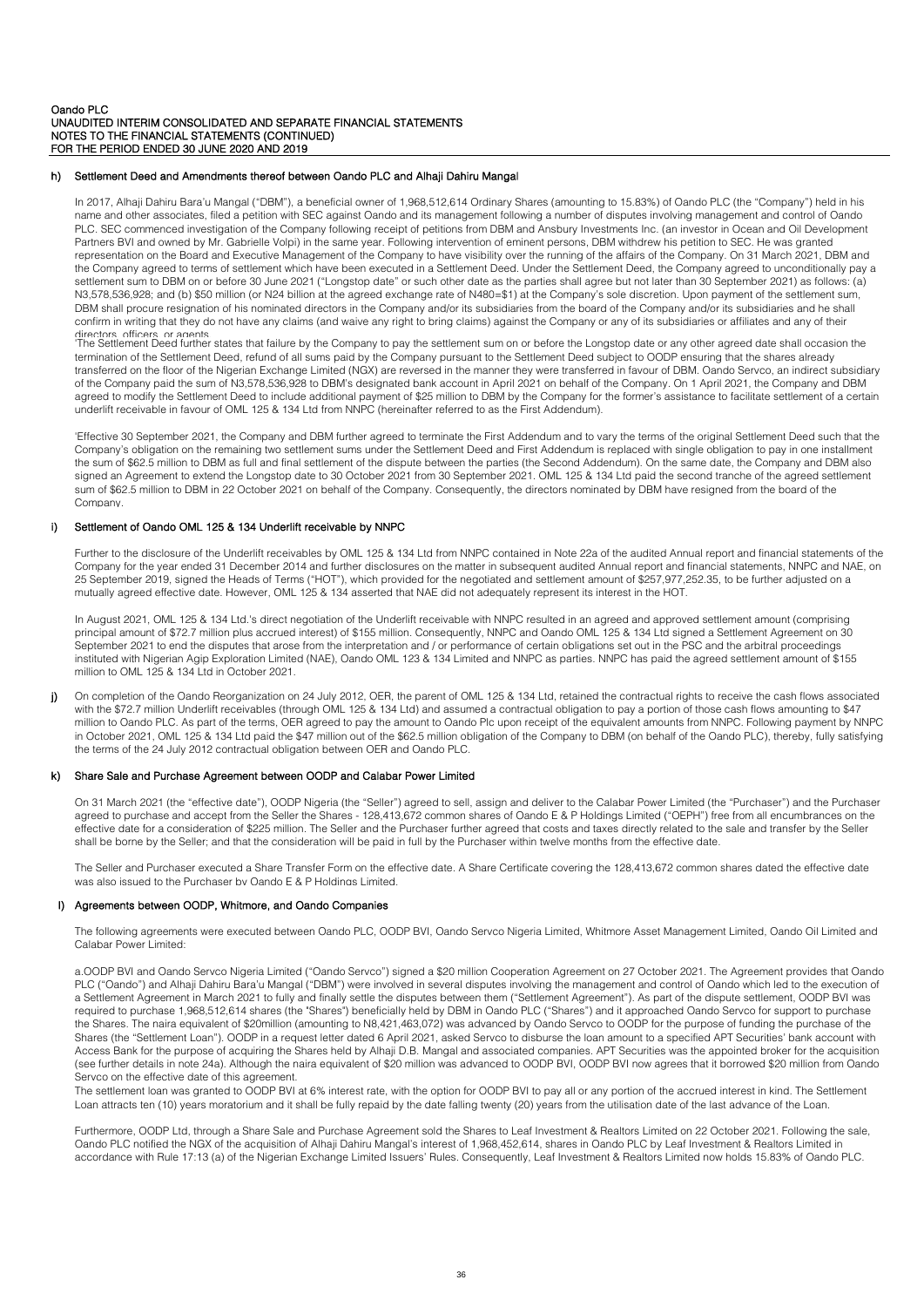b. Whitmore Asset Management Limited ("Whitmore") and Oando Oil Limited ("OOL") signed a Cooperation Agreement on 31 August 2021. Under the terms of the settlement agreement between Whitmore and Ansbury Investments Inc. ("Ansbury"), it was agreed that the sum of \$550 million would be paid by Whitmore to Ansbury in full and final settlement of their dispute. Whitmore was only able to pay part of the amount due under the settlement agreement and Whitmore therefore approached OOL for support. In October 2019 and March 2020 respectively, OOL obtained loans from African Export Import Bank (the "Afrexim") (the "Afrexim Loan"). The Afrexim Loan was advanced by OOL to Whitmore to help settle Whitmore's indebtedness to Ansbury under the settlement agreement. Whitmore and OOL have now agreed the terms for the assistance and settlement of Whitmore's obligation of \$550 million (the "Settlement Loan") as follows: (i) the Settlement Loan shall attract an interest rate of 6% p.a. and accrued interest shall be paid on the Loan quarterly; (ii) for any interest period, the Whitmore may elect to pay all or any portion of interest in kind; (iii) the Settlement Loan attracts ten (10) years moratorium on principal and it shall be fully repaid by the date falling twenty (20) years from the utilisation date of the last advance of the Loan; and (iv) Whitmore shall bear all costs incurred by OOL in securing the Afrexim Loan.

C. Oando PLC and OOL signed an Amended and Restated Intercompany Loan Agreement on 27 October 2021 (the "effective date"). The Agreement refers to an Original Loan Agreement dated 31 August 2021, wherein OOL agreed to make two facilities (Facility A of \$225 million and Facility B of \$100 million) available to Oando PLC to meet its general corporate and other purposes. From the effective date, under the Amended and Restated Agreement, the parties agree to discontinue Facility A only and defined the subject of the Agreement as a Term Loan in an amount equal to or up to \$100 million with the following terms and conditions: (i) interest rate for the Term Loan is the percentage rate per annum which is the aggregate of: the Margin (3%) and LIBOR. Interest on the Loan shall accrue on a day-to-day basis, calculated according to the number of actual days elapsed and a year of 360 days and shall be payable quarterly in arrears on each interest payment date falling after the expiry of the moratorium period (defined as the period from each utilisation date to and including the date falling ten (10) years thereafter; (ii) any default payment shall attract additional 2% above the interest rate; (iii) Oando PLC is expected to repay the Loan on each repayment date (defined as each interest payment date falling after the expiry of the moratorium period) or before the final maturity date, which is defined as twenty (20) years from the utilization date of the final advance; (iv) Oando PLC shall be entitled to voluntarily prepay the Loan in a minimum amount of \$5,000,000 and for higher amounts in multiples of \$1,000,000; and (v) the Agreement provides for set-

d.On 27 October 2021 (the "effective date"), OOL, Whitmore, Calabar Power Limited ("CPL") and OODP Nigeria signed a Deed of Novation of Loan Agreement. Pursuant to the loan agreement between OOL and Whitmore for \$500 million dated 27 October 2021 (item #b above), another loan agreement between OODP Nigeria and CPL for the sale and purchase of 128,413,672 common shares of OEPH (the "SPA") for a consideration of \$225 million (item #22 above), resolution of board of directors of Oando PLC dated March 28, 2019, resolving that Oando PLC (either by itself or through nominees) should acquire all the shares held by the minority shareholders in OEPH, including the shares held by OODP Nigeria, OODP Nigeria and OOL agreed to novate part of the receivable of the \$500 million loan, due from Whitmore, to CPL. In return, Whitmore and CPL have agreed that Whitmore shall take on CPL's obligation to repay the \$225 million consideration under the SPA. Consequently, CPL agrees that on and from the novation date, it shall perform obligations towards OOL under the Loan Agreement which are identical in character to the Whitmore's obligations under the Loan Agreement such as repayment of the \$225 million and all interest, fees and other amounts owing in respect of the amount to OOL. OOL consents to the novation and Whitmore shall have no liability to it and OOL no longer has any rights or recourse, in or to any obligation or liability against Whitmore in respect of interest, fees, costs and other amounts owing in respect of the novation amount accrued up to but excluding the novation date.

e. In January 2020, Oando Servco obtained a loan from Ecobank Development Corporation ("Ecobank") in the sum of \$50 million and advanced the entire loan amount to Whitmore to help settle the latter's obligation under the Settlement Agreement with Ansbury (the "Settlement Loan"). Whitmore and Oando Servco signed a cooperation agreement on 27 October 2021 (the "effective date") to document the following terms and conditions: (i) the Settlement Loan shall attract an interest rate of 6% p.a. and accrued interest shall be paid on the Loan quarterly; (ii) for any interest period, the Whitmore may elect to pay all or any portion of interest in kind; and (iii) the Settlement Loan attracts ten (10) years moratorium on principal and it shall be fully repaid by the date falling twenty (20) years from the utilisation date of the last advance of the

.<br>f.Oando Servco and OODP BVI signed an agreement effective 27 October 2021 to terminate a cooperation agreement dated 31 August 2021 which outlines the terms under which OODP BVI will repay Servco for the \$70 million advanced by Servco to OODP BVI. With effect from the effective date, Oando Servco and OODP BVI unconditionally and irrevocably agreed that the cooperation agreement shall be terminated and shall cease to have any force and effect. In addition, consequently, each party shall be irrevocably and unconditionally released from all obligations, claims and liabilities under, or in connection with, the cooperation agreement.

g.OOL and OODP BVI signed an agreement effective 27 October 2021 to terminate a cooperation agreement dated 31 August 2021 which outlines the terms under which OODP BVI will repay Servco for the \$320 million Settlement Loan advanced by OOL to OODP BVI. With effect from the effective date, OOL and OODP BVI unconditionally and irrevocably agreed that the cooperation agreement shall be terminated and shall cease to have any force and effect. In addition, consequently, each party shall be irrevocably and unconditionally released from all obligations, claims and liabilities under, or in connection with, the cooperation agreement.

# m) Arbitration between Oando & NAOC

Oando Oil Limited and Nigeria Agip Oil Company Arbitration - OOL issued a notice of Arbitration "the notice" dated 9th February 2021, in respect of the ongoing dispute concerning its demand letter dated 6th January 2021 claiming the sum of US\$240.47 million and N13.49 billion (the "Audit Credit"). The Audit Credit emanates from the audit of the NAOC JV Joint Operations for 2016 and 2017 financial years conducted by an independent firm of chartered accountants on behalf of OOL pursuant to the Joint Operating Agreement "JOA" and as detailed in the independent Audit Report submitted to NAOC on 23rd December 2020. NAOC rejected the findings in the Audit Report and the Audit Credit by OOL. In addition, the notice was issued in respect of NAOC's obstruction and frustration of the ongoing 2018 audit . OOL is seeking a claim for the Audit Credit; a declaration that NAOC is in breach of Articles 2.2.1, 2.2.3, 4.1.1 and 6.1 of the JOA and an order that NAOC should provide OOL with unfettered access to all joint venture information. OOL's Points of Claim have been filed and NAOC has also filed its Points of Defense. OOL is yet to file a reply. During the Arbitration NAOC filed an application for interim measures on 26th October 2021, seeking amongst others, the Tribunal's direction that OOL make payment of certain sums as cash calls as of August 2021. On 21st December 2021, OOL filed its reply to NAOC's application. NAOC has now filed its response to OOL's response and OOL has filed a Rejoinder. NAOC has also filed a counter claim for the value of lost oil and gas production caused by OOL estimated to be between US\$ 660.6 million and US\$ 2.2 billion for the period 1 October 2020 to December 2027 plus interest.

n) Oando PLC through its wholly owned subsidiary, Bitumen Resources Limited (The Buyer), entered into a Share Sale and Purchase Agreement on 21st June 2021 with Dr Lawrence Ajayi and Mrs. Benita Funmilayo Ajayi (The Sellers) for the acquisition of 55% equity stake in Lakel Afrik Petroleum Limited (LAPL). The Buyer received 13,750,000 ordinary shares of LAPL from the Seller for a total consideration of US\$1 million. The Buyer paid an initial consideration of US\$500,000 on 21 June 2021 and a deferred consideration of US\$500,000 payable upon completion by the Buyer of a detailed bankable feasibility study on the licenses reflecting the presence of measured bitumen resources of a minimum of one billion barrels through a resource-compliant valuation.

### o) \$20 million facility from Afrexim

 On 5 August 2021, OOL upsized the outstanding amount on the initial senior secured facility Tranche A by \$20 million to \$332.8 million. The upsized \$20 million was used to purchase hedges for OOL in accordance with the facility agreement. The \$20 million, which will expire on 31 December 2024, was borrowed on the terms of the initial senior secured facility Tranche A.

No other significant events occurred between the quarter-end and date of approval of these unaudited consolidated and separate financial statements by the Board of directors.

### 30 Business combinations

The Company did not acquire new interests in any new subsidiaries during the period under review.